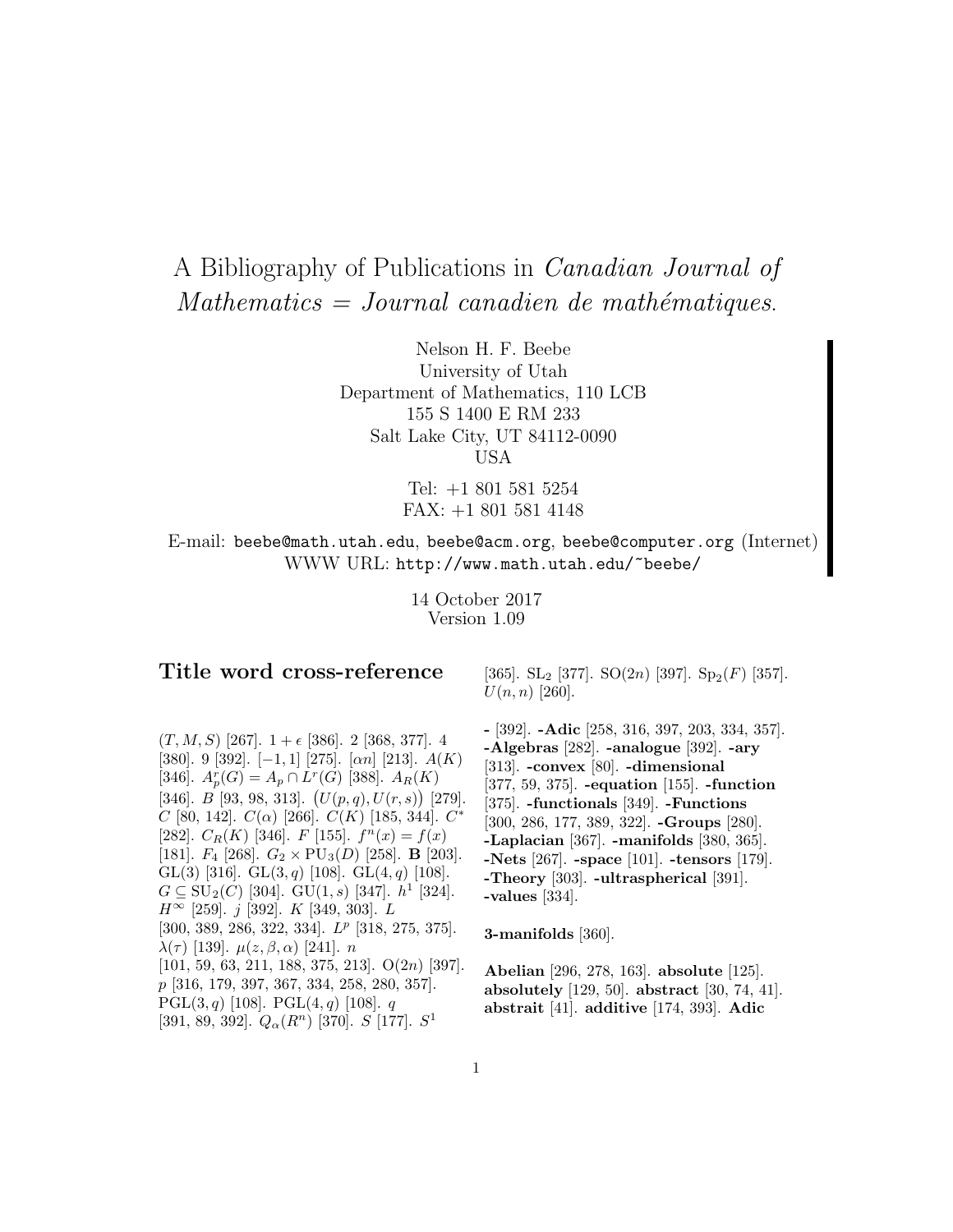[258, 316, 397, 203, 334, 357]. **Affine** [304, 158, 90, 208, 48, 338]. **AI** [398]. **aide** [379]. **Algebra** [299, 246, 288, 86, 177, 399, 180]. **Algebraic** [273, 339, 317, 88, 4]. **Algebras** [272, 282, 274, 287, 280, 93, 98, 217, 135, 388, 58, 398, 377, 333, 321, 254, 354, 215, 153, 176]. **Alg`ebres** [254]. **Algorithm** [239, 61, 110]. **Almost** [242]. **alternative** [145]. **ambiguity** [250]. **amenability** [354]. **Amp`ere** [331, 325]. **ampleness** [371]. **analogue** [392]. **Analyse** [132]. **Analysis** [281, 312, 132]. **Analytic** [170, 259, 95]. **Angular** [21]. **anneau** [41]. **annulus** [169]. **aposyndetic** [323]. **Application** [286, 332]. **Applications** [265, 27, 385, 129, 185, 351, 321, 89, 257, 369]. **approach** [317]. **Approximation** [349, 330, 57, 60, 257]. **Approximations** [59, 382]. **arbitrary** [6]. **arc** [157]. **area** [59]. **arithmetic** [72, 42]. **Arrays** [267]. **Arthur** [379]. **ary** [313]. **Aspects** [272]. **Associated** [280, 189, 394, 390, 64, 16]. **Association** [267]. **Asymptotic** [262, 384, 231, 233, 234, 314, 257, 241]. **Asymptotics** [390]. **Aubry** [123]. **auteurs** [311]. **Author** [311]. **Autometrization** [200]. **Autometrized** [93, 98]. **Automorphic** [292, 286]. **automorphisms** [74]. **Averages** [275, 349, 92]. **Axiomatic** [28]. **Axiomatique** [84]. **Axioms** [140]. **balanced** [208]. **ball** [375]. **Banach** [253, 276, 388]. **Bargmann** [285]. **barrier** [54]. **base** [143]. **Bases** [303]. **BBP** [313]. **be** [167]. **Behavior** [234, 314]. **behaviour** [257, 241]. **Bergman** [335]. **Bernstein** [226, 183]. **Bessel** [383, 91, 182]. **between** [197, 24, 55, 153]. **Bi** [283]. **Bi-Period** [283]. **Bianchi** [46]. **bidisk** [335]. **Biflatness** [354]. **biinfinis** [248]. **bilateral** [224]. **Blaschke** [271]. **block** [208]. **BMO** [353, 382].

**BMO-estimates** [382]. **bodies** [381]. **Boolean** [86, 216, 93, 98, 180, 215, 188].

**boundaries** [161]. **Boundary** [189, 374, 375]. **bounded** [9, 12]. **Boundedness** [14]. **bounds** [360]. **Branching** [316]. **Brascamp** [355]. **Brownian** [281]. **Brunn** [270]. **bundles** [371].

**calculus** [156, 338]. **can** [167]. **Canonical** [376, 361, 151]. **Carleson** [353]. **carpet** [390]. **Carpets** [281, 297]. **carrés** [254]. **Case** [258, 396, 336]. **Cayleyan** [3]. **central** [334]. **Centre** [288]. **Certain** [97, 7, 124, 135, 55, 164, 112, 72, 121, 64, 208, 235]. **certains** [121]. **chain** [219]. **chains** [148]. **changes** [124]. **channel** [54]. **Character** [366]. **Characterisation** [332]. **Characteristic** [298, 32]. **characterization** [216, 236]. **Characterizations** [391, 381, 161]. **Characters** [256, 399, 202]. **Chowla** [337]. **Chung** [165]. **class** [130, 322, 52, 335]. **classes** [90]. **Classification** [335, 330, 398, 250]. **closure** [150]. **CM** [396, 322]. **CM-case** [396]. **Coactions** [282]. **coefficient** [169]. **Coefficients** [234, 139, 324]. **cognate** [224]. **Cohomology** [289, 373, 217, 328, 345]. **Colmez** [337]. **colour** [175]. **colourings** [332]. **combinations** [226]. **Combinatorial** [300, 44, 27]. **commutative** [339, 106, 254]. **commutatives** [254]. **commutativity** [350, 356]. **Compact** [285, 185, 95, 325]. **compactes** [185]. **compactness** [90]. **comparability** [236]. **Competing** [269]. **Complete** [246, 314, 398]. **Completely** [11]. **Complex** [289, 257, 325]. **complexes** [400]. **Composite** [263]. **Computing** [340]. **Concerning** [209]. **condition** [164]. **conditionally** [393]. **cone** [244]. **configuration** [116, 133]. **Configurations** [308, 133]. **conformal** [220]. **Congruence** [24, 211]. **congruences** [221, 51]. **Conjecture** [251, 363, 386, 396, 165, 337]. **conjugate** [5]. **conjugates** [164]. **connected** [119]. **connection** [153].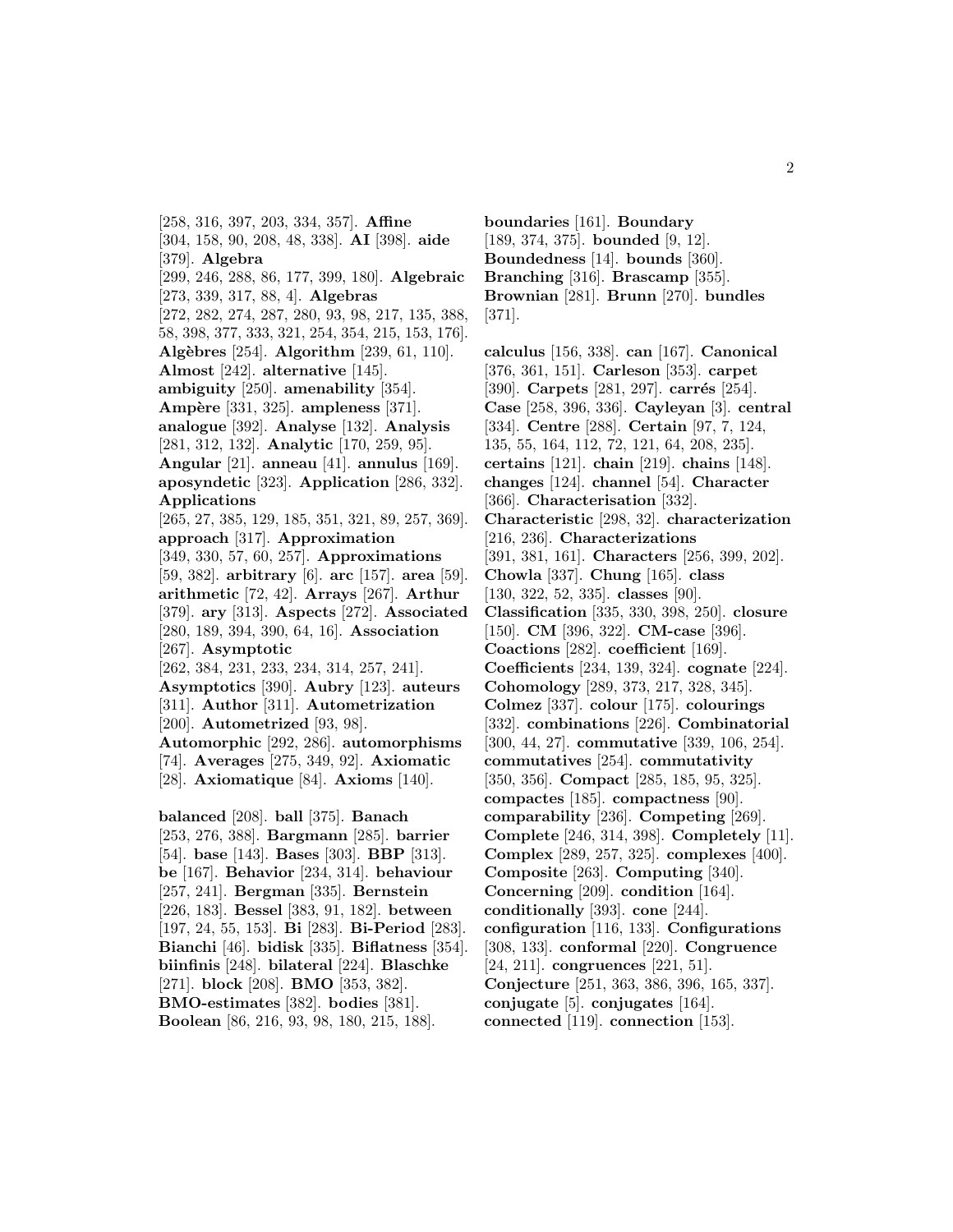**connections** [362]. **consecutive** [71]. **consequences** [373]. **constituents** [319]. **constraints** [122]. **constructions** [378]. **Contact** [299]. **Contactomorphisms** [290]. **continua** [82, 323]. **continued** [133]. **continues** [133]. **Continuous** [181, 10, 391, 39]. **Contribution** [70, 70]. **Contributions** [136]. **controlled** [401]. **Convergence** [263]. **convergent** [129]. **Converse** [275]. **Convex** [290, 312, 5, 112, 90, 353, 57, 381, 80]. **convexity** [359]. **Convexly** [263]. **convolution** [393]. **correspondence** [319]. **countably** [107]. **Counting** [294]. **courbure** [1, 63, 149]. **coverings** [190]. **Covers** [296]. **Coxeter** [310, 304]. **Criteria** [371]. **criterion** [192, 150]. **critical** [315, 6, 369]. **Csima** [239]. **cubic** [384, 332, 351]. **Curvature** [360, 314, 21, 1, 196, 378, 63, 149]. **curve** [334]. **Curves** [298, 101, 221, 78, 369]. **Cyclic** [131, 158, 110, 100]. **cyclotomic** [130].

**D.** [177]. **dans** [132]. **Darboux** [129]. **d'Arthur** [379]. **decimals** [137]. **decomposable** [330]. **Decomposition** [287, 323]. **Decompositions** [247, 68]. **Dedekind** [261]. **defined** [195]. **definition** [325]. **deformations** [340]. **Degenerate** [367, 362]. **degree** [30, 154, 9]. **degrees** [50]. **density** [22]. **d'entrelacement** [379]. **denumerable** [143]. **depth** [54]. **Designs** [249, 243, 208]. **d'espaces** [185]. **determinant** [321]. **determined** [228]. **Diagonal** [243, 384, 135]. **diagrams** [43]. **difference** [200, 210, 152, 209]. **Differentiable** [220]. **differential** [128, 120, 75, 318, 184, 121, 64, 167, 16, 223]. **diff´erentiels** [121]. **Dilatations** [271]. **dilated** [349]. **Dimensional** [277, 183, 377, 59, 8, 375]. **Dimensions** [307, 297, 63]. **Diophantine** [56, 60]. **Direct** [25, 109]. **Dirichlet** [352]. **Discrete**

[282, 115, 397, 2, 391]. **disjoint** [13]. **disk** [352]. **disks** [374]. **Distance** [104, 93]. **distance-theoretic** [93]. **distribution** [237, 327, 225, 69, 343, 132]. **distributions** [97, 132]. **distributive** [85]. **distributives** [84]. **Ditkin** [388]. **divergent** [172]. **division** [114, 176]. **divisors** [358]. **domains** [348, 57]. **doubling** [382]. **Dual** [279, 258, 52]. **duality** [101]. **d'un** [41, 63]. **duodenary** [206]. **dynamics** [47, 83]. **Dynkin** [304].

**edge** [332]. **edge-colourings** [332]. **eigenfunctions** [31, 18]. **eigenspaces** [318]. **eigenvalues** [352, 320]. **Einstein** [196]. **Eisenstein** [260]. **Elementarfunktionen** [49]. **Elementary** [4, 42, 49]. **Elements** [339, 303, 141, 138]. **eleven** [100]. **ellipsoid** [59]. **elliptic** [315, 222, 141, 140, 334, 369]. **Embeddings** [277]. **Endoscopic** [300]. **ennuple** [221]. **Ensembles** [248]. **enumeration** [240]. **Enumerator** [262]. **Enveloping** [58]. **Epstein** [26]. **equation** [155, 189, 222, 181, 55, 184, 167, 16, 50, 77, 77]. **Equations** [295, 384, 120, 75, 318, 162, 184, 56, 105, 121, 64, 324, 223, 178]. **equivalence** [90]. **equivalence-classes** [90]. **equivalences** [380]. **equivariant** [328]. **Ergodic** [294]. **Erratum** [327]. **error** [124]. **espace** [63]. **espaces** [132]. **essential** [356]. **Estimates** [264, 324, 382]. **Eta** [261]. **´etude** [70]. **Euclid** [61, 110]. **Euclidean** [141, 305]. **Exceptional** [273, 268]. **Excluding** [313]. **Existence** [309, 143, 208]. **Expansions** [231, 233]. **explicit** [351, 378, 392]. **exponent** [315]. **exponential** [88]. **expression** [392, 235]. **Extension** [190, 144]. **Extensions** [217, 362, 364]. **Exterior** [271, 286]. **Extrema** [352]. **extremal** [157]. **extremals** [381]. **Extreme** [126, 293, 244, 206]. **extremely** [388]. **Extremum** [38].

**facially** [65]. **facially-regular** [65].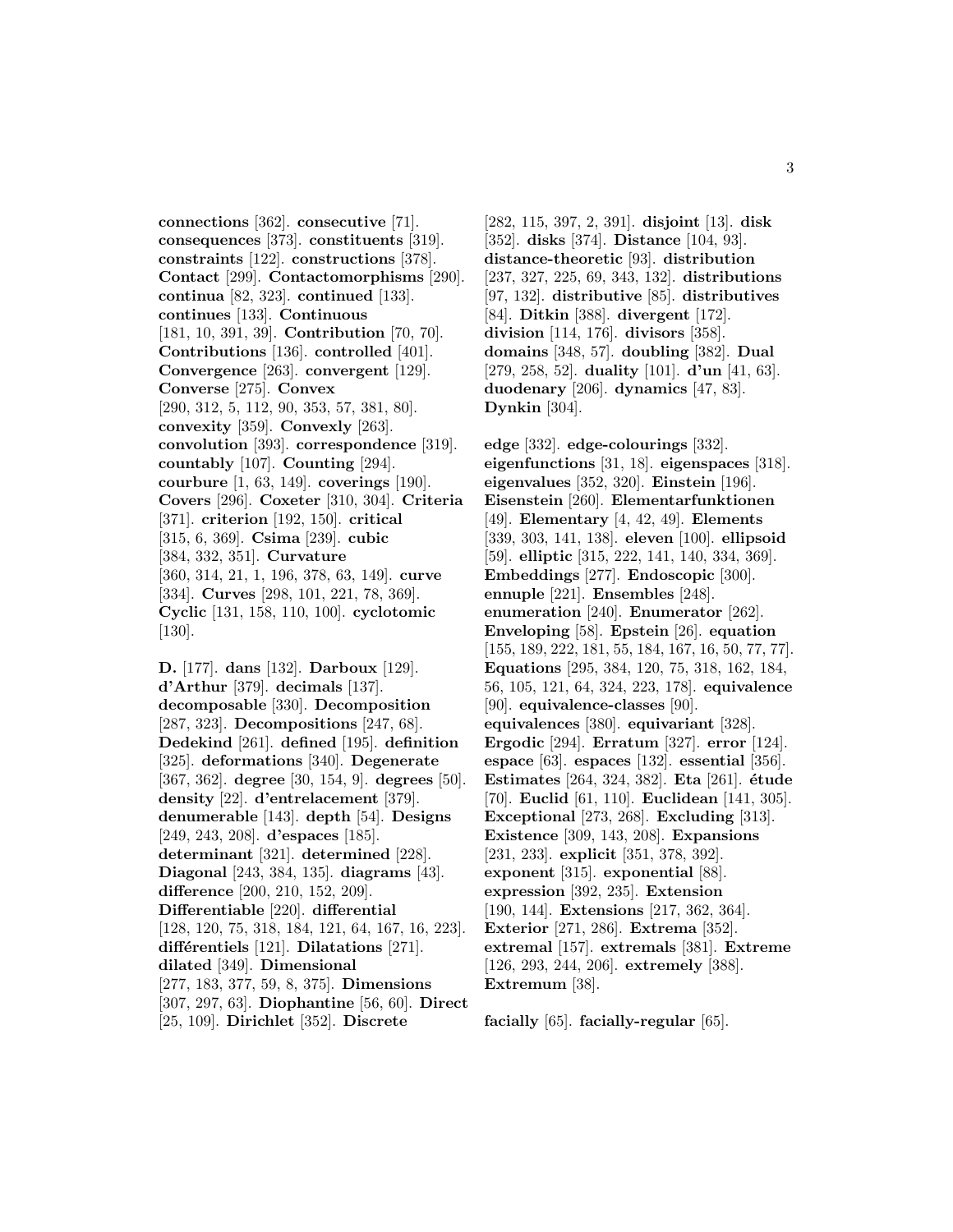**Factorization** [31, 348, 40]. **factorized** [167]. **Factors** [283, 160]. **faiblement** [185]. **families** [369]. **family** [174, 143]. **Fano** [376]. **Farey** [89]. **FC** [219]. **FC-chain** [219]. **Fibers** [290, 348]. **field** [130, 316, 199, 83, 162, 88, 37, 76, 357]. **Fields** [252, 17, 61, 110, 351, 377, 32, 322]. **Finding** [313]. **Finite** [159, 94, 271, 277, 7, 199, 162, 15, 54, 218, 250, 321, 203, 8, 40, 50, 176]. **finite-dimensional** [8]. **finitely** [330]. **Finsler** [317, 378, 63]. **finslérien** [63]. **First** [299, 279]. **Flächen** [49]. **flag** [378, 338]. **Fleming** [387]. **flow** [385, 232, 390]. **Flowers** [238]. **Focal** [218]. **force** [17]. **force-fields** [17]. **Form** [285, 146, 206, 83]. **Formal** [348]. **Forms** [292, 305, 126, 144, 95, 29, 163, 167, 336]. **Formula** [283, 394, 337]. **Formulae** [262, 313, 384, 27]. **formulations** [86]. **Four** [307, 34]. **four-space** [34]. **Fourier** [155, 225, 97, 139]. **fractal** [370]. **fractional** [361, 73]. **fractions** [133]. **Fréchet** [253, 12, 68]. **Fréchet-Like** [253]. **Free** [383, 362, 15, 380, 393]. **French** [96, 185, 1, 41, 379, 63, 149, 254, 121, 132, 70, 133, 77]. **frequencies** [39]. **Frobenius** [201]. **Function** [228, 194, 261, 124, 351, 139, 14, 16, 375, 370]. **function-lattices** [14]. **functional** [49, 318, 181]. **Functionals** [12, 186, 349, 227, 381]. **Functions** [300, 263, 286, 295, 49, 187, 327, 177, 225, 394, 5, 170, 55, 150, 389, 174, 390, 342, 113, 331, 95, 399, 39, 173, 322, 26, 134, 72, 353, 182, 169, 143, 257, 64, 188, 207]. **Functoriality** [361]. **fundamental** [365, 380, 93]. **Funktionentheorie** [49]. **Galois** [361, 291, 395, 106, 153]. **General**

[224, 350, 162, 55, 325, 35]. **Généralisation** [63, 149]. **generalization** [116, 75, 26, 149, 63]. **generalizations** [27]. **generalize** [184]. **Generalized**

[47, 8, 318, 46, 62, 196, 3, 375, 161]. **Generated** [301, 205]. **Generating** [399, 182]. **generic** [319]. **genus** [99, 191]. **geometries** [159, 45, 48]. **geometry** [128, 339, 141, 140, 127]. **German** [49]. **given** [122, 30, 74, 320]. **Glaisher** [198]. **global** [359]. **Goresky** [251, 338]. **Gotlieb** [239]. **Gradings** [272]. **graph** [154]. **Graphs** [30, 296, 304, 236, 332, 40, 160]. **gravitation** [46, 196, 178]. **gravitational** [105]. **Green** [95, 64, 16]. **group** [118, 98, 30, 74, 365, 217, 219, 87, 138, 322, 166, 202, 380, 13, 43, 50]. **groupoids** [345]. **Groups** [301, 282, 273, 164, 285, 310, 9, 302, 280, 339, 119, 329, 15, 218, 342, 367, 203, 204, 205, 102]. **H** [165, 367]. **H-type** [367]. **Hamiltonian** [47, 83]. **Hankel** [336]. **Hardy** [315, 367, 335, 336]. **Harmonic** [281, 271, 179, 132]. **harmoniques** [132]. **Hausdorff** [297, 142]. **heat** [390, 184]. **Hecke** [399, 377]. **Heegner** [364]. **Heisenberg** [274]. **Helly** [57]. **help** [379]. **Hereditarily** [276]. **Hermann** [26]. **Hermite** [255]. **Hermitian** [320]. **Heyting** [246]. **higher** [336]. **Hilfsmittel** [49]. **Hill** [77]. **Holomorphic** [374]. **Holomorphie** [379]. **Holomorphism** [379]. **Homeomorphic** [259]. **homogeneous** [373, 323]. **Homological** [272]. **Homology** [296]. **homomorphic** [135]. **Homotopy**

[265, 380]. **Hopf** [288]. **Hulls** [290].

**Hyperbolic** [312, 360, 179]. **hyperelliptic**

[151]. **hypergeometric** [224].

**Hypergroups** [256]. **hypersurface** [78].

**Ideal** [259, 361, 398, 37, 136]. **Identities** [249, 51, 46]. **Identity** [300, 382]. **II** [237, 98, 396, 62, 266, 109, 233, 79]. **III** [373]. **immersibility** [87]. **implicative** [216]. **Incidence** [79, 131]. **incomplete** [208]. **Indecomposable** [276, 395, 11]. **indefinite** [144]. **independent** [69]. **indeterminates** [237]. **Index** [311, 15, 157]. **Induced**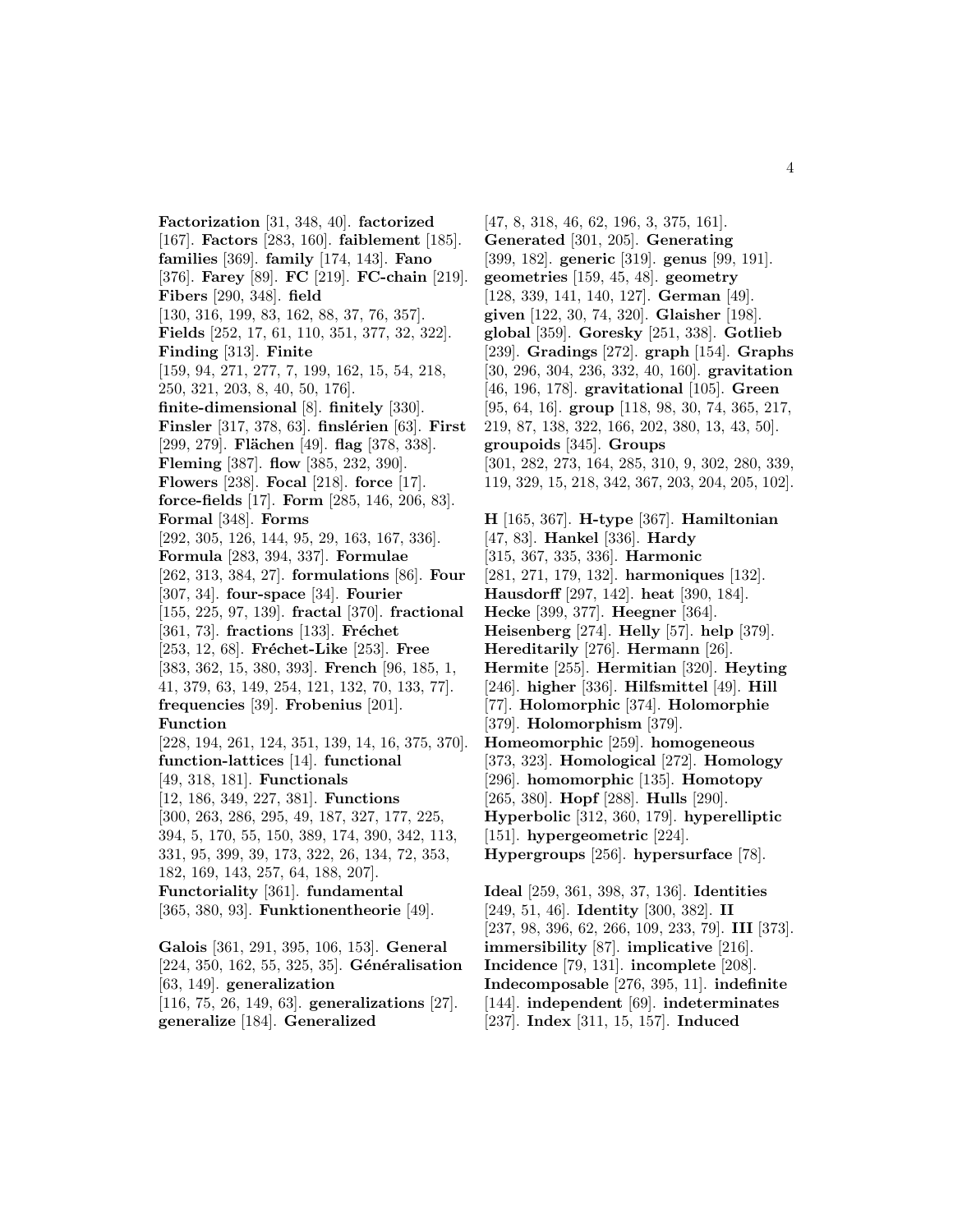[282, 287, 67]. **Inequalities** [275, 229, 367, 230]. **inequality** [370]. **inertia** [320]. **Infeld** [167]. **infinite** [28]. **Infinitely** [295]. **Injectivity** [246]. **Integers** [310, 22, 71, 213]. **Integral** [187, 21, 55, 62, 203, 2, 356]. **integrals** [10, 129]. **integration** [207]. **interacting** [387]. **Interior** [324]. **interlacing** [379]. **Interpolants** [293]. **intersection** [112]. **interval** [236]. **Invariant** [278]. **Invariants** [273, 308, 94, 67]. **inversion** [171]. **involution** [100]. **Irrationalities** [261]. **irrationality** [192]. **irreducible** [237, 330, 319, 166, 13, 50]. **irregular** [170]. **isometric** [358]. **isometries** [358]. **Isomorphism** [308]. **Isoperimetric** [156]. **isotherm** [1]. **isotherme** [1]. **Iterated** [147]. **Iterates** [73]. **iteration** [72]. **Iwahori** [377].

**J.** [165]. **Jacobi** [197, 75]. **John** [370]. **Joubert** [255].

**K¨ahler** [314, 325]. **kinematics** [141]. **knots** [36]. **Knotted** [296]. **Köthe** [227]. **Kottwitz** [251]. **Kummer** [364].

**ladders** [31]. **Lagrangian** [374]. **Langlands** [286, 319]. **Laplace** [189, 18, 171]. **Laplace-operator** [18]. **Laplacian** [367, 352]. **Latimer** [23]. **Lattice** [262, 214]. **Lattices** [74, 193, 84, 6, 85, 14, 153]. **Laurent** [234]. **laws** [383]. **Lebesgue** [96]. **left** [68]. **Lehmer** [396]. **length** [228]. **levelling** [228]. **LF** [400]. **LF-spaces** [400]. **Lie** [217, 329, 285, 342, 58, 333, 280, 375]. **Lieb** [355]. **Like** [253]. **Limit** [292, 393]. **limits** [68]. **line** [127]. **linéaires** [185]. **lineal** [141]. **Linear** [226, 301, 229, 190, 120, 75, 394, 122, 185, 115, 227, 211, 230, 48, 153]. **linear-space-valued** [190]. **linearly** [170]. **Liouville** [32]. **Littlewood** [177]. **LMO** [324]. **Local** [299, 359, 377]. **Locally** [395, 344, 40]. **locus** [347]. **Lorentz** [2]. **low**

[329, 352].

**MacDuffee** [23]. **Machin** [313]. **Machin-Type** [313]. **MacPherson** [251, 338]. **Manifolds** [289, 326, 360, 365, 250, 18, 380, 242, 161, 325]. **Many** [295, 245]. **Map** [175]. **Map-colour** [175]. **mapping** [135]. **Mappings** [271, 190, 401]. **Maps** [306, 259, 359, 329, 52]. **Mathieu** [102]. **matric** [135]. **matrices** [245, 135, 131, 320, 34]. **matrix** [24, 201, 235]. **matroid** [372]. **Maximal** [232, 259, 382]. **maximum** [69]. **McCoy** [201]. **Mean** [10, 1]. **Mean-continuous** [10]. **measurable** [170]. **Measure** [168, 21]. **measures** [353, 382]. **mechanical** [4]. **mehrerer** [49]. **Mendelsohn** [249]. **Meromorphic** [257, 95]. **Method** [286, 229, 230, 167]. **methods** [195, 25, 109]. **metric** [244]. **metrics** [314, 378]. **Metrization** [103]. **Meyer** [144]. **Minimal** [56, 374]. **Minkowski** [270]. **minuscule** [373]. **Model** [269]. **Modular** [118, 295, 204, 139]. **modules** [340, 333, 11]. **Moduli** [368, 366]. **Moments** [369]. **Monge** [331, 325]. **Monotonically** [401]. **Morphisms** [265]. **Motion** [281, 35, 105, 19]. **motions** [98]. **mots** [248]. **Moufang** [268]. **moyenne** [1]. **multicoherent** [79]. **multigroups** [45]. **Multiple** [394, 49, 320]. **multiplication** [335]. **Multiplicative** [358, 186]. **Multiplicities** [292]. **Multiply** [173]. **mutables** [49]. **mutation** [387]. **Mutually** [323].

**Nakajima** [359]. **nature** [120, 389, 235]. **negative** [187]. **Nets** [267, 94]. **network** [232]. **Neumann** [352, 321]. **neutral** [318]. **Nevanlinna** [293]. **Newtonian** [17]. **Nikodym** [96]. **Nilpotency** [280]. **Nilpotent** [303]. **Nirenberg** [370]. **Non** [291, 106, 129, 400, 208, 382].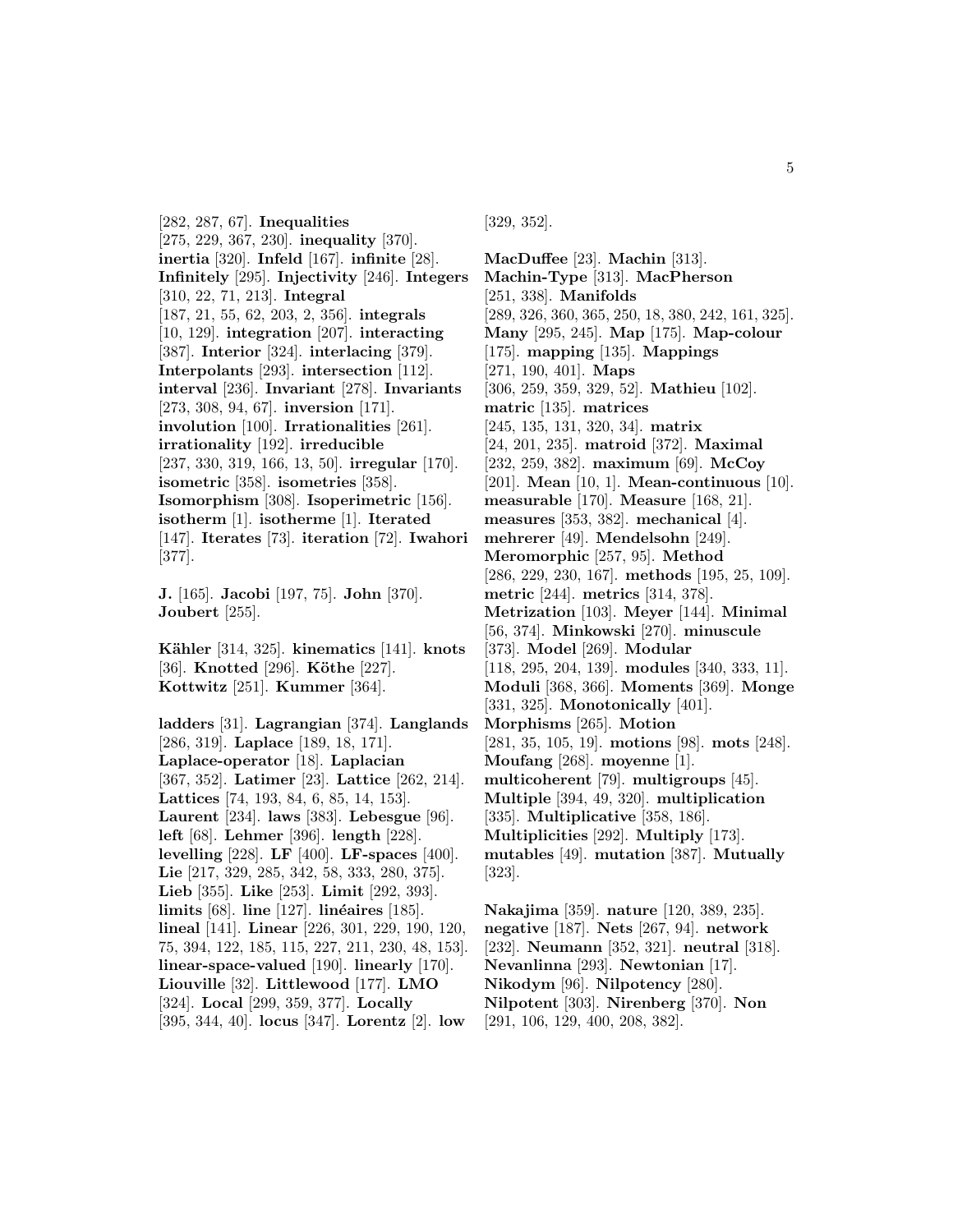**non-absolutely** [129]. **non-commutative** [106]. **non-doubling** [382]. **non-existence** [208]. **Non-normal** [106]. **non-semisimple** [106]. **non-separable** [400]. **Non-Surjective** [291]. **noncommutative** [340, 136]. **Noncompact** [264]. **nonexistence** [7]. **Normal** [122, 148, 137, 179, 106]. **normalisés** [379]. **normalized** [379]. **Normals** [253]. **Note** [17, 137, 211, 204, 64, 66, 3, 26, 172, 117]. **nouvelles** [178]. **Null** [223]. **number** [130, 214, 162, 88, 42, 188]. **Numbers** [298]. **Numerical** [207, 94].

**Occurrence** [279]. **odd** [329]. **ODEs** [327]. **Old** [36]. **one** [154]. **one-regular** [154]. **onto** [135]. **open** [400, 180]. **opérateurs** [379]. **operations** [86]. **operator** [18, 3, 325]. **operators** [330, 367, 379, 335, 356, 382]. **orbifold** [345]. **order** [326, 327, 120, 101, 73, 16, 50]. **Ordered** [267, 115]. **ordinary** [224]. **origin** [37]. **Orthogonal** [243, 34, 267, 327, 150, 221]. **oscillatoires** [178].

**Packing** [297]. **Pair** [258]. **Pairs** [279, 384]. **paper** [66]. **Pappus** [116]. **Parabolic** [278, 324]. **paracompact** [107]. **parallelogram** [214]. **parameters** [379]. **param`etres** [379]. **Partial** [256, 184, 69]. **partially** [339]. **particles** [35]. **partitions** [199]. **Paths** [238]. **perfect** [117]. **Period** [283, 100]. **Periodic** [48, 327, 121]. **p´eriodiques** [121]. **perturbation** [321]. **perturbed** [121]. **perturb´es** [121]. **Pick** [293]. **Plane** [298, 54, 220]. **planes** [7, 158]. **Point** [262, 6]. **points** [364, 214, 170, 220]. **Poisson** [375]. **Polar** [247]. **Poles** [286, 260, 257]. **polyhedra** [65, 111, 38]. **polyhedron** [355]. **polynomes** [41]. **Polynomial** [290, 273, 197, 41, 392]. **polynomials** [312, 91, 226, 183, 237, 327, 391, 182].

**polytope** [372]. **positive** [314, 339, 32, 235]. **possible** [167]. **postage** [70]. **postage-stamp** [70]. **poste** [70]. **Postulates** [85, 215]. **potential** [315]. **pour** [311]. **power** [33, 89]. **powers** [24]. **prescribed** [257]. **preservers** [350]. **presheaves** [340]. **prime** [42, 213]. **prime-number** [42]. **Primes** [295, 329]. **primitive** [214]. **principal** [316, 319, 63, 149, 357]. **principle** [326]. **problem** [57, 169, 142, 70, 133, 4, 77]. **probl`eme** [70, 133, 77]. **problems** [44, 189, 156]. **processes** [387]. **product** [33, 13]. **Products** [284, 138]. **progressions** [42]. **Projective** [289, 308, 159, 7, 48]. **Projectors** [318]. **proof** [146, 42]. **Properties** [247, 253, 93, 129, 112, 18, 334, 14, 38, 80]. **property** [398, 89, 142]. **pseudo** [354]. **pseudo-amenability** [354]. **Pseudolocality** [385]. **pseudometrics** [190]. **pseudopowers** [343].

**Quadrangles** [268]. **Quadratic** [310, 261, 199, 61, 144, 29, 334, 163]. **Quantum** [373, 333, 4]. **Quartic** [298]. **quasi** [350, 254, 254]. **Quasi-commutative** [254]. **quasi-commutatives** [254]. **quasi-commutativity** [350]. **Quasiconformal** [290]. **Quasiconvex** [81]. **Quasigroup** [249]. **Quelques** [149]. **Quiver** [265]. **Quotient** [276, 256]. **Quotients** [264].

**Radiation** [105]. **Radical** [278]. **Ramanujan** [51]. **ramified** [316]. **random** [69]. **rank** [371, 329, 342, 368, 320, 28]. **rays** [244]. **real** [61, 342]. **Realizations** [306]. **recombination** [387]. **reconnaissables** [248]. **recurrence** [394]. **recursions** [119]. **Reducibility** [346, 357]. **reducible** [22]. **reducing** [335]. **Reduction** [253]. **Reflection** [301, 302]. **reflections** [205]. **reflexive** [368]. **regions** [90]. **Regular** [191, 306, 65, 111, 99, 154, 180, 169, 38].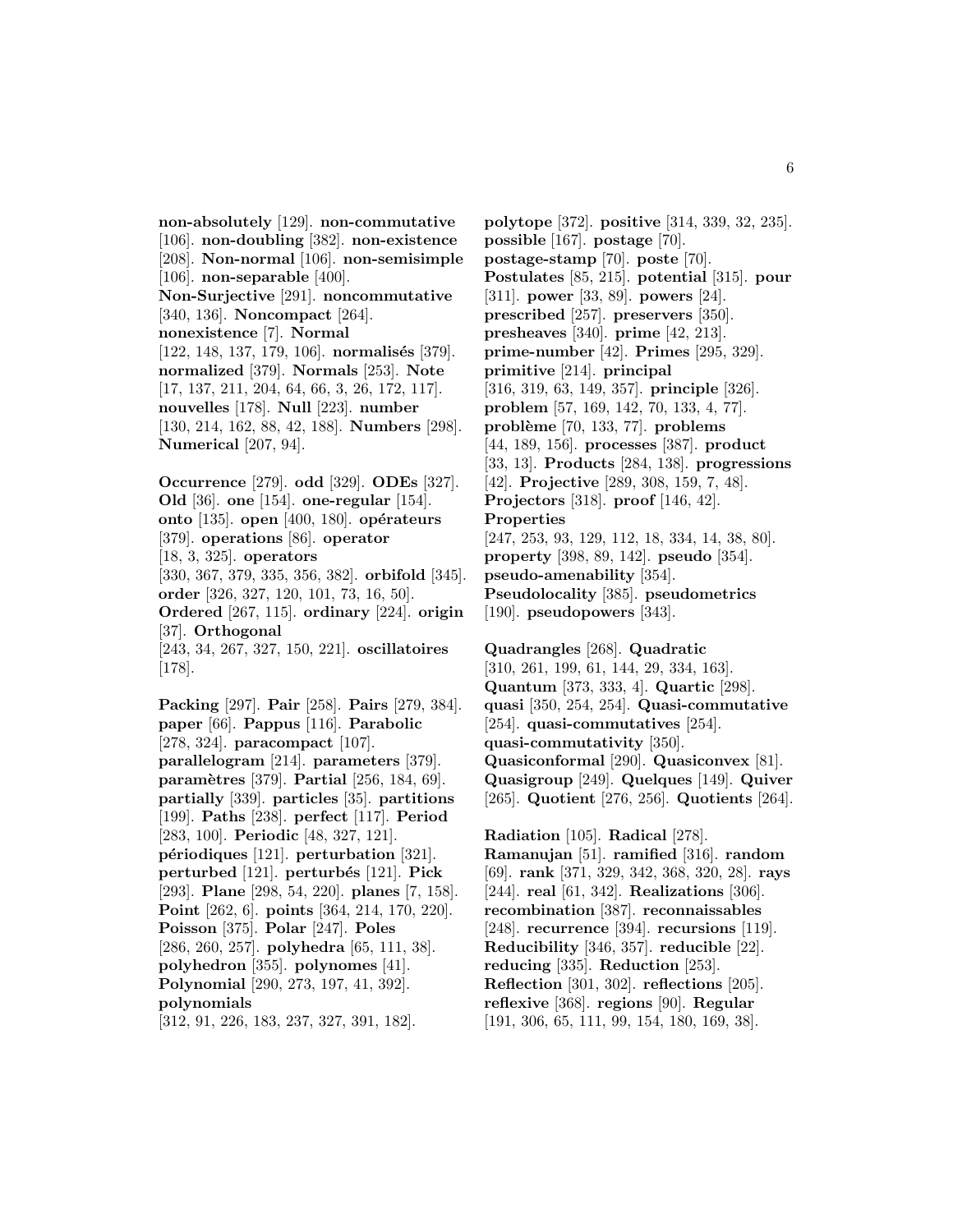**Related** [297, 331, 182, 370]. **relation** [197, 55]. **relations** [24, 79]. **relatively** [213]. **Relativity** [35]. **relaxation** [229, 230]. **remark** [143]. **remarks** [149, 202]. **remarques** [149]. **renormings** [344]. **Representation** [227, 29, 288, 171]. **Representations** [291, 265, 274, 287, 316, 118, 395, 397, 9, 71, 203, 204, 166, 13, 67, 108, 50]. **residue** [210]. **residues** [89]. **resolvable** [208]. **restrictions** [397]. **results** [331, 332, 36]. **Reversibility** [387]. **Revisiting** [359]. **Ricci** [314, 362, 385]. **Riemann** [146, 49, 362, 195]. **Riemannian** [326, 179, 18, 221, 242]. **Riemannschen** [49]. **rigidity** [331]. **Ring** [288, 86, 328, 41]. **Rings** [272, 145, 216, 135, 114, 106]. **Robinson** [66]. **Roch** [146]. **Root** [307]. **roots** [245]. **rotund** [344]. **ruled** [371]. **rules** [316].

**S.** [363]. **samples** [122]. **Satisfying** [295, 55]. **scalaire** [63, 149]. **scalar** [378, 63, 149]. **Schemes** [267]. **Schrödinger** [167]. **second** [326, 327, 120, 16]. **second-order** [16]. **sector** [68]. **Segal** [285, 354]. **Selberg** [337]. **selection** [387]. **Self** [329, 380, 52]. **self-dual** [52]. **self-equivalences** [380]. **Self-maps** [329]. **Semi** [304, 115, 58, 39, 373]. **Semi-Affine** [304]. **semi-continuous** [39]. **semi-ordered** [115]. **semi-simple** [58]. **Semi-simplicity** [373]. **semidefinite** [235]. **Semigroup** [272, 87]. **semigroups** [168]. **Semilattices** [284]. **semilinear** [315]. **semisimple** [342, 106]. **Separable** [253, 400]. **sequence** [266]. **sequences** [394, 89]. **Series** [260, 224, 316, 33, 218, 397, 319, 172, 223, 357]. **set** [170]. **Sets** [246, 297, 197, 388, 81, 104, 112, 210, 6, 138, 152, 209, 180, 28, 80]. **several** [237, 207]. **Shahidi** [286]. **sheaves** [340, 368]. **Shilov** [375]. **Shimura** [347]. **Short** [86]. **Siegel** [212, 260]. **Sierpinski** [281, 390, 341, 297]. **sieve** [341]. **sign** [124].

**Signed** [256]. **Similar** [309]. **Similarity** [307, 330]. **Simple** [273, 145, 58]. **Simplicial** [400]. **simplicity** [373]. **Simultaneous** [60]. **Singular** [356, 120, 170]. **Site** [278]. **small** [366]. **Smooth** [277, 326, 366]. **Sobolev** [315]. **Solutions** [315, 181, 162, 56, 178, 121]. **Some** [186, 247, 331, 125, 321, 152, 18, 297, 202, 280, 80, 161, 162, 201, 378, 381, 117, 149]. **Space** [305, 259, 190, 101, 127, 34, 63, 221, 2, 132, 335, 153]. **Space-Forms** [305]. **space-time** [2]. **Spaces** [292, 253, 275, 276, 103, 373, 317, 107, 318, 179, 228, 185, 115, 194, 368, 227, 344, 8, 400, 353, 79, 336]. **Spacetime** [270]. **Special** [322, 327, 389]. **Species** [269]. **Spectral** [247, 264]. **spectrum** [120, 328]. **sphere** [141, 134, 356]. **Spherical** [45]. **Spinor** [127]. **Square** [286, 53]. **squared** [117]. **squares** [254, 117]. **Squaring** [53]. **Stable** [193, 283]. **stably** [330]. **Stahl** [363]. **stamp** [70]. **Star** [43]. **Steenrod** [254]. **Steiner** [332]. **Steps** [299]. **Stiefel** [289]. **Störmer** [77]. **Strong** [275, 388]. **strongly** [330]. **structure** [8]. **study** [70]. **subadditive** [173]. **subalgebras** [176]. **Subdifferentials** [263]. **subdivisions** [372]. **Subgroups** [15, 278]. **Sublattices** [309]. **submerged** [54]. **Submodules** [307]. **Subquotients** [302]. **Subregular** [303]. **subsets** [400]. **subspaces** [266, 335, 153]. **Sum** [320, 394, 82, 71]. **Summability** [195, 25, 109, 125]. **Summation** [283]. **sums** [366, 195, 88, 69]. **supersingular** [347]. **supplementary** [26]. **Supporting** [253]. **supremum** [174]. **surface** [374, 20]. **surfaces** [371, 49, 360, 99, 151, 191, 1]. **Surjective** [291]. **symbols** [392]. **Symmetric** [305, 266, 146, 119, 118, 317, 200, 211, 204, 166, 202, 13, 43]. **symmetry** [188, 4]. **synthèse** [132]. **synthesis** [132]. **system** [151]. **systemes** [121]. **Systems** [307, 184, 315, 75, 332].

**Tabling** [239]. **Tchebycheff** [57]. **Tensor**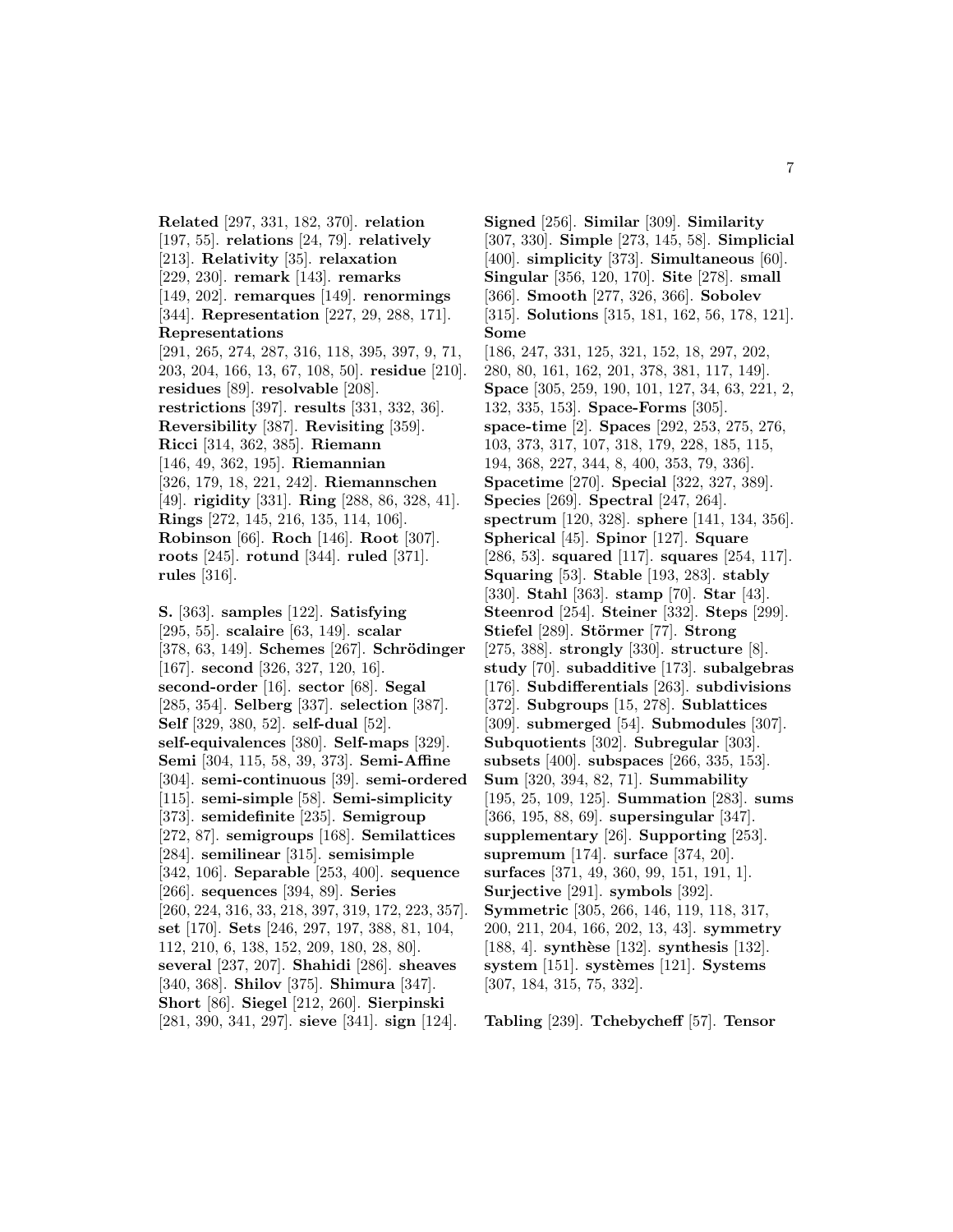[284, 287, 362, 189, 222, 196]. **tensors** [179]. **ternary** [144]. **Tessellations** [305]. **Testing** [278]. **th** [89]. **their** [332]. **Theorem** [270, 255, 212, 146, 123, 198, 75, 101, 96, 144, 114, 90, 32, 27, 42, 23]. **théorème** [96, 41]. **theorems** [175, 201, 25, 109, 125, 152, 57, 393]. **theoretic** [93]. **Theory** [294, 303, 278, 148, 49, 339, 327, 46, 113, 196, 41, 136, 106, 171, 76, 35]. **third** [217]. **Three** [65, 99, 30, 154, 19]. **threefolds** [376]. **Thue** [123]. **Tietze** [359]. **timbres** [70]. **Time** [239, 2]. **Time-Tabling** [239]. **tool** [49]. **topological** [103, 113]. **Topos** [246]. **Tori** [301]. **toric** [376]. **Toroidal** [274, 306]. **torsion** [362]. **torsion-free** [362]. **torus** [333]. **Towers** [264, 364]. **Traces** [291, 24]. **Tractable** [252]. **Transcendental** [389]. **Transfer** [283, 41]. **Transferability** [284]. **transfert** [41]. **Transform** [285, 375]. **transformation** [171]. **transformations** [224, 2, 48, 153]. **transforms** [155, 225, 147, 55, 97]. **Translation** [345]. **treatment** [351, 28, 4]. **Trees** [238, 240]. **trigonometric** [223]. **trigonometrical** [224]. **triple** [332]. **twists** [334]. **Two** [111, 371, 183, 33, 191, 342]. **two-dimensional** [183]. **Type** [270, 313, 285, 268, 224, 222, 185, 367, 51]. **types** [162, 188].

**ultraspherical** [197, 391]. **Unified** [76]. **uniformly** [344, 353]. **Union** [78]. **Unipotent** [278]. **unique** [348]. **Uniqueness** [269, 64, 16]. **unit** [146]. **Unitary** [302, 205, 134]. **Univalent** [271]. **upon** [3]. **using** [86].

**V** [96]. **Valuations** [372]. **value** [327, 189]. **valued** [190, 246]. **Values** [261, 389, 322, 353, 334, 369]. **variables** [69, 211, 188, 207]. **variances** [122]. **variant** [396]. **Variation** [221, 12, 68]. **variational** [326]. **variations** [374, 341, 156]. **varieties**

[95, 338]. **variety** [347]. **vector** [371, 82, 8, 153]. **vectorial** [394]. **Ver¨anderlichen** [49]. **Verma** [333]. **vertex** [111]. **vertex-regular** [111]. **very** [371]. **via** [335, 382]. **viewpoint** [128]. **Viot** [387]. **Virasoro** [274, 274]. **Virasoro-Heisenberg** [274]. **Virasoro-Toroidal** [274]. **Vojta** [386]. **vortices** [19]. **Vorticity** [92].

**Waring** [212]. **Water** [54]. **Watson** [55]. **waves** [54, 20]. **weakly** [317, 185]. **weakly-compact** [185]. **Weighted** [199, 275]. **weights** [336]. **Weyl** [26]. **which** [184, 167]. **Whittaker** [342]. **whose** [151]. **Wilson** [27]. **Wold** [287].

**Zero** [243, 358]. **zero-divisors** [358]. **zeros** [187, 257]. **Zeta** [134, 394, 26]. **zetafunctions** [394].

# **References**

# **Lalan:1949:SCM**

[1] Victor Lalan. Sur les surfaces à courbure moyenne isotherme. (French) [On surfaces with isotherm mean curvature].  $Canadian$  Journal of Mathematics  $=$ Journal canadien de mathématiques, 1 (??):6–28, 1949. CODEN CJMAAB. ISSN 0008-414X (print), 1496-4279 (electronic).

# **Schild:1949:DST**

[2] Alfred Schild. Discrete space-time and integral Lorentz transformations. Canadian Journal of Mathematics = Journal canadien de mathématiques,  $1(??)$ : 29–47, 1949. CODEN CJMAAB. ISSN 0008-414X (print), 1496-4279 (electronic).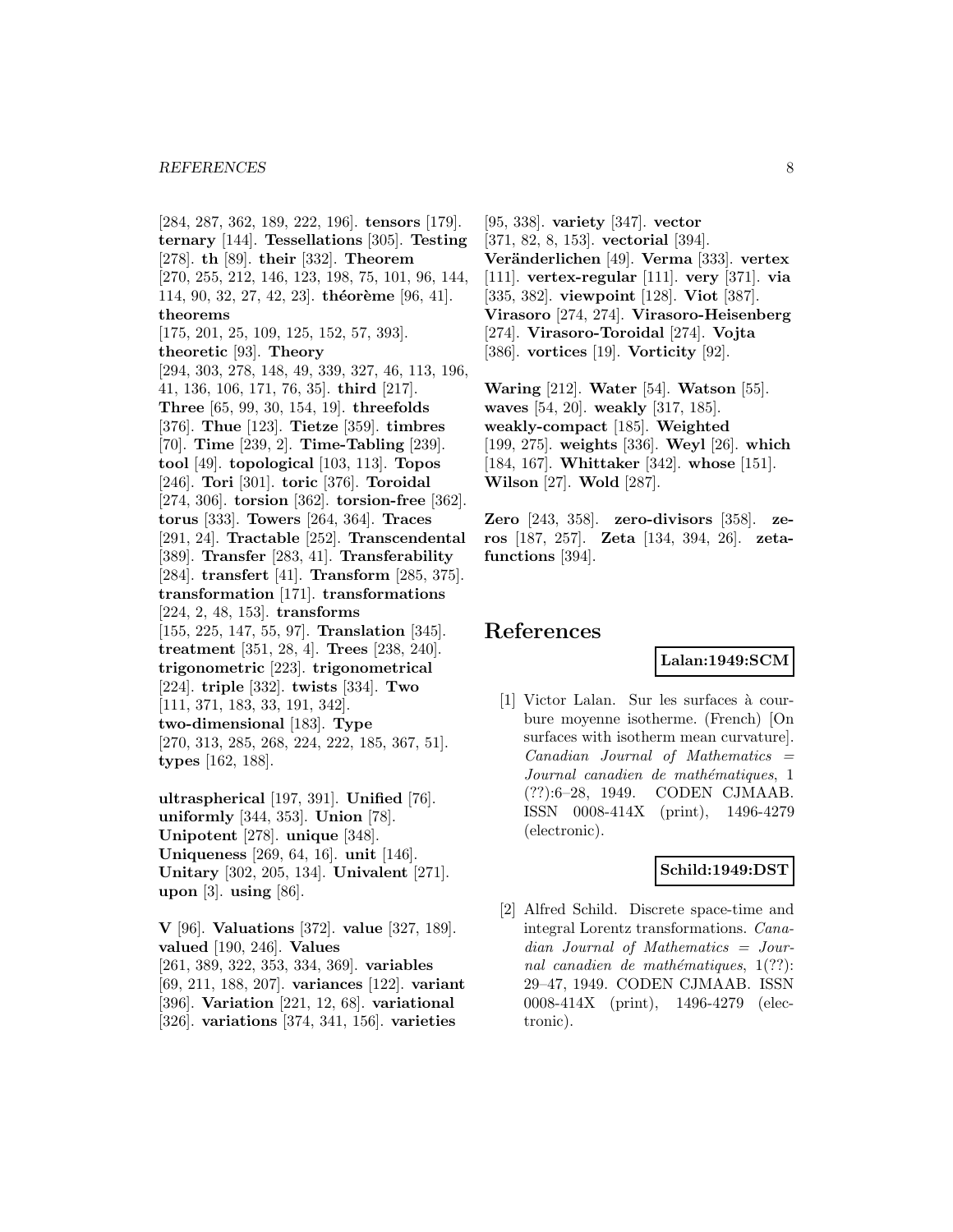# **Turnbull:1949:NUG**

[3] H. W. Turnbull. Note upon the generalized Cayleyan operator. Canadian Journal of Mathematics = Journal canadien de mathématiques,  $1(??):48-56$ , 1949. CODEN CJMAAB. ISSN 0008-414X (print), 1496-4279 (electronic).

# **Weyl:1949:EAT**

[4] Hermann Weyl. Elementary algebraic treatment of the quantum mechanical symmetry problem. Canadian Journal of Mathematics = Journal canadien de mathématiques, 1(??):57–68, 1949. CODEN CJMAAB. ISSN 0008-414X (print), 1496-4279 (electronic).

### **Fenchel:1949:CCF**

[5] W. Fenchel. On conjugate convex functions. Canadian Journal of Mathematics  $=$  Journal canadien de mathématiques, 1(??):73–77, 1949. CODEN CJMAAB. ISSN 0008-414X (print), 1496-4279 (electronic).

#### **Mahler:1949:CLA**

[6] K. Mahler. On the critical lattices of arbitrary point sets. Canadian Journal of Mathematics = Journal canadien de mathématiques, 1(??):78–87, 1949. CODEN CJMAAB. ISSN 0008-414X (print), 1496-4279 (electronic).

#### **Bruck:1949:NCF**

[7] R. H. Bruck and H. J. Ryser. The nonexistence of certain finite projective planes. Canadian Journal of Mathematics = Journal canadien de mathématiques, 1(??):88–93, 1949. CO-DEN CJMAAB. ISSN 0008-414X (print), 1496-4279 (electronic).

# **Menger:1949:GVS**

[8] Karl Menger. Generalized vector spaces. I. The structure of finitedimensional spaces. Canadian Journal of Mathematics = Journal canadien de mathématiques,  $1(??):94-104$ , 1949. CODEN CJMAAB. ISSN 0008-414X (print), 1496-4279 (electronic).

# **Kaplansky:1949:GRB**

[9] Irving Kaplansky. Groups with representations of bounded degree. Canadian Journal of Mathematics = Journal canadien de mathématiques,  $1(??):105-112$ , 1949. CODEN CJMAAB. ISSN 0008- 414X (print), 1496-4279 (electronic).

# **Ellis:1949:MCI**

[10] H. W. Ellis. Mean-continuous integrals. Canadian Journal of Mathematics  $=$  Journal canadien de mathématiques, 1(??):113–124, 1949. CODEN CJ-MAAB. ISSN 0008-414X (print), 1496- 4279 (electronic).

# **Snapper:1949:CIM**

[11] Ernst Snapper. Completely indecomposable modules. Canadian Journal of Mathematics = Journal canadien de mathématiques, 1(??):125–152, 1949. CODEN CJMAAB. ISSN 0008-414X (print), 1496-4279 (electronic).

#### **Morse:1949:FBF**

[12] Marston Morse and William Transue. Functionals of bounded Fréchet variation. Canadian Journal of Mathematics  $=$  Journal canadien de mathématiques, 1(??):153–165, 1949. CODEN CJ-MAAB. ISSN 0008-414X (print), 1496- 4279 (electronic).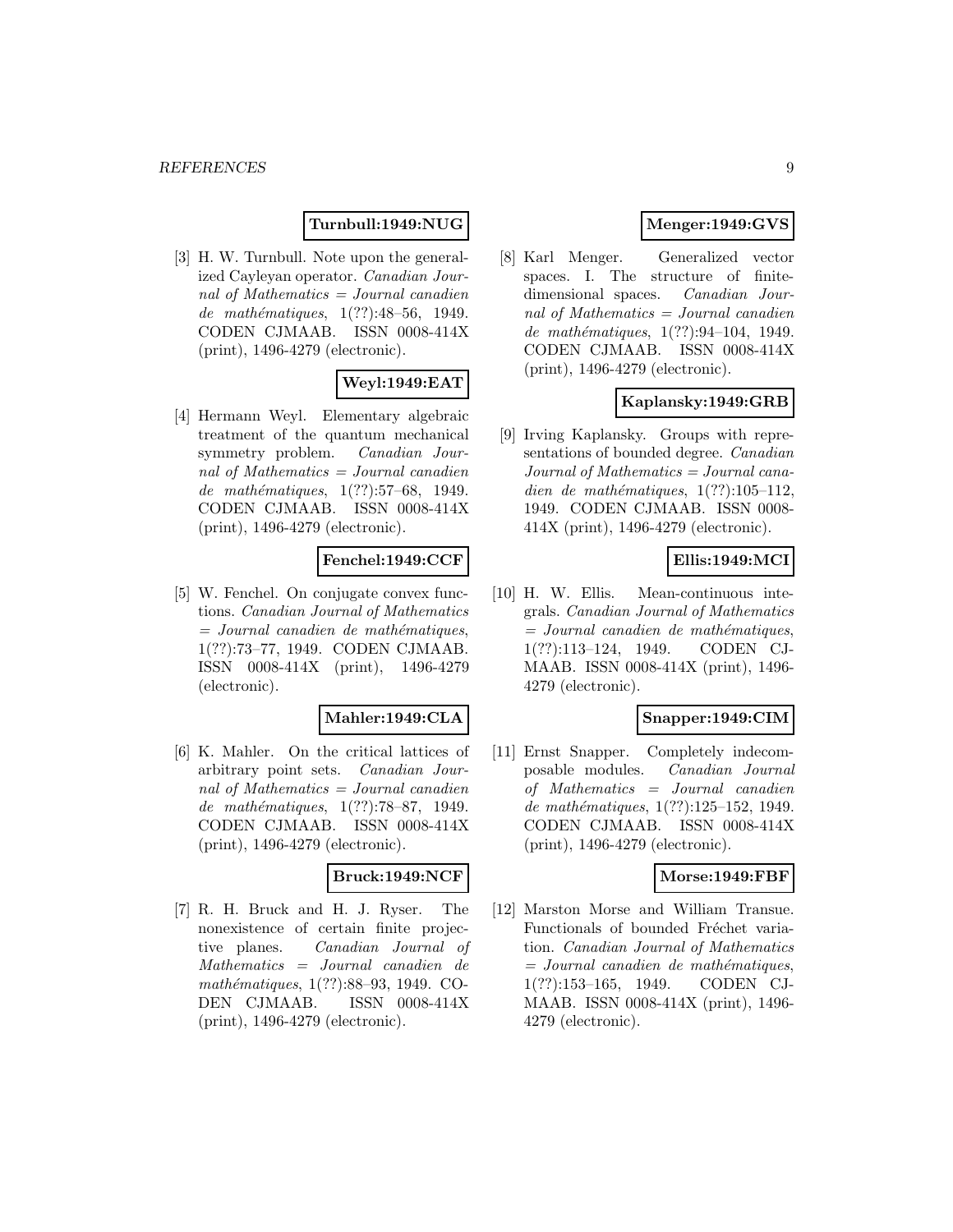# **Robinson:1949:DPI**

[13] G. de B. Robinson. On the disjoint product of irreducible representations of the symmetric group. Canadian Journal of Mathematics = Journal canadien de mathématiques,  $1(??):166-175$ , 1949. CODEN CJMAAB. ISSN 0008-414X (print), 1496-4279 (electronic).

### **Stone:1949:BPF**

[14] M. H. Stone. Boundedness properties in function-lattices. Canadian Journal of Mathematics  $=$  Journal canadien de mathématiques, 1(??):176-186, 1949. CODEN CJMAAB. ISSN 0008-414X (print), 1496-4279 (electronic).

### **Hall:1949:SFI**

[15] Marshall Hall, Jr. Subgroups of finite index in free groups. Canadian Journal of Mathematics  $=$  Journal canadien de mathématiques,  $1(??):187-190, 1949.$ CODEN CJMAAB. ISSN 0008-414X (print), 1496-4279 (electronic).

# **Titchmarsh:1949:UGF**

[16] E. C. Titchmarsh. On the uniqueness of the Green's function associated with a second-order differential equation. Canadian Journal of Mathematics  $=$  Journal canadien de mathématiques, 1(??):191–198, 1949. CODEN CJ-MAAB. ISSN 0008-414X (print), 1496- 4279 (electronic).

### **Birkhoff:1949:NNF**

[17] Garrett Birkhoff and Lindley Burton. Note on Newtonian force-fields. Canadian Journal of Mathematics = Journal canadien de mathématiques,  $1(??):199-$ 208, 1949. CODEN CJMAAB. ISSN 0008-414X (print), 1496-4279 (electronic).

#### **Minakshisundaram:1949:SPE**

[18] S. Minakshisundaram and  $\AA$ . Pleijel. Some properties of the eigenfunctions of the Laplace-operator on Riemannian manifolds. Canadian Journal of Mathematics = Journal canadien de mathématiques, 1(??):242-256, 1949. CODEN CJMAAB. ISSN 0008-414X (print), 1496-4279 (electronic).

# **Synge:1949:MTV**

[19] J. L. Synge. On the motion of three vortices. Canadian Journal of Mathematics  $=$  Journal canadien de mathématiques, 1(??):257–270, 1949. CODEN CJ-MAAB. ISSN 0008-414X (print), 1496- 4279 (electronic).

### **Weinstein:1949:SW**

[20] Alexander Weinstein. On surface waves.  $Canadian$  Journal of Mathematics  $=$ Journal canadien de mathématiques, 1 (??):271–278, 1949. CODEN CJ-MAAB. ISSN 0008-414X (print), 1496- 4279 (electronic).

#### **Busemann:1949:AMI**

[21] Herbert Busemann. Angular measure and integral curvature. Canadian Journal of Mathematics = Journal canadien de mathématiques, 1(??):279–296, 1949. CODEN CJMAAB. ISSN 0008-414X (print), 1496-4279 (electronic).

#### **Chowla:1949:DRI**

[22] S. D. Chowla and John Todd. The density of reducible integers. Canadian Journal of Mathematics = Journal canadien de mathématiques,  $1(??):297-299$ , 1949. CODEN CJMAAB. ISSN 0008- 414X (print), 1496-4279 (electronic).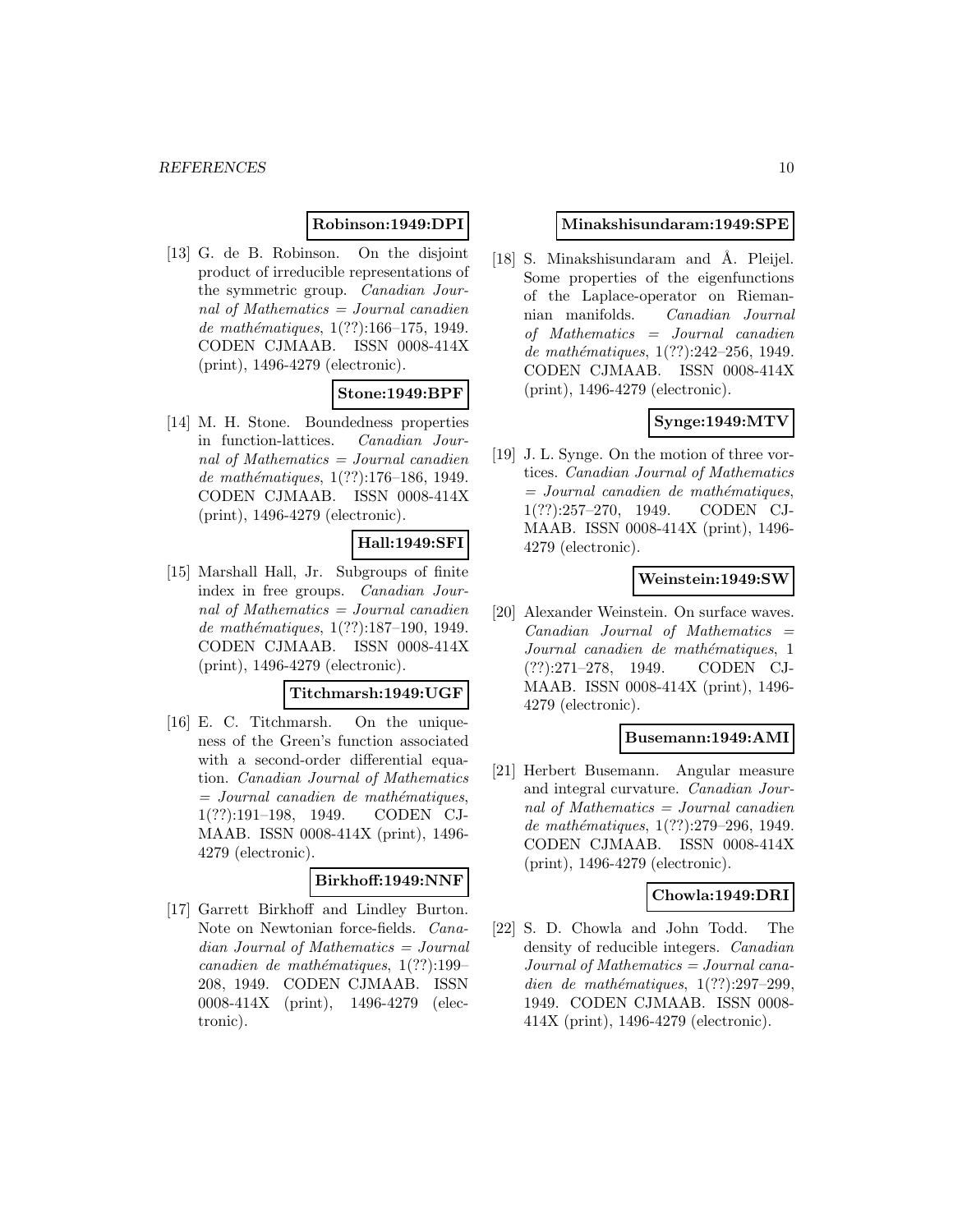# **Taussky:1949:TLM**

[23] Olga Taussky. On a theorem of Latimer and MacDuffee. Canadian Journal of Mathematics = Journal canadien de mathématiques, 1(??):300-302, 1949. CODEN CJMAAB. ISSN 0008-414X (print), 1496-4279 (electronic).

# **Frame:1949:CRB**

[24] J. S. Frame. Congruence relations between the traces of matrix powers. Canadian Journal of Mathematics  $=$  Journal canadien de mathématiques, 1(??):303–304, 1949. CODEN CJ-MAAB. ISSN 0008-414X (print), 1496- 4279 (electronic).

# **Lorentz:1949:DTM**

[25] G. G. Lorentz. Direct theorems on methods of summability. Canadian Journal of Mathematics  $=$  Journal canadien de mathématiques, 1(??):305-319, 1949. CODEN CJMAAB. ISSN 0008-414X (print), 1496-4279 (electronic).

# **Minakshisundaram:1949:GEZ**

[26] S. Minakshisundaram. A generalization of Epstein zeta functions. With a supplementary note by Hermann Weyl.  $Canadian$  Journal of Mathematics  $=$ Journal canadien de mathématiques, 1 (??):320–327, 1949. CODEN CJ-MAAB. ISSN 0008-414X (print), 1496- 4279 (electronic).

#### **Mendelsohn:1949:ACF**

[27] N. S. Mendelsohn. Applications of combinatorial formulae to generalizations of Wilson's theorem. Canadian Journal of Mathematics  $=$  Journal canadien de mathématiques, 1(??):328-336, 1949. CODEN CJMAAB. ISSN 0008-414X (print), 1496-4279 (electronic).

# **Rado:1949:ATR**

[28] R. Rado. Axiomatic treatment of rank in infinite sets. Canadian Journal of Mathematics = Journal canadien de mathématiques, 1(??):337-343, 1949. CODEN CJMAAB. ISSN 0008-414X (print), 1496-4279 (electronic).

# **Pall:1949:RQF**

[29] Gordon Pall. Representation by quadratic forms. Canadian Journal of Mathematics = Journal canadien de mathématiques, 1(??):344–364, 1949. CODEN CJMAAB. ISSN 0008-414X (print), 1496-4279 (electronic).

### **Frucht:1949:GDT**

[30] Robert Frucht. Graphs of degree three with a given abstract group. *Canadian* Journal of Mathematics = Journal canadien de mathématiques,  $1(??):365-378$ , 1949. CODEN CJMAAB. ISSN 0008- 414X (print), 1496-4279 (electronic).

# **Duff:1949:FLE**

[31] G. F. D. Duff. Factorization ladders and eigenfunctions. Canadian Journal of Mathematics = Journal canadien de mathématiques, 1(??):379-396, 1949. CODEN CJMAAB. ISSN 0008-414X (print), 1496-4279 (electronic).

### **Mahler:1949:TLF**

[32] K. Mahler. On a theorem of Liouville in fields of positive characteristic. Canadian Journal of Mathematics  $=$  Journal canadien de mathématiques, 1(??):397–400, 1949. CODEN CJ-MAAB. ISSN 0008-414X (print), 1496- 4279 (electronic).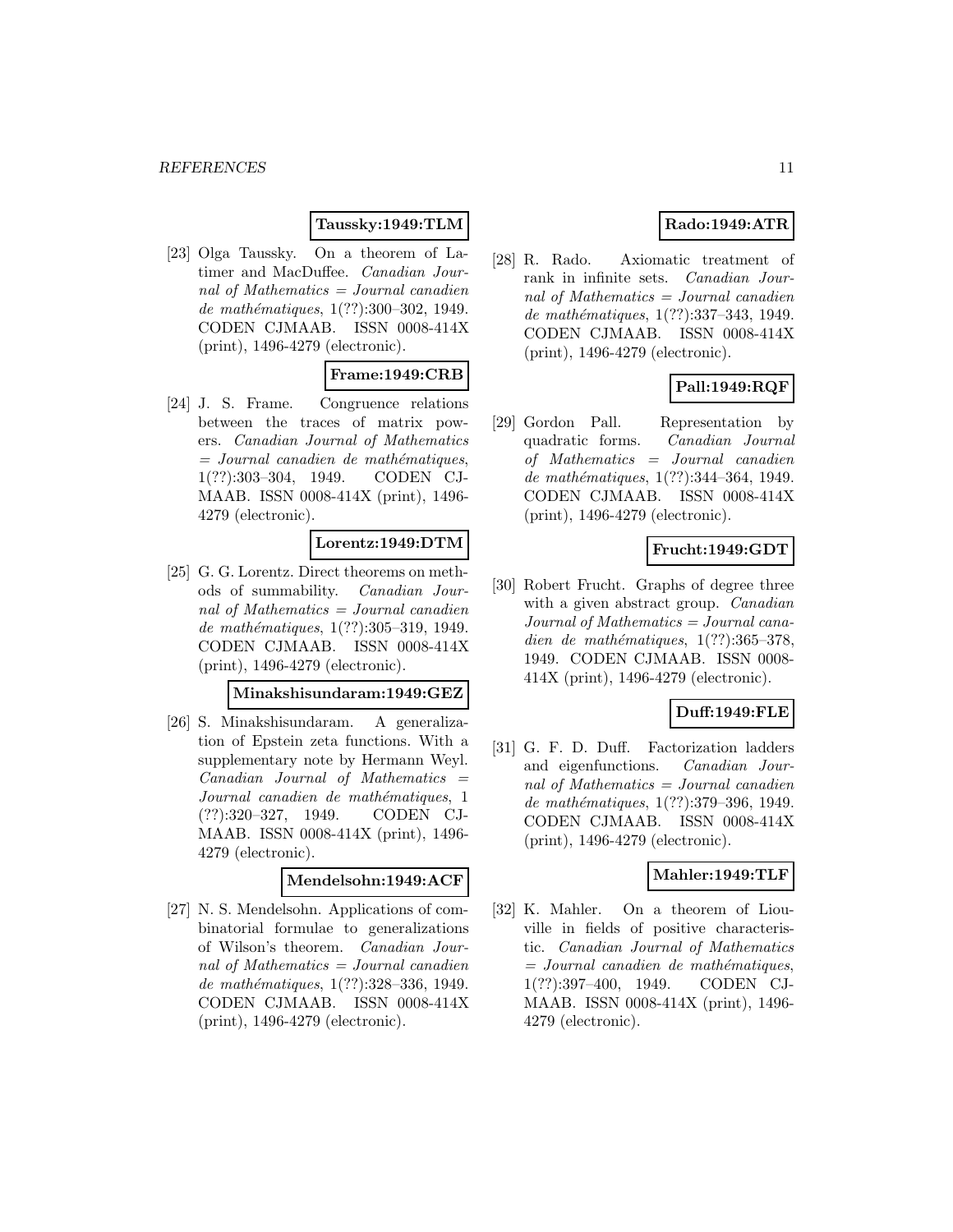#### **Davenport:1949:PTP**

[33] H. Davenport and G. Pólya. On the product of two power series. Canadian  $Journal of Mathematics = Journal cana$ dien de mathématiques,  $1(1):1-5$ , 1949. CODEN CJMAAB. ISSN 0008-414X (print), 1496-4279 (electronic).

# **MacDuffee:1949:OMF**

[34] C. C. MacDuffee. Orthogonal matrices in four-space. Canadian Journal of Mathematics  $=$  Journal canadien de mathématiques,  $1(1):69-72$ , 1949. CODEN CJMAAB. ISSN 0008-414X (print), 1496-4279 (electronic).

### **Einstein:1949:MPG**

[35] A. Einstein and L. Infeld. On the motion of particles in General Relativity Theory. Canadian Journal of Mathematics  $=$  Journal canadien de mathématiques, 1(1):209–241 + 1, 1949. CODEN CJ-MAAB. ISSN 0008-414X (print), 1496- 4279 (electronic).

#### **Seifert:1950:ONR**

[36] Herbert Seifert and William Threlfall. Old and new results on knots. Canadian Journal of Mathematics = Journal canadien de mathématiques,  $2(??):1-15$ , 1950. CODEN CJMAAB. ISSN 0008- 414X (print), 1496-4279 (electronic).

#### **Mann:1950:FOI**

[37] H. B. Mann. On the field of origin of an ideal. Canadian Journal of Mathematics = Journal canadien de mathématiques,  $2(??):16-21$ , 1950. CODEN CJMAAB. ISSN 0008-414X (print), 1496-4279 (electronic).

# **Toth:1950:EPR**

[38] László Fejes Tóth. Extremum properties of the regular polyhedra. Canadian Journal of Mathematics = Journal canadien de mathématiques,  $2(??):22-31$ , 1950. CODEN CJMAAB. ISSN 0008- 414X (print), 1496-4279 (electronic).

# **Levi:1950:FSC**

[39] F. W. Levi. On frequencies and semicontinuous functions. Canadian Journal of Mathematics = Journal canadien de mathématiques,  $2(??):32-43, 1950.$ CODEN CJMAAB. ISSN 0008-414X (print), 1496-4279 (electronic).

### **Tutte:1950:FLF**

[40] W. T. Tutte. The factorization of locally finite graphs. Canadian Journal of Mathematics = Journal canadien de mathématiques,  $2(??):44-49, 1950.$ CODEN CJMAAB. ISSN 0008-414X (print), 1496-4279 (electronic).

### **Lesieur:1950:TTA**

[41] Léonce Lesieur. Un théorème de transfert d'un anneau abstrait à l'anneau des polynomes. (French) [A theory of the transfer of an abstract ring to a polynomial ring]. Canadian Journal of Mathematics = Journal canadien de mathématiques,  $2(??):50-65$ , 1950. CODEN CJMAAB. ISSN 0008-414X (print), 1496-4279 (electronic).

#### **Selberg:1950:EPP**

[42] Atle Selberg. An elementary proof of the prime-number theorem for arithmetic progressions. Canadian Journal of Mathematics = Journal canadien de mathématiques, 2(??):66–78, 1950. CODEN CJMAAB. ISSN 0008-414X (print), 1496-4279 (electronic).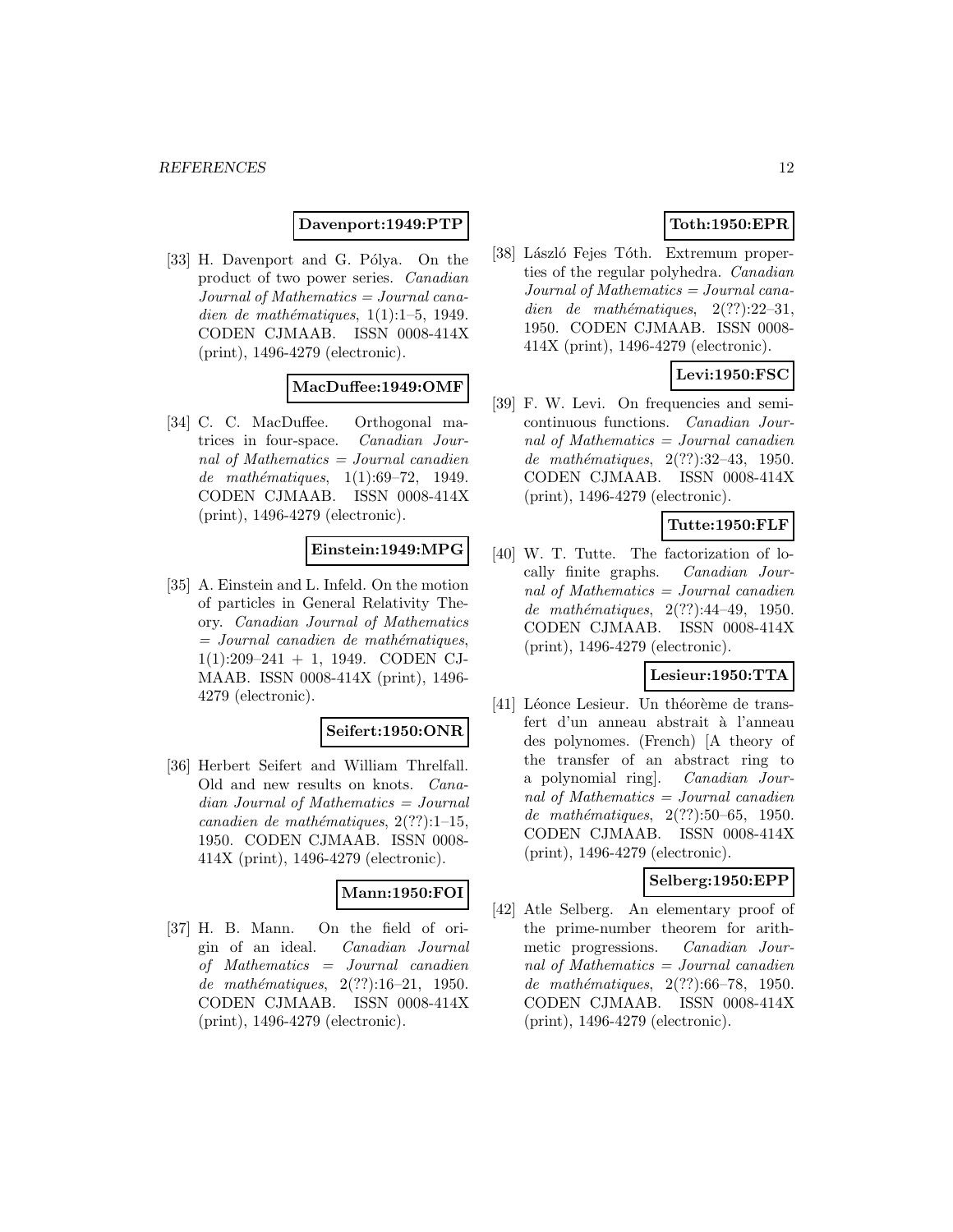# **Staal:1950:SDS**

[43] R. A. Staal. Star diagrams and the symmetric group. Canadian Journal of Mathematics = Journal canadien de mathématiques, 2(??):79-92, 1950. CODEN CJMAAB. ISSN 0008-414X (print), 1496-4279 (electronic).

# **Chowla:1950:CP**

[44] S. Chowla and H. J. Ryser. Combinatorial problems. Canadian Journal of Mathematics  $=$  Journal canadien de mathématiques, 2(??):93-99, 1950. CODEN CJMAAB. ISSN 0008-414X (print), 1496-4279 (electronic).

#### **Prenowitz:1950:SGM**

[45] Walter Prenowitz. Spherical geometries and multigroups. Canadian Journal of Mathematics = Journal canadien de mathématiques,  $2(??):100-119$ , 1950. CODEN CJMAAB. ISSN 0008-414X (print), 1496-4279 (electronic).

#### **Einstein:1950:BIG**

[46] A. Einstein. The Bianchi identities in the generalized theory of gravitation. Canadian Journal of Mathematics  $=$  Journal canadien de mathématiques, 2(??):120–128, 1950. CODEN CJ-MAAB. ISSN 0008-414X (print), 1496- 4279 (electronic).

#### **Dirac:1950:GHD**

[47] P. A. M. Dirac. Generalized Hamiltonian dynamics. Canadian Journal of Mathematics = Journal canadien de mathématiques, 2(??):129-148, 1950. CODEN CJMAAB. ISSN 0008-414X (print), 1496-4279 (electronic).

# **Snapper:1950:PLT**

[48] Ernst Snapper. Periodic linear transformations of affine and projective geometries. Canadian Journal of Mathematics  $=$  Journal canadien de mathématiques, 2(??):149–151, 1950. CODEN CJ-MAAB. ISSN 0008-414X (print), 1496- 4279 (electronic).

# **Behnke:1950:ERF**

[49] Heinrich Behnke and Karl Stein. Elementarfunktionen auf Riemannschen Flächen als Hilfsmittel für die Funktionentheorie mehrerer Veränderlichen. (German) [Elementary functions on Riemann surfaces as a tool for the functional theory of multiple mutables].  $Canadian$  Journal of Mathematics  $=$ Journal canadien de mathématiques, 2 (??):152–165, 1950. CODEN CJ-MAAB. ISSN 0008-414X (print), 1496- 4279 (electronic).

#### **Zassenhaus:1950:EDA**

[50] Hans Zassenhaus. An equation for the degrees of the absolutely irreducible representations of a group of finite order. Canadian Journal of Mathematics  $=$  Journal canadien de mathématiques, 2(??):166–167, 1950. CODEN CJ-MAAB. ISSN 0008-414X (print), 1496- 4279 (electronic).

#### **Ramanathan:1950:ICR**

[51] K. G. Ramanathan. Identities and congruences of the Ramanujan type.  $Canadian$  Journal of Mathematics  $=$ Journal canadien de mathématiques, 2 (??):168–178, 1950. CODEN CJ-MAAB. ISSN 0008-414X (print), 1496- 4279 (electronic).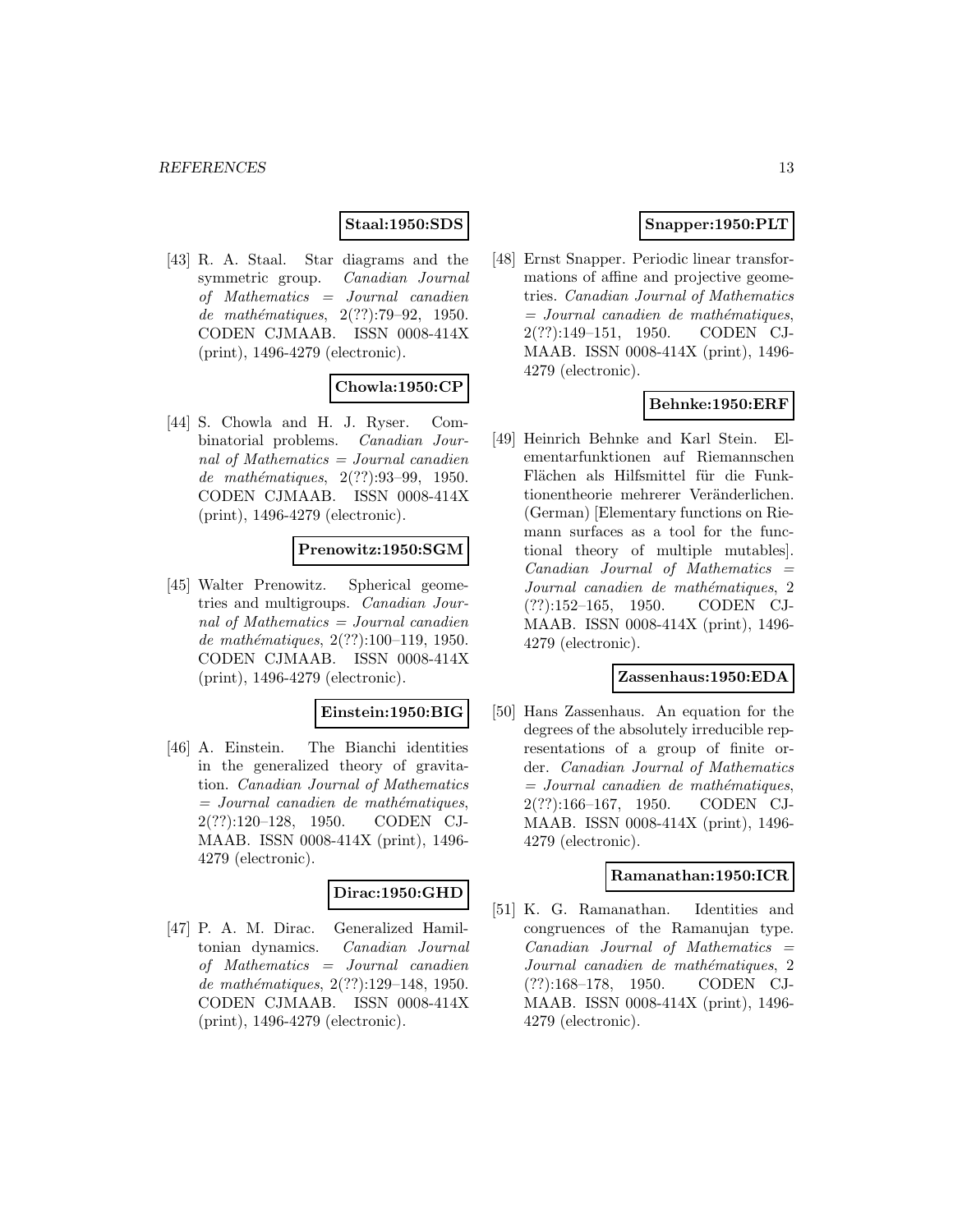# **Smith:1950:CSD**

[52] C. A. B. Smith and W. T. Tutte. A class of self-dual maps. Canadian Journal of Mathematics  $=$  Journal canadien de mathématiques,  $2(??):179-196, 1950.$ CODEN CJMAAB. ISSN 0008-414X (print), 1496-4279 (electronic).

# **Tutte:1950:SS**

[53] W. T. Tutte. Squaring the square.  $Canadian$  Journal of Mathematics  $=$ Journal canadien de mathématiques, 2 (??):197–209, 1950. CODEN CJ-MAAB. ISSN 0008-414X (print), 1496- 4279 (electronic).

# **Heins:1950:WWC**

[54] Albert E. Heins. Water waves over a channel of finite depth with a submerged plane barrier. Canadian Journal of Mathematics = Journal canadien de mathématiques, 2(??):210-222, 1950. CODEN CJMAAB. ISSN 0008-414X (print), 1496-4279 (electronic).

#### **Goodspeed:1950:RBF**

[55] F. M. Goodspeed. The relation between functions satisfying a certain integral equation and general Watson transforms. Canadian Journal of Mathematics = Journal canadien de mathématiques, 2(??):223-237, 1950. CODEN CJMAAB. ISSN 0008-414X (print), 1496-4279 (electronic).

# **Holzer:1950:MSD**

[56] L. Holzer. Minimal solutions of Diophantine equations. Canadian Journal of Mathematics = Journal canadien de mathématiques, 2(??):238-244, 1950. CODEN CJMAAB. ISSN 0008-414X (print), 1496-4279 (electronic).

### **Rademacher:1950:HTC**

[57] Hans Rademacher and I. J. Schoenberg. Helly's theorems on convex domains and Tchebycheff's approximation problem. Canadian Journal of Mathematics  $=$  Journal canadien de mathématiques, 2(??):245–256, 1950. CODEN CJ-MAAB. ISSN 0008-414X (print), 1496- 4279 (electronic).

# **Jacobson:1950:EAS**

[58] N. Jacobson. Enveloping algebras of semi-simple Lie algebras. Canadian Journal of Mathematics = Journal canadien de mathématiques,  $2(??):257-266$ , 1950. CODEN CJMAAB. ISSN 0008- 414X (print), 1496-4279 (electronic).

# **Lehmer:1950:AAD**

[59] D. H. Lehmer. Approximations to the area of an  $n$ -dimensional ellipsoid. Canadian Journal of Mathematics  $=$  Journal canadien de mathématiques, 2(??):267–282, 1950. CODEN CJ-MAAB. ISSN 0008-414X (print), 1496- 4279 (electronic).

#### **Raisbeck:1950:SDA**

[60] Gordon Raisbeck. Simultaneous Diophantine approximation. Canadian Journal of Mathematics = Journal canadien de mathématiques,  $2(??):283-288$ , 1950. CODEN CJMAAB. ISSN 0008- 414X (print), 1496-4279 (electronic).

# **Chatland:1950:EAR**

[61] H. Chatland and H. Davenport. Euclid's algorithm in real quadratic fields.  $Canadian$  Journal of Mathematics  $=$ Journal canadien de mathématiques, 2 (??):289–296, 1950. CODEN CJ-MAAB. ISSN 0008-414X (print), 1496- 4279 (electronic).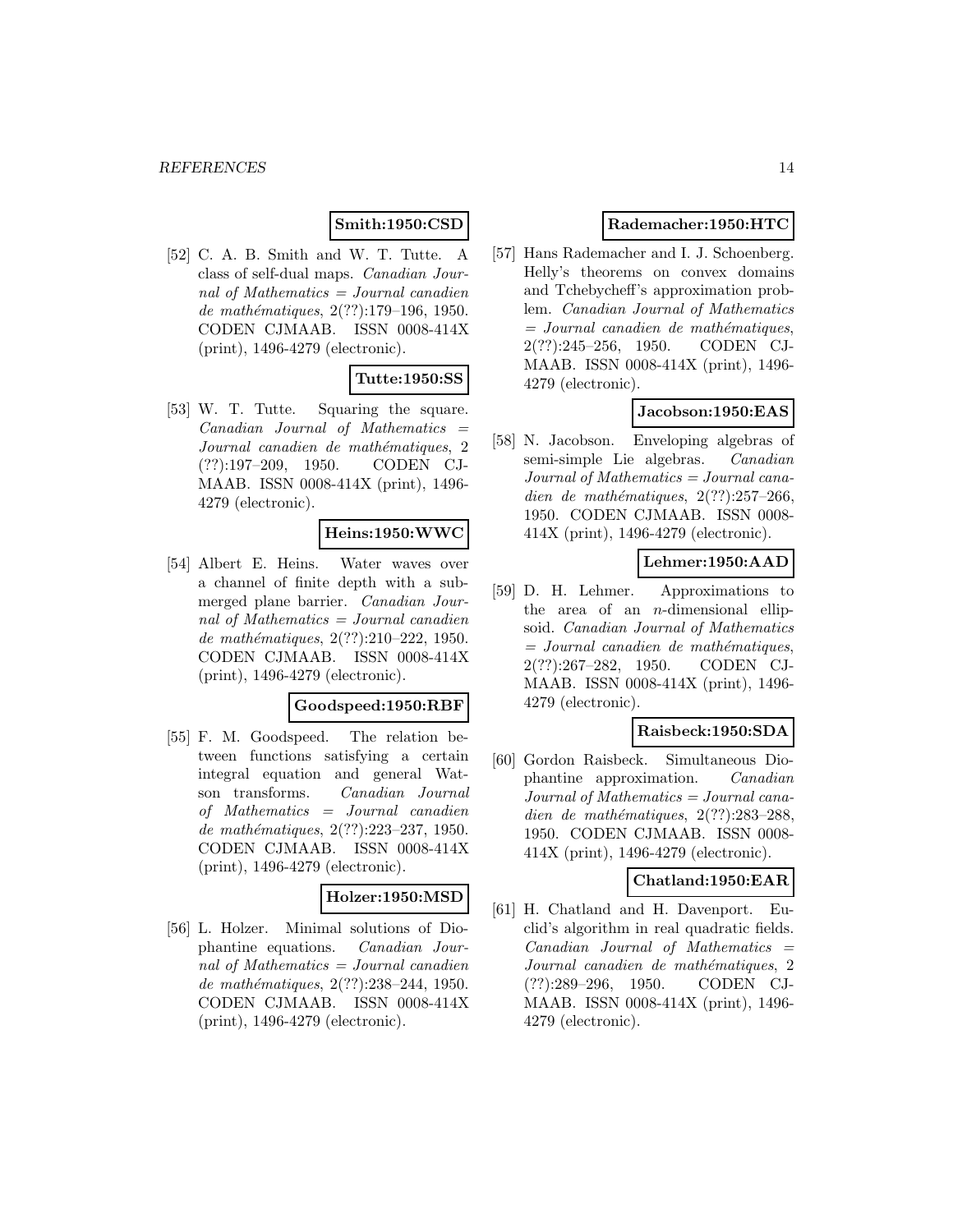#### **James:1950:GII**

[62] R. D. James. A generalized integral. II. Canadian Journal of Mathematics  $=$  Journal canadien de mathématiques, 2(??):297–306, 1950. CODEN CJ-MAAB. ISSN 0008-414X (print), 1496- 4279 (electronic).

# **Moor:1950:GDS**

[63] Arthur Moór. Généralisation du scalaire de courbure et du scalaire principal d'un espace finslérien à  $n$  dimensions. (French) [Generalization of the scalar curvature and the principal scalar of a Finsler space in *n* dimensions]. Canadian Journal of Mathematics = Journal canadien de mathématiques,  $2(??):307-$ 313, 1950. CODEN CJMAAB. ISSN 0008-414X (print), 1496-4279 (electronic).

#### **Sears:1950:NUG**

[64] D. B. Sears. Note on the uniqueness of the Green's functions associated with certain differential equations. Canadian  $Journal of Mathematics = Journal cana$ dien de mathématiques,  $2(??):314-325$ , 1950. CODEN CJMAAB. ISSN 0008- 414X (print), 1496-4279 (electronic).

#### **ApSimon:1950:TFR**

[65] Hugh ApSimon. Three faciallyregular polyhedra. Canadian Journal of Mathematics = Journal canadien de mathématiques,  $2(??):326-330(2)$ plates), 1950. CODEN CJMAAB. ISSN 0008-414X (print), 1496-4279 (electronic).

#### **Todd:1950:NPR**

[66] J. A. Todd. Note on a paper by Robinson. Canadian Journal of Mathematics

 $=$  Journal canadien de mathématiques, 2(??):331–333, 1950. CODEN CJ-MAAB. ISSN 0008-414X (print), 1496- 4279 (electronic).

# **Robinson:1950:IRI**

[67] G. de B. Robinson. Induced representations and invariants. Canadian Journal of Mathematics = Journal canadien de mathématiques, 2(??):334-343, 1950. CODEN CJMAAB. ISSN 0008-414X (print), 1496-4279 (electronic).

#### **Morse:1950:FVS**

[68] Marston Morse and William Transue. The Fréchet variation, sector limits, and left decompositions. Canadian Journal of Mathematics = Journal canadien de mathématiques, 2(??):344-374, 1950. CODEN CJMAAB. ISSN 0008-414X (print), 1496-4279 (electronic).

# **Kac:1950:DMP**

[69] Mark Kac and Harry Pollard. The distribution of the maximum of partial sums of independent random variables. Canadian Journal of Mathematics  $=$  Journal canadien de mathématiques, 2(??):375–384, 1950. CODEN CJ-MAAB. ISSN 0008-414X (print), 1496- 4279 (electronic).

# **Touchard:1950:CED**

[70] Jacques Touchard. Contribution à l'étude du problème des timbres poste. (French) [Contribution to the study of the postage-stamp problem]. Canadian Journal of Mathematics = Journal canadien de mathématiques,  $2(??):385-398$ , 1950. CODEN CJMAAB. ISSN 0008- 414X (print), 1496-4279 (electronic).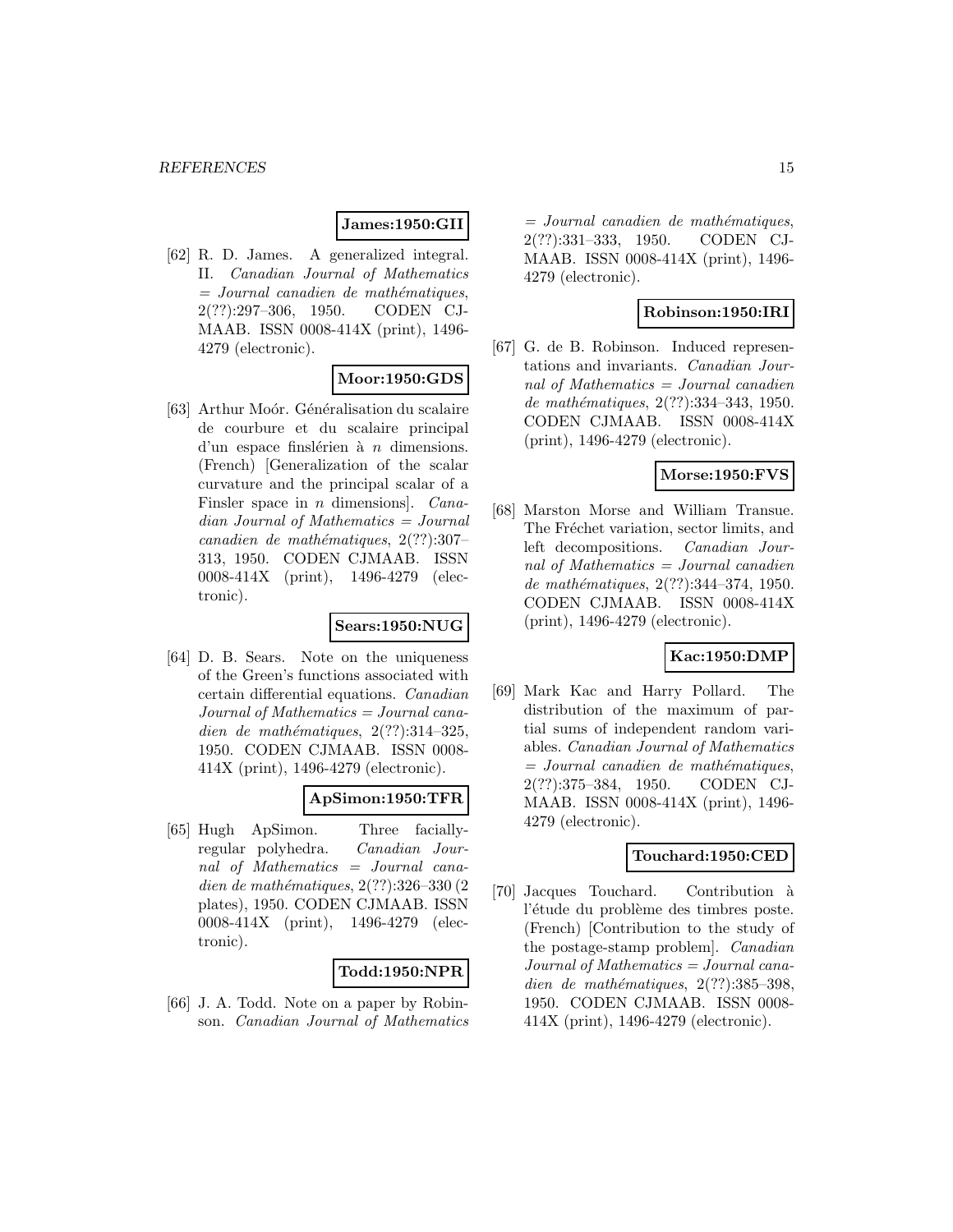### **LeVeque:1950:RSC**

[71] W. J. LeVeque. On representations as a sum of consecutive integers. Canadian Journal of Mathematics = Journal canadien de mathématiques,  $2(??):399-405$ , 1950. CODEN CJMAAB. ISSN 0008- 414X (print), 1496-4279 (electronic).

# **Niven:1950:ICA**

[72] Ivan Niven. The iteration of certain arithmetic functions. Canadian Journal of Mathematics = Journal canadien de mathématiques,  $2(??):406-408$ , 1950. CODEN CJMAAB. ISSN 0008-414X (print), 1496-4279 (electronic).

### **Isaacs:1950:IFO**

[73] Rufus Isaacs. Iterates of fractional order. Canadian Journal of Mathematics  $=$  Journal canadien de mathématiques, 2(??):409–416, 1950. CODEN CJ-MAAB. ISSN 0008-414X (print), 1496- 4279 (electronic).

#### **Frucht:1950:LGA**

[74] Robert Frucht. Lattices with a given abstract group of automorphisms. Canadian Journal of Mathematics = Journal canadien de mathématiques,  $2(??):417-$ 419, 1950. CODEN CJMAAB. ISSN 0008-414X (print), 1496-4279 (electronic).

#### **Cramlet:1950:GTJ**

[75] Clyde M. Cramlet. A generalization of a theorem of Jacobi on systems of linear differential equations. Canadian Journal of Mathematics = Journal canadien de mathématiques, 2(??):420-426, 1950. CODEN CJMAAB. ISSN 0008-414X (print), 1496-4279 (electronic).

# **Wyman:1950:UFT**

[76] Max Wyman. Unified field theory.  $Canadian$  Journal of Mathematics  $=$ Journal canadien de mathématiques, 2 (??):427–439, 1950. CODEN CJ-MAAB. ISSN 0008-414X (print), 1496- 4279 (electronic).

#### **deVogelaere:1950:EHP**

[77] René de Vogelaere. Équation de Hill et problème de Störmer. (French) [Hill's equation and Störmer's problem]. Canadian Journal of Mathematics  $=$  Journal canadien de mathématiques, 2(??):440–456, 1950. CODEN CJ-MAAB. ISSN 0008-414X (print), 1496- 4279 (electronic).

#### **Springer:1950:UCH**

[78] C. E. Springer. Union curves of a hypersurface. Canadian Journal of Mathematics = Journal canadien de mathématiques,  $2(??):457-460$ , 1950. CODEN CJMAAB. ISSN 0008-414X (print), 1496-4279 (electronic).

#### **Stone:1950:IRM**

[79] A. H. Stone. Incidence relations in multicoherent spaces. II. Canadian Journal of Mathematics = Journal canadien de mathématiques,  $2(??):461-480$ , 1950. CODEN CJMAAB. ISSN 0008-414X (print), 1496-4279 (electronic).

#### **Valentine:1950:SPC**

[80] F. A. Valentine. Some properties of C-convex sets. Canadian Journal of Mathematics = Journal canadien de mathématiques, 2(??):481-488, 1950. CODEN CJMAAB. ISSN 0008-414X (print), 1496-4279 (electronic).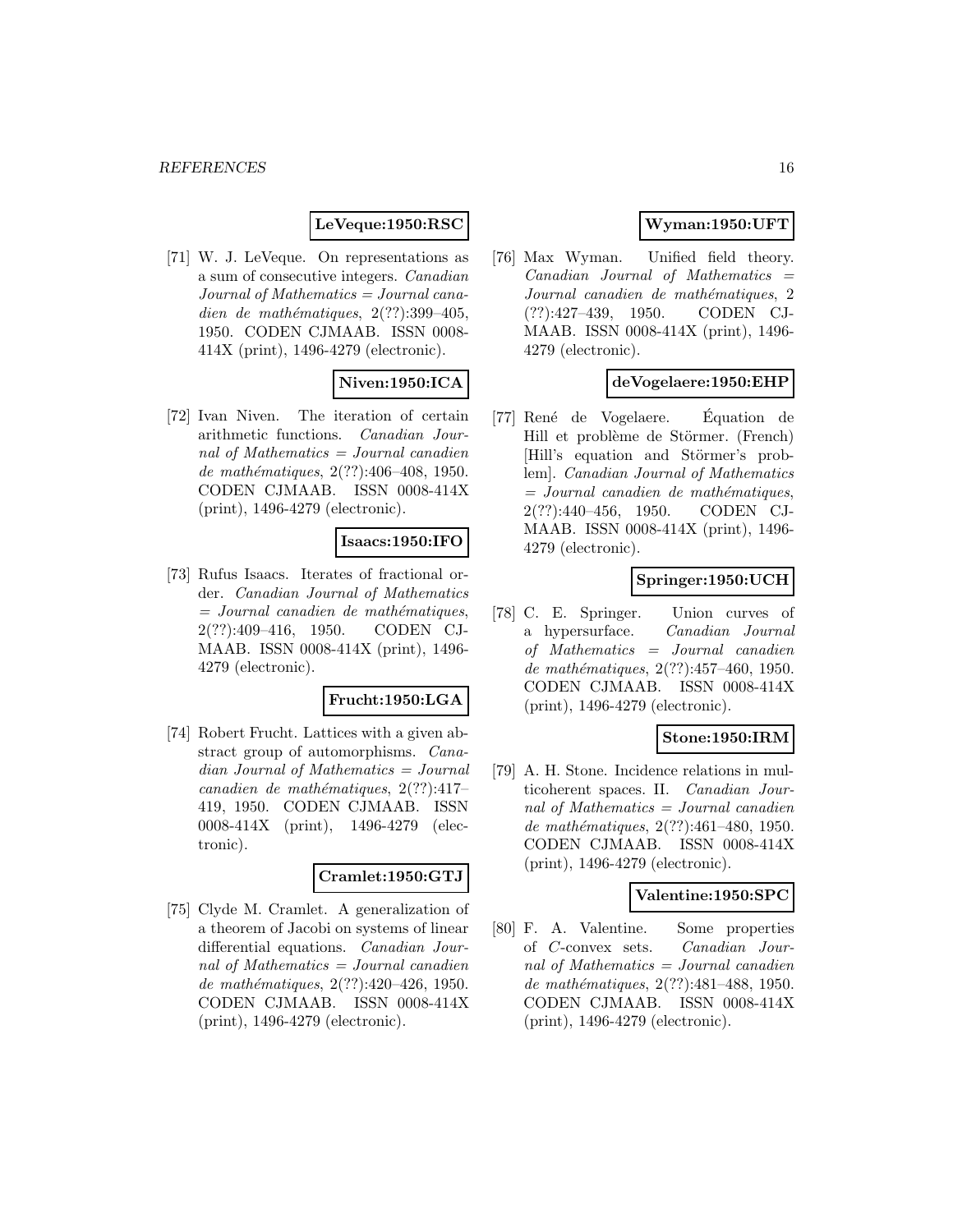# **Green:1950:QS**

[81] J. W. Green and W. Gustin. Quasiconvex sets. Canadian Journal of Mathematics = Journal canadien de mathématiques,  $2(??):489-507$ , 1950. CODEN CJMAAB. ISSN 0008-414X (print), 1496-4279 (electronic).

# **Green:1950:VSC**

[82] J. W. Green and W. Gustin. On the vector sum of continua. Canadian Journal of Mathematics  $=$  Journal canadien de mathématiques, 2(??):508–512, 1950. CODEN CJMAAB. ISSN 0008-414X (print), 1496-4279 (electronic).

### **Dirac:1951:HFF**

[83] P. A. M. Dirac. The Hamiltonian form of field dynamics. Canadian Journal of Mathematics  $=$  Journal canadien de mathématiques,  $3(??):1-23$ , 1951. CODEN CJMAAB. ISSN 0008-414X (print), 1496-4279 (electronic).

### **Croisot:1951:ALD**

[84] R. Croisot. Axiomatique des lattices distributives. Canadian Journal of Mathematics  $=$  Journal canadien de mathématiques,  $3(??):24-27$ , 1951. CODEN CJMAAB. ISSN 0008-414X (print), 1496-4279 (electronic).

### **Sholander:1951:PDL**

[85] Marlow Sholander. Postulates for distributive lattices. Canadian Journal of Mathematics = Journal canadien de mathématiques,  $3(??):28-30, 1951.$ CODEN CJMAAB. ISSN 0008-414X (print), 1496-4279 (electronic).

# **Byrne:1951:SFB**

[86] Lee Byrne. Short formulations of Boolean algebra, using ring operations.  $Canadian$  Journal of Mathematics  $=$ Journal canadien de mathématiques, 3 (??):31–33, 1951. CODEN CJMAAB. ISSN 0008-414X (print), 1496-4279 (electronic).

# **Lambek:1951:ISG**

[87] J. Lambek. The immersibility of a semigroup into a group. Canadian Journal of Mathematics  $=$  Journal canadien de mathématiques, 3(??):34-43, 1951. CODEN CJMAAB. ISSN 0008-414X (print), 1496-4279 (electronic).

# **Hua:1951:ESA**

[88] Loo-Keng Hua. On exponential sums over an algebraic number field. Canadian Journal of Mathematics = Journal canadien de mathématiques,  $3(??)$ : 44–51, 1951. CODEN CJMAAB. ISSN 0008-414X (print), 1496-4279 (electronic).

# **Porcelli:1951:PFS**

[89] Pasquale Porcelli and Gordon Pall. A property of Farey sequences, with applications to qth power residues. Canadian  $Journal of Mathematics = Journal cana$ dien de mathématiques,  $3(??):52-53$ , 1951. CODEN CJMAAB. ISSN 0008- 414X (print), 1496-4279 (electronic).

### **Macbeath:1951:CTA**

[90] A. M. Macbeath. A compactness theorem for affine equivalence-classes of convex regions. Canadian Journal of Mathematics = Journal canadien de mathématiques,  $3(??):54–61$ , 1951. CODEN CJMAAB. ISSN 0008-414X (print), 1496-4279 (electronic).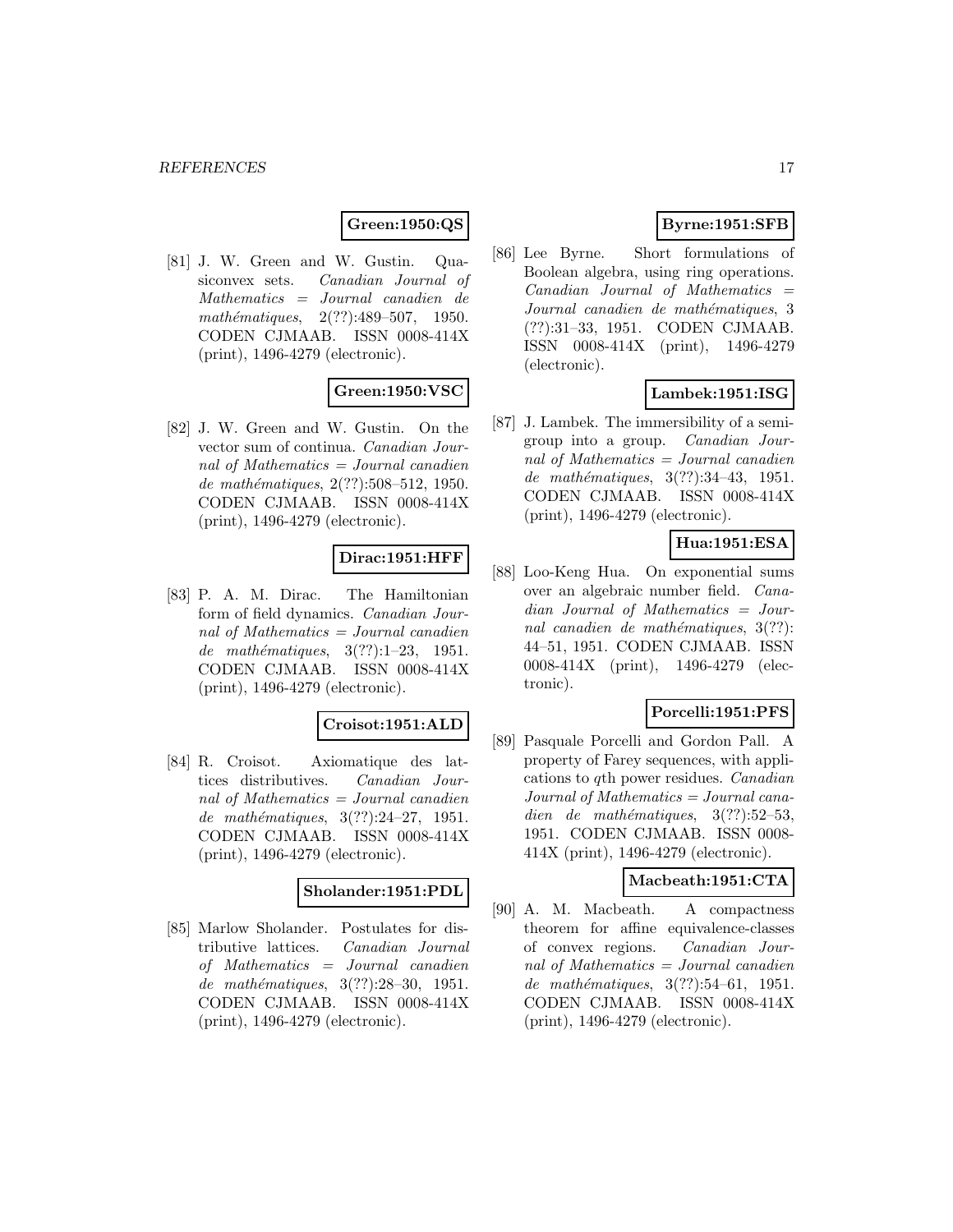#### **Burchnall:1951:BP**

[91] J. L. Burchnall. The Bessel polynomials. Canadian Journal of Mathematics  $=$  Journal canadien de mathématiques, 3(??):62–68, 1951. CODEN CJMAAB. ISSN 0008-414X (print), 1496-4279 (electronic).

# **Truesdell:1951:VA**

[92] C. Truesdell. Vorticity averages. Canadian Journal of Mathematics = Journal canadien de mathématiques,  $3(??)$ : 69–86, 1951. CODEN CJMAAB. ISSN 0008-414X (print), 1496-4279 (electronic).

#### **Ellis:1951:ABAa**

[93] David Ellis. Autometrized Boolean algebras. I. Fundamental distance-theoretic properties of B. Canadian Journal of Mathematics = Journal canadien de mathématiques, 3(??):87-93, 1951. CODEN CJMAAB. ISSN 0008-414X (print), 1496-4279 (electronic).

# **Bruck:1951:FNN**

[94] R. H. Bruck. Finite nets. I. Numerical invariants. Canadian Journal of Mathematics = Journal canadien de mathématiques,  $3(??):94-107$ , 1951. CODEN CJMAAB. ISSN 0008-414X (print), 1496-4279 (electronic).

#### **Kodaira:1951:GFM**

[95] Kunihiko Kodaira. Green's forms and meromorphic functions on compact analytic varieties. Canadian Journal of Mathematics = Journal canadien de mathématiques, 3(??):108-128, 1951. CODEN CJMAAB. ISSN 0008-414X (print), 1496-4279 (electronic).

# **Dieudonne:1951:TLN**

[96] Jean Dieudonné. Sur le théorème de Lebesgue–Nikodym. V. (French) [On the Lebesgue–Nikodym theorem. V]. Canadian Journal of Mathematics = Journal canadien de mathématiques,  $3(??):129-$ 139, 1951. CODEN CJMAAB. ISSN 0008-414X (print), 1496-4279 (electronic).

# **Lukacs:1951:CFT**

[97] Eugene Lukacs and Otto Szász. Certain Fourier transforms of distributions. Canadian Journal of Mathematics  $=$  Journal canadien de mathématiques, 3(??):140–144, 1951. CODEN CJ-MAAB. ISSN 0008-414X (print), 1496- 4279 (electronic).

# **Ellis:1951:ABAb**

[98] David Ellis. Autometrized Boolean algebras. II. The group of motions of B. Canadian Journal of Mathematics  $=$  Journal canadien de mathématiques, 3(??):145–147, 1951. CODEN CJ-MAAB. ISSN 0008-414X (print), 1496- 4279 (electronic).

# **DuVal:1951:RSG**

[99] Patrick Du Val. On regular surfaces of genus three. Canadian Journal of Mathematics  $=$  Journal canadien de mathématiques, 3(??):148–154, 1951. CODEN CJMAAB. ISSN 0008-414X (print), 1496-4279 (electronic).

# **Hutcherson:1951:CIP**

[100] W. R. Hutcherson. A cyclic involution of period eleven. Canadian Journal of Mathematics = Journal canadien de mathématiques, 3(??):155–158, 1951. CODEN CJMAAB. ISSN 0008-414X (print), 1496-4279 (electronic).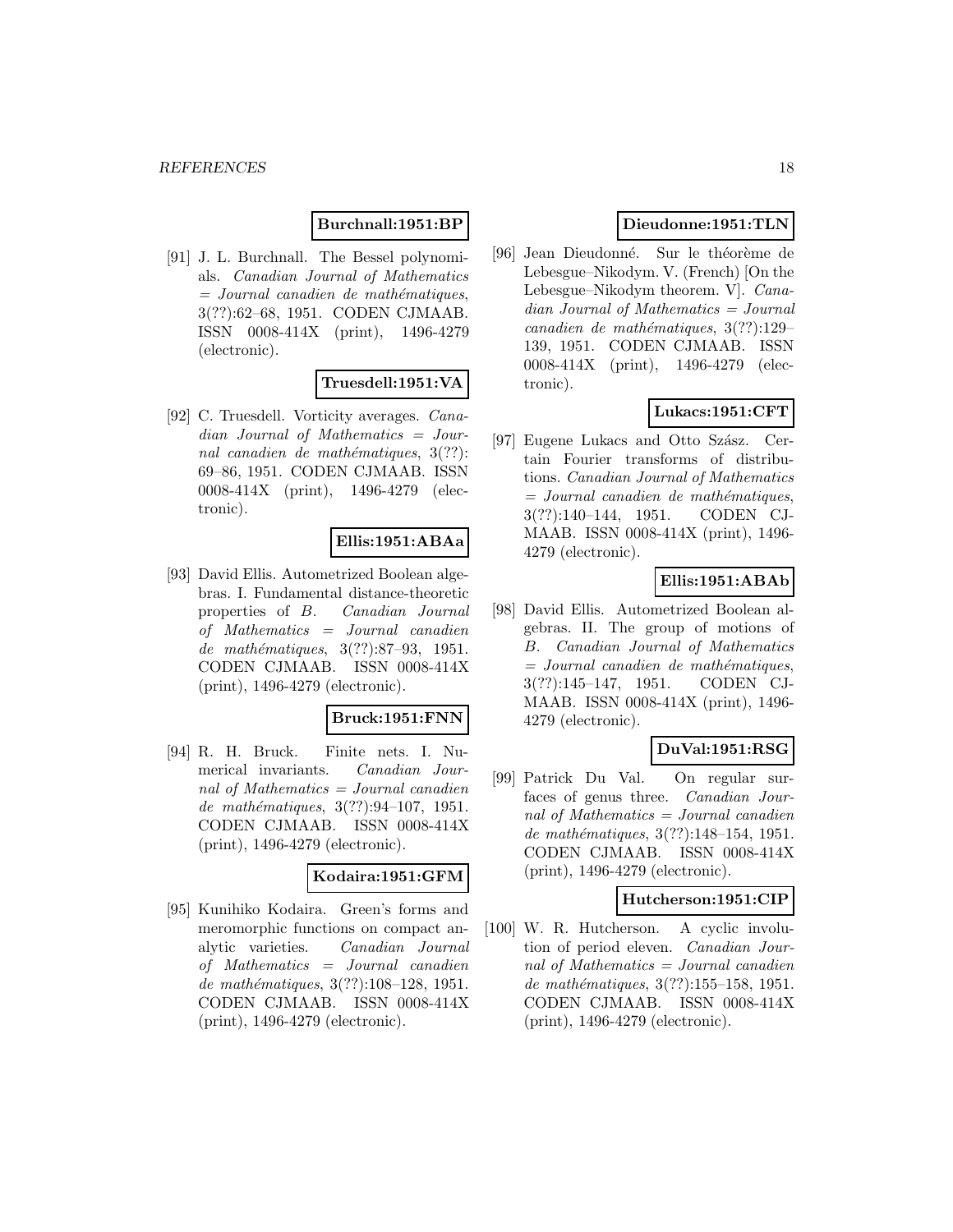# **Derry:1951:DTC**

[101] Douglas Derry. The duality theorem for curves of order n in n-space. Canadian Journal of Mathematics = Journal canadien de mathématiques,  $3(??):159-163$ , 1951. CODEN CJMAAB. ISSN 0008- 414X (print), 1496-4279 (electronic).

# **Stanton:1951:MG**

[102] R. G. Stanton. The Mathieu groups.  $Canadian$  Journal of Mathematics  $=$ Journal canadien de mathématiques, 3 (??):164–174, 1951. CODEN CJ-MAAB. ISSN 0008-414X (print), 1496- 4279 (electronic).

# **Bing:1951:MTS**

[103] R. H. Bing. Metrization of topological spaces. Canadian Journal of Mathematics = Journal canadien de mathématiques,  $3(??):175-186$ , 1951. CODEN CJMAAB. ISSN 0008-414X (print), 1496-4279 (electronic).

#### **Kelly:1951:DS**

[104] L. M. Kelly. Distance sets. Canadian Journal of Mathematics = Journal canadien de mathématiques,  $3(??):187-194$ , 1951. CODEN CJMAAB. ISSN 0008- 414X (print), 1496-4279 (electronic).

# **Infeld:1951:RGE**

[105] L. Infeld and A. E. Scheidegger. Radiation and gravitational equations of motion. Canadian Journal of Mathematics  $=$  Journal canadien de mathématiques, 3(??):195–207, 1951. CODEN CJ-MAAB. ISSN 0008-414X (print), 1496- 4279 (electronic).

# **Nakayama:1951:NNG**

[106] Tadasi Nakayama. Non-normal Galois theory for non-commutative and non-semisimple rings. Canadian Journal of Mathematics = Journal canadien de mathématiques,  $3(??):208-218$ , 1951. CODEN CJMAAB. ISSN 0008-414X (print), 1496-4279 (electronic).

# **Dowker:1951:CPS**

[107] C. H. Dowker. On countably paracompact spaces. Canadian Journal of Mathematics = Journal canadien de mathématiques,  $3(??):219-224$ , 1951. CODEN CJMAAB. ISSN 0008-414X (print), 1496-4279 (electronic).

### **Steinberg:1951:R**

[108] Robert Steinberg. The representations of  $GL(3,q)$ ,  $GL(4,q)$ ,  $PGL(3,q)$ , and  $PGL(4, q)$ . *Canadian Journal* of Mathematics = Journal canadien de mathématiques, 3(??):225-235, 1951. CODEN CJMAAB. ISSN 0008-414X (print), 1496-4279 (electronic).

#### **Lorentz:1951:DTM**

[109] G. G. Lorentz. Direct theorems on methods of summability. II. Canadian Journal of Mathematics = Journal canadien de mathématiques, 3(??):236-256, 1951. CODEN CJMAAB. ISSN 0008-414X (print), 1496-4279 (electronic).

#### **Heilbronn:1951:EAC**

[110] H. Heilbronn. On Euclid's algorithm in cyclic fields. Canadian Journal of Mathematics = Journal canadien de mathématiques, 3(??):257-268, 1951. CODEN CJMAAB. ISSN 0008-414X (print), 1496-4279 (electronic).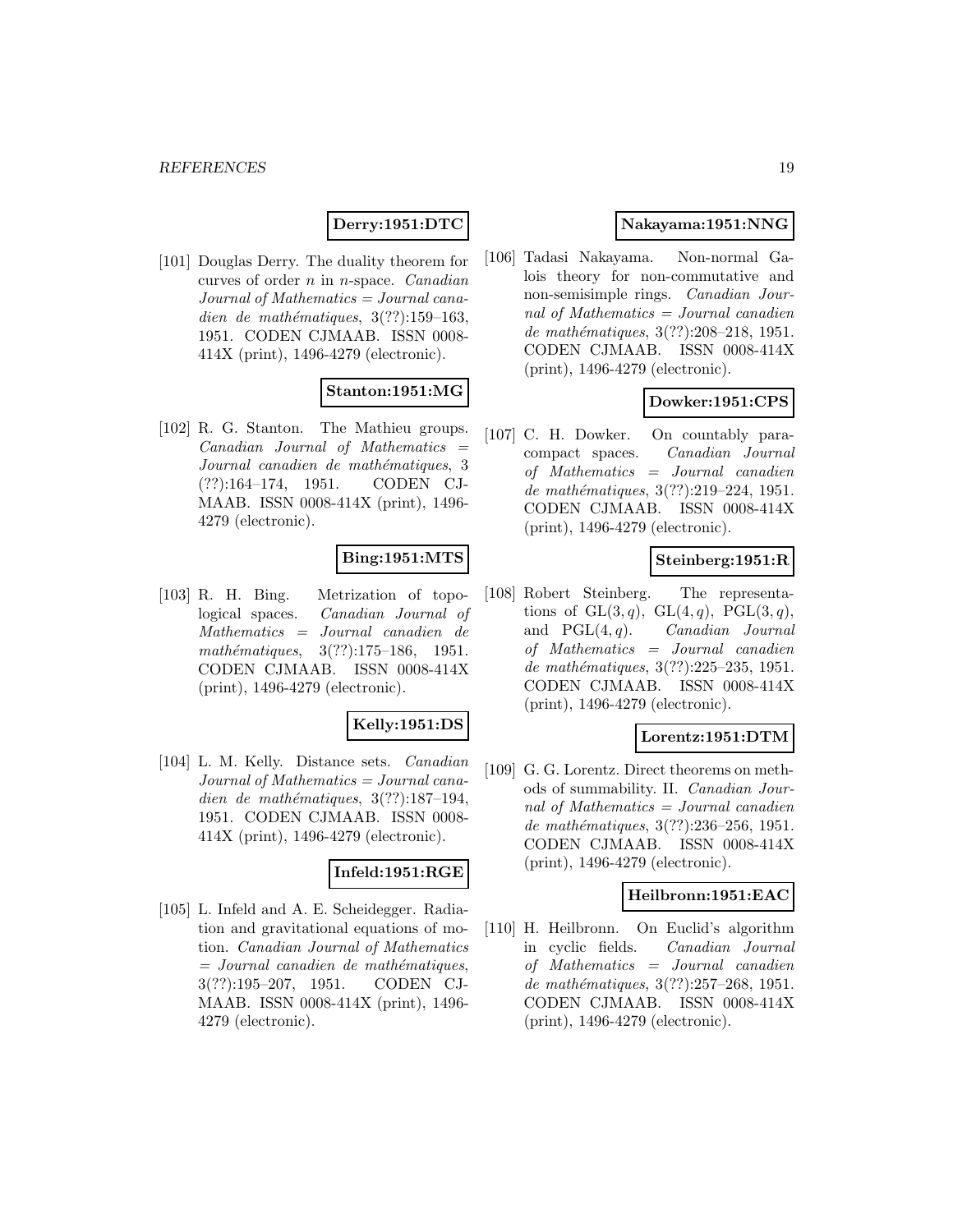### **ApSimon:1951:TVR**

[111] Hugh ApSimon. Two vertex-regular polyhedra. Canadian Journal of Mathematics = Journal canadien de mathématiques,  $3(??):269-271$ , 1951. CODEN CJMAAB. ISSN 0008-414X (print), 1496-4279 (electronic).

# **Klee:1951:CIP**

[112] V. L. Klee, Jr. On certain intersection properties of convex sets. Canadian Journal of Mathematics = Journal canadien de mathématiques,  $3(??):272-275$ , 1951. CODEN CJMAAB. ISSN 0008- 414X (print), 1496-4279 (electronic).

# **Jenkins:1951:TTF**

[113] James A. Jenkins. On the topological theory of functions. Canadian Journal of Mathematics  $=$  Journal canadien de mathématiques,  $3(??):276-289, 1951.$ CODEN CJMAAB. ISSN 0008-414X (print), 1496-4279 (electronic).

#### **Kaplansky:1951:TDR**

[114] Irving Kaplansky. A theorem on division rings. Canadian Journal of Mathematics  $=$  Journal canadien de mathématiques, 3(??):290–292, 1951. CODEN CJ-MAAB. ISSN 0008-414X (print), 1496- 4279 (electronic).

# **Halperin:1951:DSO**

[115] Israel Halperin and Hidegoro Nakano. Discrete semi-ordered linear spaces.  $Canadian$  Journal of Mathematics  $=$ Journal canadien de mathématiques, 3 (??):293–298, 1951. CODEN CJ-MAAB. ISSN 0008-414X (print), 1496- 4279 (electronic).

# **Berman:1951:GPC**

[116] Gerald Berman. A generalization of the Pappus configuration. Canadian Journal of Mathematics = Journal canadien de mathématiques, 3(??):299–303, 1951. CODEN CJMAAB. ISSN 0008-414X (print), 1496-4279 (electronic).

# **Willcocks:1951:NSP**

[117] T. H. Willcocks. A note on some perfect squared squares. Canadian Journal of Mathematics = Journal canadien de mathématiques, 3(??):304-308, 1951. CODEN CJMAAB. ISSN 0008-414X (print), 1496-4279 (electronic).

### **Chung:1951:MRS**

[118] J. H. Chung. Modular representations of the symmetric group. Canadian Journal of Mathematics = Journal canadien de mathématiques, 3(??):309–327, 1951. CODEN CJMAAB. ISSN 0008-414X (print), 1496-4279 (electronic).

# **Chowla:1951:RCS**

[119] S. Chowla, I. N. Herstein, and W. K. Moore. On recursions connected with symmetric groups. I. Canadian Journal of Mathematics = Journal canadien de mathématiques, 3(??):328–334, 1951. CODEN CJMAAB. ISSN 0008-414X (print), 1496-4279 (electronic).

#### **Coddington:1951:NSS**

[120] E. A. Coddington and N. Levinson. On the nature of the spectrum of singular second order linear differential equations. Canadian Journal of Mathematics  $=$  Journal canadien de mathématiques, 3(??):335–338, 1951. CODEN CJ-MAAB. ISSN 0008-414X (print), 1496- 4279 (electronic).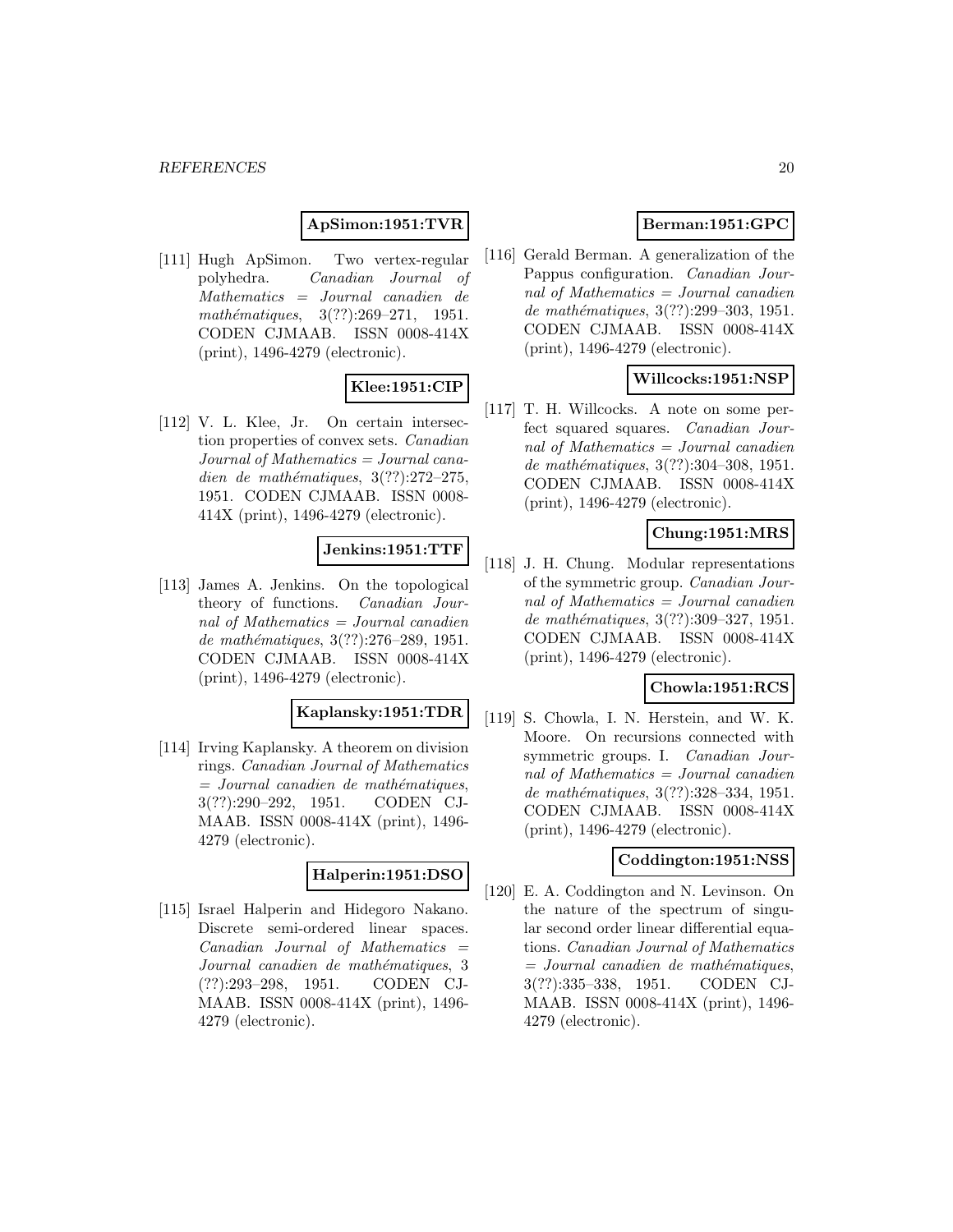# **Reeb:1951:SPC**

[121] Georges Reeb. Sur les solutions périodiques de certains systèmes différentiels perturb´es. (French) [On the periodic solutions of certain perturbed differential equations]. Canadian Journal of Mathematics = Journal canadien de mathématiques, 3(??):339-362, 1951. CODEN CJMAAB. ISSN 0008-414X (print), 1496-4279 (electronic).

# **Fraser:1951:NSL**

[122] D. A. A. Fraser. Normal samples with linear constraints and given variances.  $Canadian$  Journal of Mathematics  $=$ Journal canadien de mathématiques, 3 (??):363–366, 1951. CODEN CJ-MAAB. ISSN 0008-414X (print), 1496- 4279 (electronic).

# **Brauer:1951:TAT**

[123] Alfred Brauer and R. L. Reynolds. On a theorem of Aubry–Thue. Canadian Journal of Mathematics = Journal canadien de mathématiques,  $3(??):367-374$ , 1951. CODEN CJMAAB. ISSN 0008- 414X (print), 1496-4279 (electronic).

# **Erdos:1951:CSC**

[124] Paul Erdős and Harold N. Shapiro. On the changes of sign of a certain error function. Canadian Journal of Mathematics  $=$  Journal canadien de mathématiques,  $3(??):375-385, 1951.$ CODEN CJMAAB. ISSN 0008-414X (print), 1496-4279 (electronic).

# **Macphail:1951:STA**

[125] M. S. Macphail. Some theorems on absolute summability. Canadian Journal of Mathematics  $=$  Journal canadien de mathématiques, 3(??):386-390, 1951.

CODEN CJMAAB. ISSN 0008-414X (print), 1496-4279 (electronic).

#### **Coxeter:1951:EF**

[126] H. S. M. Coxeter. Extreme forms.  $Canadian$  Journal of Mathematics  $=$ Journal canadien de mathématiques, 3 (??):391–441, 1951. CODEN CJ-MAAB. ISSN 0008-414X (print), 1496- 4279 (electronic).

# **Hlavaty:1951:SSL**

[127] Václav Hlavatý. Spinor space and line geometry. I. Canadian Journal of Mathematics = Journal canadien de mathématiques, 3(??):442-459, 1951. CODEN CJMAAB. ISSN 0008-414X (print), 1496-4279 (electronic).

### **Bochner:1951:NVD**

[128] S. Bochner. A new viewpoint in differential geometry. Canadian Journal of Mathematics = Journal canadien de mathématiques,  $3(??):460-470$ , 1951. CODEN CJMAAB. ISSN 0008-414X (print), 1496-4279 (electronic).

# **Ellis:1951:DPA**

[129] H. W. Ellis. Darboux properties and applications to non-absolutely convergent integrals. Canadian Journal of Mathematics = Journal canadien de mathématiques, 3(??):471-485, 1951. CODEN CJMAAB. ISSN 0008-414X (print), 1496-4279 (electronic).

# **Ankeny:1951:CNC**

[130] N. C. Ankeny and S. Chowla. The class number of the cyclotomic field.  $Canadian$  Journal of Mathematics  $=$ Journal canadien de mathématiques, 3 (??):486–494, 1951. CODEN CJ-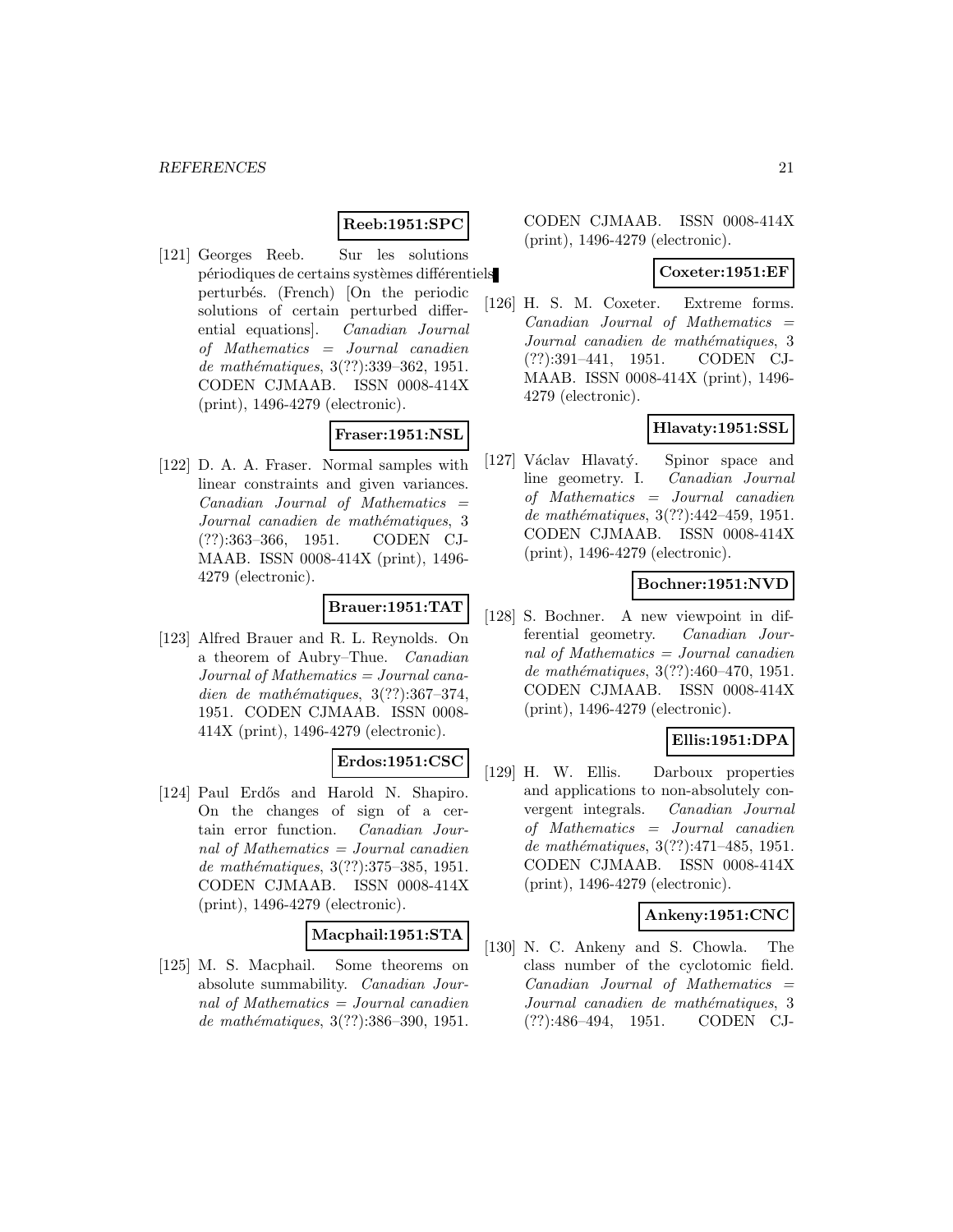MAAB. ISSN 0008-414X (print), 1496- 4279 (electronic).

### **Hall:1951:CIM**

[131] Marshall Hall and H. J. Ryser. Cyclic incidence matrices. Canadian Journal of Mathematics = Journal canadien de mathématiques,  $3(??):495-502$ , 1951. CODEN CJMAAB. ISSN 0008-414X (print), 1496-4279 (electronic).

#### **Schwartz:1951:ASH**

[132] Laurent Schwartz. Analyse et synthèse harmoniques dans les espaces de distributions. (French) [Harmonic analysis and synthesis in distribution space].  $Canadian$  Journal of Mathematics  $=$ Journal canadien de mathématiques, 3 (??):503–512, 1951. CODEN CJ-MAAB. ISSN 0008-414X (print), 1496- 4279 (electronic).

#### **Touchard:1952:PCF**

[133] Jacques Touchard. Sur un problème de configurations et sur les fractions continues. (French) [On a configuration problem and on continued fractions]. Canadian Journal of Mathematics = Journal canadien de mathématiques,  $4(??):2-25$ , 1952. CODEN CJMAAB. ISSN 0008- 414X (print), 1496-4279 (electronic).

#### **Minakshisundaram:1952:ZFU**

[134] S. Minakshisundaram. Zeta functions on the unitary sphere. Canadian Journal of Mathematics = Journal canadien de mathématiques,  $4(??):26-30$ , 1952. CODEN CJMAAB. ISSN 0008-414X (print), 1496-4279 (electronic).

### **Goldhaber:1952:HMC**

[135] J. K. Goldhaber. The homomorphic mapping of certain matric algebras onto

rings of diagonal matrices. Canadian Journal of Mathematics = Journal canadien de mathématiques,  $4(??):31-42$ , 1952. CODEN CJMAAB. ISSN 0008- 414X (print), 1496-4279 (electronic).

### **Murdoch:1952:CNI**

[136] D. C. Murdoch. Contributions to noncommutative ideal theory. Canadian Journal of Mathematics = Journal canadien de mathématiques,  $4(??):43-57$ , 1952. CODEN CJMAAB. ISSN 0008- 414X (print), 1496-4279 (electronic).

# **Davenport:1952:NND**

[137] H. Davenport and P. Erdős. Note on normal decimals. Canadian Journal of Mathematics = Journal canadien de mathématiques, 4(??):58–63, 1952. CODEN CJMAAB. ISSN 0008-414X (print), 1496-4279 (electronic).

# **Mann:1952:PSG**

[138] Henry B. Mann. On products of sets of group elements. Canadian Journal of Mathematics = Journal canadien de mathématiques, 4(??):64–66, 1952. CODEN CJMAAB. ISSN 0008-414X (print), 1496-4279 (electronic).

#### **Simons:1952:FCM**

[139] William H. Simons. The Fourier coefficients of the modular function  $\lambda(\tau)$ .  $Canadian$  Journal of Mathematics  $=$ Journal canadien de mathématiques, 4 (??):67–80, 1952. CODEN CJMAAB. ISSN 0008-414X (print), 1496-4279 (electronic).

#### **Gans:1952:AEG**

[140] David Gans. Axioms for elliptic geometry. Canadian Journal of Mathematics  $=$  Journal canadien de mathématiques,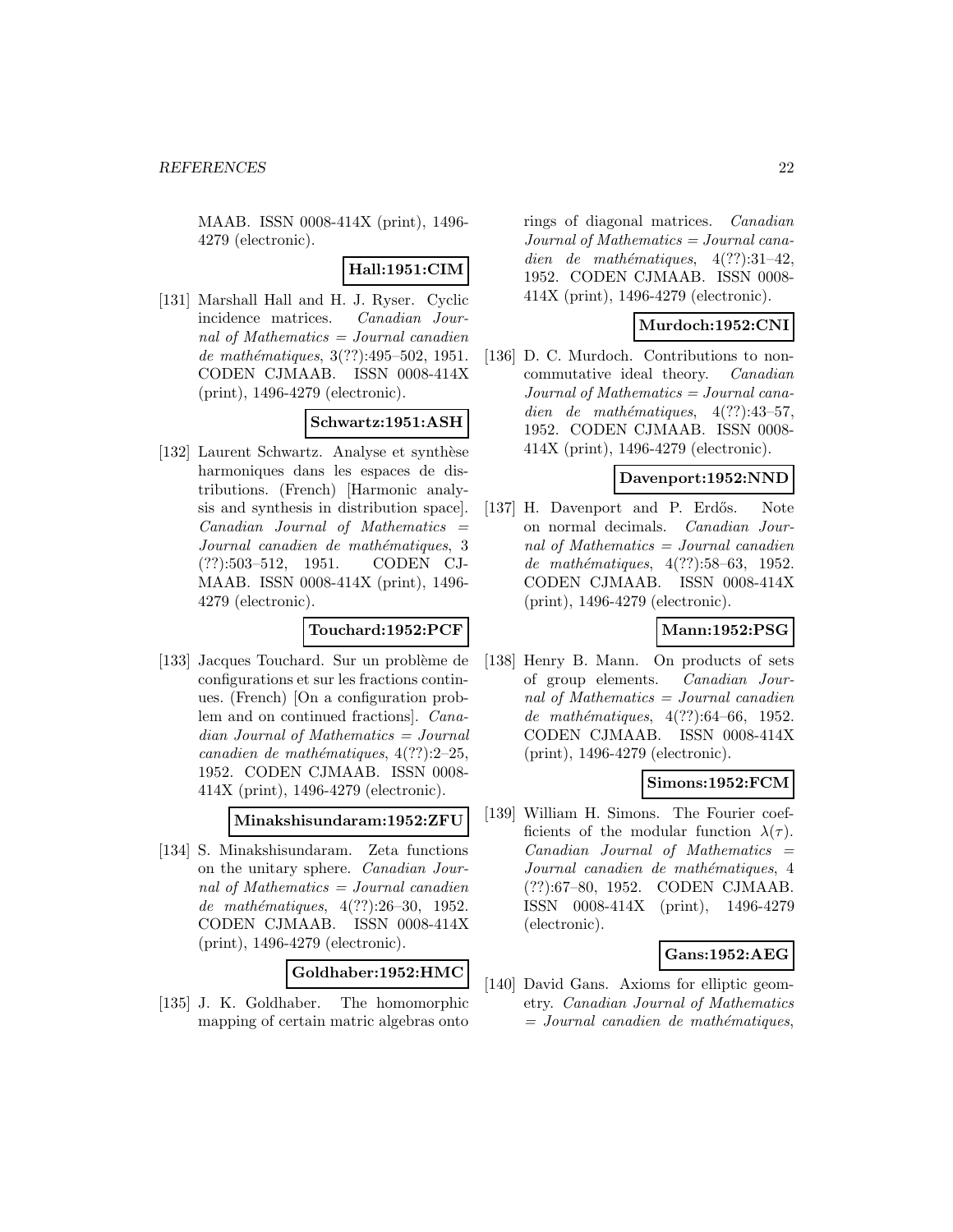4(??):81–92, 1952. CODEN CJMAAB. ISSN 0008-414X (print), 1496-4279 (electronic).

# **Feld:1952:GLE**

[141] J. M. Feld. On the geometry of lineal elements on a sphere, Euclidean kinematics, and elliptic geometry. Canadian Journal of Mathematics = Journal canadien de mathématiques,  $4(??):93-110$ , 1952. CODEN CJMAAB. ISSN 0008- 414X (print), 1496-4279 (electronic).

#### **Rothberger:1952:PPH**

[142] Fritz Rothberger. On the property C and a problem of Hausdorff. Canadian Journal of Mathematics = Journal canadien de mathématiques,  $4(??):111-116$ , 1952. CODEN CJMAAB. ISSN 0008- 414X (print), 1496-4279 (electronic).

# **Rothberger:1952:RED**

[143] Fritz Rothberger. A remark on the existence of a denumerable base for a family of functions. Canadian Journal of Mathematics = Journal canadien de mathématiques, 4(??):117-119, 1952. CODEN CJMAAB. ISSN 0008-414X (print), 1496-4279 (electronic).

# **Jones:1952:EMT**

[144] Burton W. Jones. An extension of Meyer's theorem on indefinite ternary quadratic forms. Canadian Journal of Mathematics = Journal canadien de mathématiques,  $4(??):120-128$ , 1952. CODEN CJMAAB. ISSN 0008-414X (print), 1496-4279 (electronic).

# **Albert:1952:SAR**

[145] A. A. Albert. On simple alternative rings. Canadian Journal of Mathematics  $=$  Journal canadien de mathématiques,

4(??):129–135, 1952. CODEN CJ-MAAB. ISSN 0008-414X (print), 1496- 4279 (electronic).

### **Beatty:1952:SPR**

[146] S. Beatty and N. D. Lane. A symmetric proof of the Riemann–Roch theorem, and a new form of the unit theorem. Canadian Journal of Mathematics  $=$  Journal canadien de mathématiques, 4(??):136–148, 1952. CODEN CJ-MAAB. ISSN 0008-414X (print), 1496- 4279 (electronic).

# **Fox:1952:IT**

[147] Charles Fox. Iterated transforms. *Cana*dian Journal of Mathematics = Journal canadien de mathématiques,  $4(??):149-$ 161, 1952. CODEN CJMAAB. ISSN 0008-414X (print), 1496-4279 (electronic).

# **Ayoub:1952:TNC**

[148] Christine Williams Ayoub. A theory of normal chains. Canadian Journal of Mathematics = Journal canadien de mathématiques,  $4(??):162-188$ , 1952. CODEN CJMAAB. ISSN 0008-414X (print), 1496-4279 (electronic).

# **Moor:1952:QRG**

[149] Arthur Moór. Quelques remarques sur la généralisation du scalaire de courbure et du scalaire principal. (French) [Some remarks on the generalization of the scalar curvature and the principal scalar].  $Canadian$  Journal of Mathematics  $=$ Journal canadien de mathématiques, 4 (??):189–197, 1952. CODEN CJ-MAAB. ISSN 0008-414X (print), 1496- 4279 (electronic).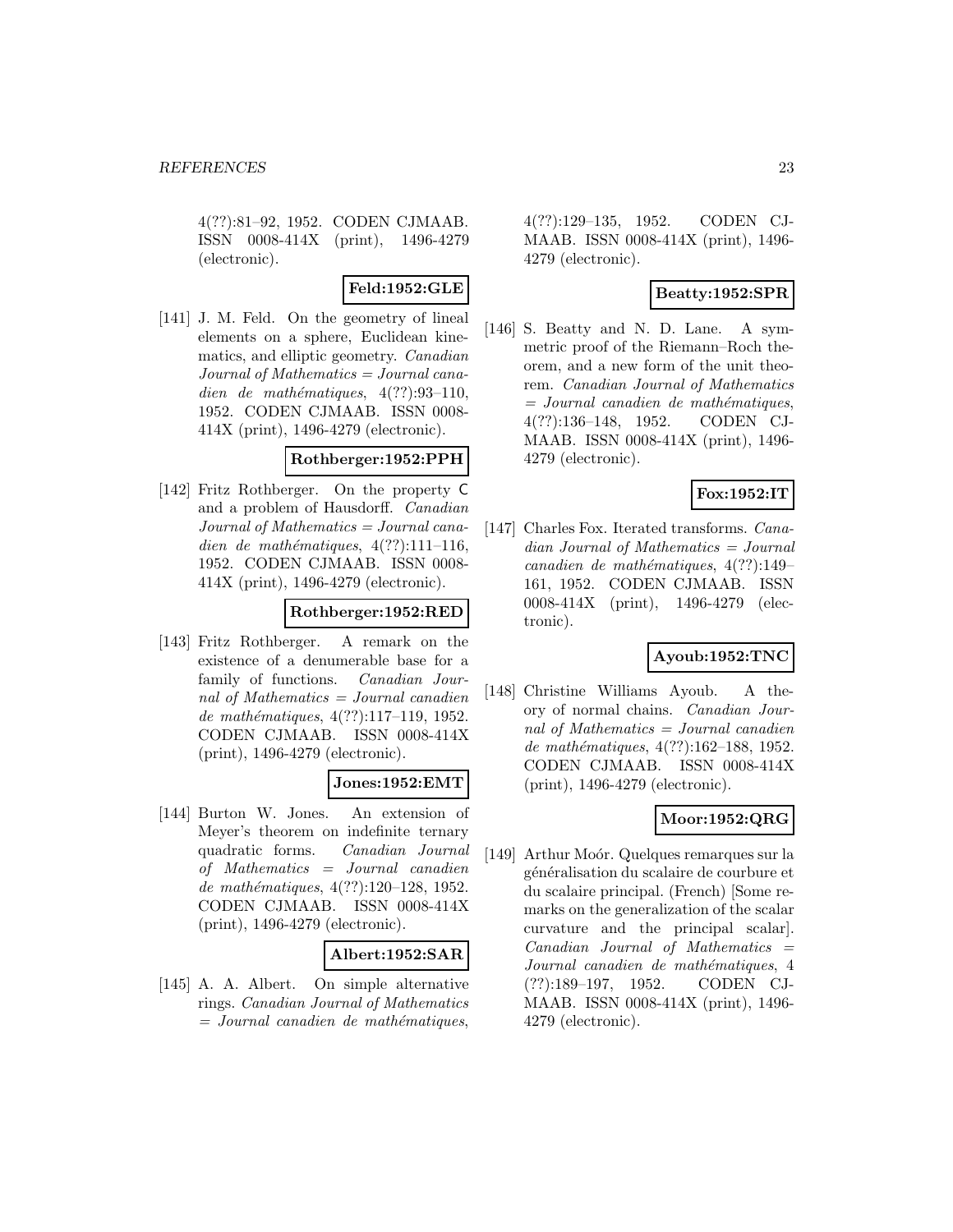# **Graves:1952:CCO**

[150] Ross E. Graves. A closure criterion for orthogonal functions. Canadian Journal of Mathematics = Journal canadien de mathématiques,  $4(??):198-203, 1952.$ CODEN CJMAAB. ISSN 0008-414X (print), 1496-4279 (electronic).

# **DuVal:1952:SWC**

[151] Patrick Du Val. On surfaces whose canonical system is hyperelliptic. Canadian Journal of Mathematics = Journal canadien de mathématiques,  $4(??):204-$ 221, 1952. CODEN CJMAAB. ISSN 0008-414X (print), 1496-4279 (electronic).

### **Mann:1952:STD**

[152] Henry B. Mann. Some theorems on difference sets. Canadian Journal of Mathematics = Journal canadien de mathématiques, 4(??):222–226, 1952. CODEN CJMAAB. ISSN 0008-414X (print), 1496-4279 (electronic).

#### **Thrall:1952:GCB**

[153] R. M. Thrall. On a Galois connection between algebras of linear transformations and lattices of subspaces of a vector space. Canadian Journal of Mathematics = Journal canadien de mathématiques, 4(??):227-239, 1952. CODEN CJMAAB. ISSN 0008-414X (print), 1496-4279 (electronic).

# **Frucht:1952:ORG**

[154] Robert Frucht. A one-regular graph of degree three. Canadian Journal of Mathematics = Journal canadien de mathématiques, 4(??):240–247, 1952. CODEN CJMAAB. ISSN 0008-414X (print), 1496-4279 (electronic).

# **Duff:1952:EFT**

[155] G. F. D. Duff. F-equation Fourier transforms. Canadian Journal of Mathematics = Journal canadien de mathématiques,  $4(??):248-256$ , 1952. CODEN CJMAAB. ISSN 0008-414X (print), 1496-4279 (electronic).

# **Karush:1952:IPC**

[156] William Karush. Isoperimetric problems in the calculus of variations. Canadian  $Journal of Mathematics = Journal cana$ dien de mathématiques,  $4(??):257-280$ , 1952. CODEN CJMAAB. ISSN 0008- 414X (print), 1496-4279 (electronic).

#### **Karush:1952:IEA**

[157] William Karush. The index of an extremal arc. Canadian Journal of Mathematics = Journal canadien de mathématiques,  $4(??):281-294$ , 1952. CODEN CJMAAB. ISSN 0008-414X (print), 1496-4279 (electronic).

#### **Hoffman:1952:CAP**

[158] A. J. Hoffman. Cyclic affine planes.  $Canadian$  Journal of Mathematics  $=$ Journal canadien de mathématiques, 4 (??):295–301, 1952. CODEN CJ-MAAB. ISSN 0008-414X (print), 1496- 4279 (electronic).

### **Berman:1952:FPG**

[159] Gerald Berman. Finite projective geometries. Canadian Journal of Mathematics = Journal canadien de mathématiques,  $4(??):302-313$ , 1952. CODEN CJMAAB. ISSN 0008-414X (print), 1496-4279 (electronic).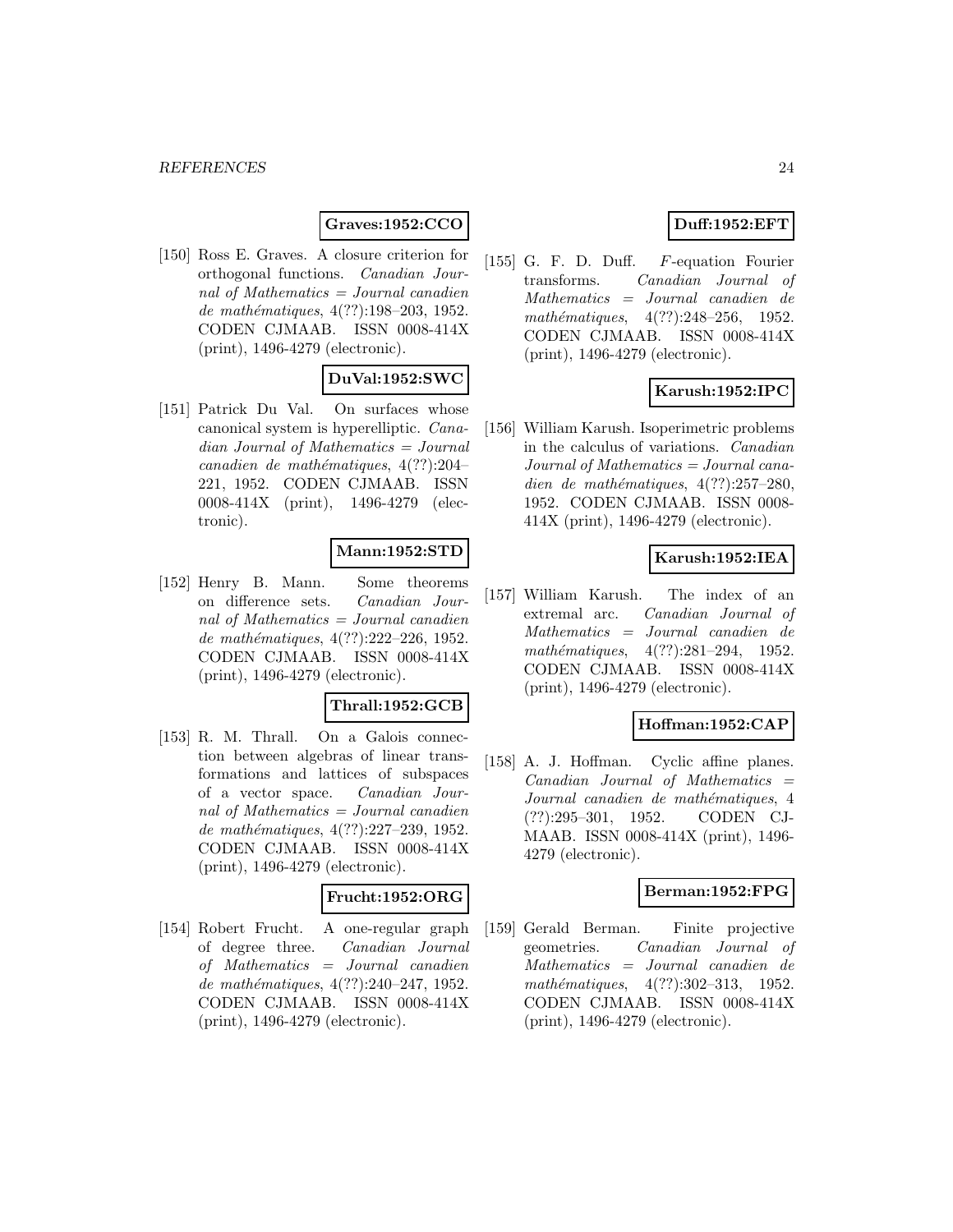# **Tutte:1952:FG**

[160] W. T. Tutte. The factors of graphs.  $Canadian$  Journal of Mathematics  $=$ Journal canadien de mathématiques, 4 (??):314–328, 1952. CODEN CJ-MAAB. ISSN 0008-414X (print), 1496- 4279 (electronic).

# **White:1952:SCG**

[161] Paul A. White. Some characterizations of generalized manifolds with boundaries. Canadian Journal of Mathematics  $=$  Journal canadien de mathématiques, 4(??):329–342, 1952. CODEN CJ-MAAB. ISSN 0008-414X (print), 1496- 4279 (electronic).

### **Faircloth:1952:NSS**

[162] Olin B. Faircloth. On the number of solutions of some general types of equations in a finite field. Canadian Journal of Mathematics  $=$  Journal canadien de mathématiques, 4(??):343-351, 1952. CODEN CJMAAB. ISSN 0008-414X (print), 1496-4279 (electronic).

# **Ramanathan:1952:AQF**

[163] K. G. Ramanathan. Abelian quadratic forms. Canadian Journal of Mathemat $ics = Journal\,c$  and  $i$ emathématiques, 4(??):352–368, 1952. CODEN CJ-MAAB. ISSN 0008-414X (print), 1496- 4279 (electronic).

### **Haimo:1952:GCC**

[164] Franklin Haimo. Groups with a certain condition on conjugates. Canadian Journal of Mathematics = Journal canadien de mathématiques,  $4(??):369-372$ , 1952. CODEN CJMAAB. ISSN 0008- 414X (print), 1496-4279 (electronic).

# **Robinson:1952:CJH**

[165] G. de B. Robinson. On a conjecture by J. H. Chung. Canadian Journal of Mathematics = Journal canadien de mathématiques, 4(??):373-380, 1952. CODEN CJMAAB. ISSN 0008-414X (print), 1496-4279 (electronic).

# **Osima:1952:IRS**

[166] Masaru Osima. On the irreducible representations of the symmetric group.  $Canadian$  Journal of Mathematics  $=$ Journal canadien de mathématiques, 4 (??):381–384, 1952. CODEN CJ-MAAB. ISSN 0008-414X (print), 1496- 4279 (electronic).

# **Stevenson:1952:PFD**

[167] A. F. Stevenson and W. A. Bassali. On the possible forms of differential equation which can be factorized by the Schrödinger–Infeld method. Canadian Journal of Mathematics = Journal canadien de mathématiques,  $4(??):385-395$ , 1952. CODEN CJMAAB. ISSN 0008- 414X (print), 1496-4279 (electronic).

# **Gelbaum:1952:MS**

[168] B. R. Gelbaum and G. K. Kalisch. Measure in semigroups. Canadian Journal of Mathematics  $=$  Journal canadien de mathématiques, 4(??):396-406, 1952. CODEN CJMAAB. ISSN 0008-414X (print), 1496-4279 (electronic).

#### **Robertson:1952:CPF**

[169] M. S. Robertson. A coefficient problem for functions regular in an annulus. Canadian Journal of Mathematics  $=$  Journal canadien de mathématiques, 4(??):407–423, 1952. CODEN CJ-MAAB. ISSN 0008-414X (print), 1496- 4279 (electronic).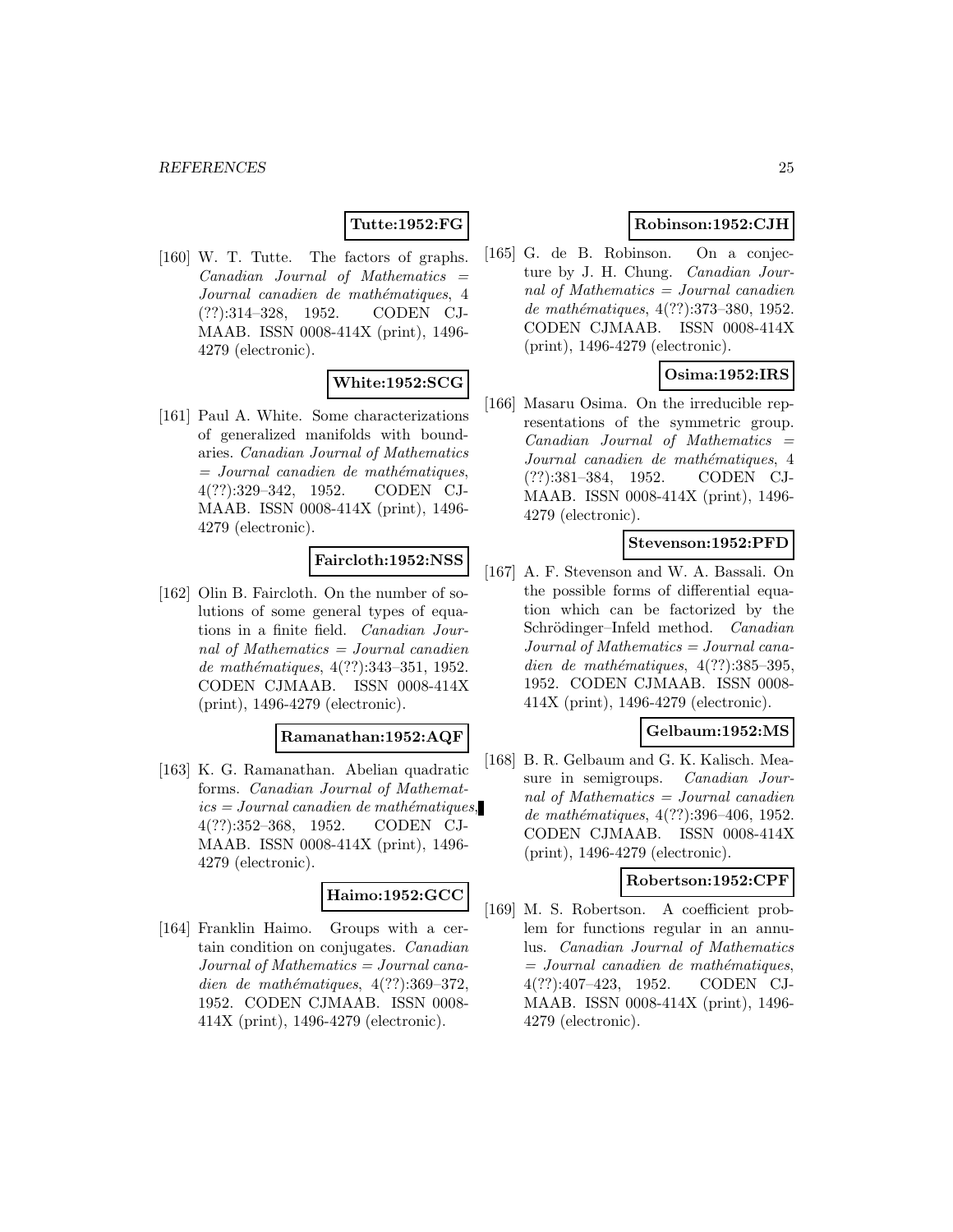# **Glover:1952:AFI**

[170] I. E. Glover. Analytic functions with an irregular linearly measurable set of singular points. Canadian Journal of Mathematics = Journal canadien de mathématiques,  $4(??):424-435, 1952.$ CODEN CJMAAB. ISSN 0008-414X (print), 1496-4279 (electronic).

# **Rooney:1952:NRI**

[171] P. G. Rooney. A new representation and inversion theory for the Laplace transformation. Canadian Journal of Mathematics = Journal canadien de mathématiques,  $4(??):436-444, 1952.$ CODEN CJMAAB. ISSN 0008-414X (print), 1496-4279 (electronic).

# **Petersen:1952:NDS**

[172] G. M. Petersen. A note on divergent series. Canadian Journal of Mathematics  $=$  Journal canadien de mathématiques, 4(??):445–454, 1952. CODEN CJ-MAAB. ISSN 0008-414X (print), 1496- 4279 (electronic).

### **Lorentz:1952:MSF**

[173] G. G. Lorentz. Multiply subadditive functions. Canadian Journal of Mathematics = Journal canadien de mathématiques,  $4(??):455-462$ , 1952. CODEN CJMAAB. ISSN 0008-414X (print), 1496-4279 (electronic).

#### **Halperin:1952:SFA**

[174] Israel Halperin. The supremum of a family of additive functions. Canadian Journal of Mathematics = Journal canadien de mathématiques, 4(??):463-479, 1952. CODEN CJMAAB. ISSN 0008-414X (print), 1496-4279 (electronic).

# **Dirac:1952:MCT**

[175] G. A. Dirac. Map-colour theorems.  $Canadian$  Journal of Mathematics  $=$ Journal canadien de mathématiques, 4 (??):480–490, 1952. CODEN CJ-MAAB. ISSN 0008-414X (print), 1496- 4279 (electronic).

# **Zemmer:1952:SFD**

[176] Joseph L. Zemmer, Jr. On the subalgebras of finite division algebras. Canadian Journal of Mathematics = Journal canadien de mathématiques,  $4(??):491-503$ , 1952. CODEN CJMAAB. ISSN 0008- 414X (print), 1496-4279 (electronic).

# **Duncan:1952:DLA**

[177] D. G. Duncan. On D. E. Littlewood's algebra of S-functions. Canadian Journal of Mathematics = Journal canadien de mathématiques, 4(??):504–512, 1952. CODEN CJMAAB. ISSN 0008-414X (print), 1496-4279 (electronic).

#### **Matte:1953:NSO**

[178] Alphonse Matte. Sur de nouvelles solutions oscillatoires de équations de la gravitation. Canadian Journal of Mathematics = Journal canadien de mathématiques,  $5(??):1-16$ , 1953. CO-DEN CJMAAB. ISSN 0008-414X (print), 1496-4279 (electronic).

### **Duff:1953:HTN**

[179] G. F. D. Duff. Harmonic p-tensors on normal hyperbolic Riemannian spaces.  $Canadian$  Journal of Mathematics  $=$ Journal canadien de mathématiques, 5 (??):57–80, 1953. CODEN CJMAAB. ISSN 0008-414X (print), 1496-4279 (electronic).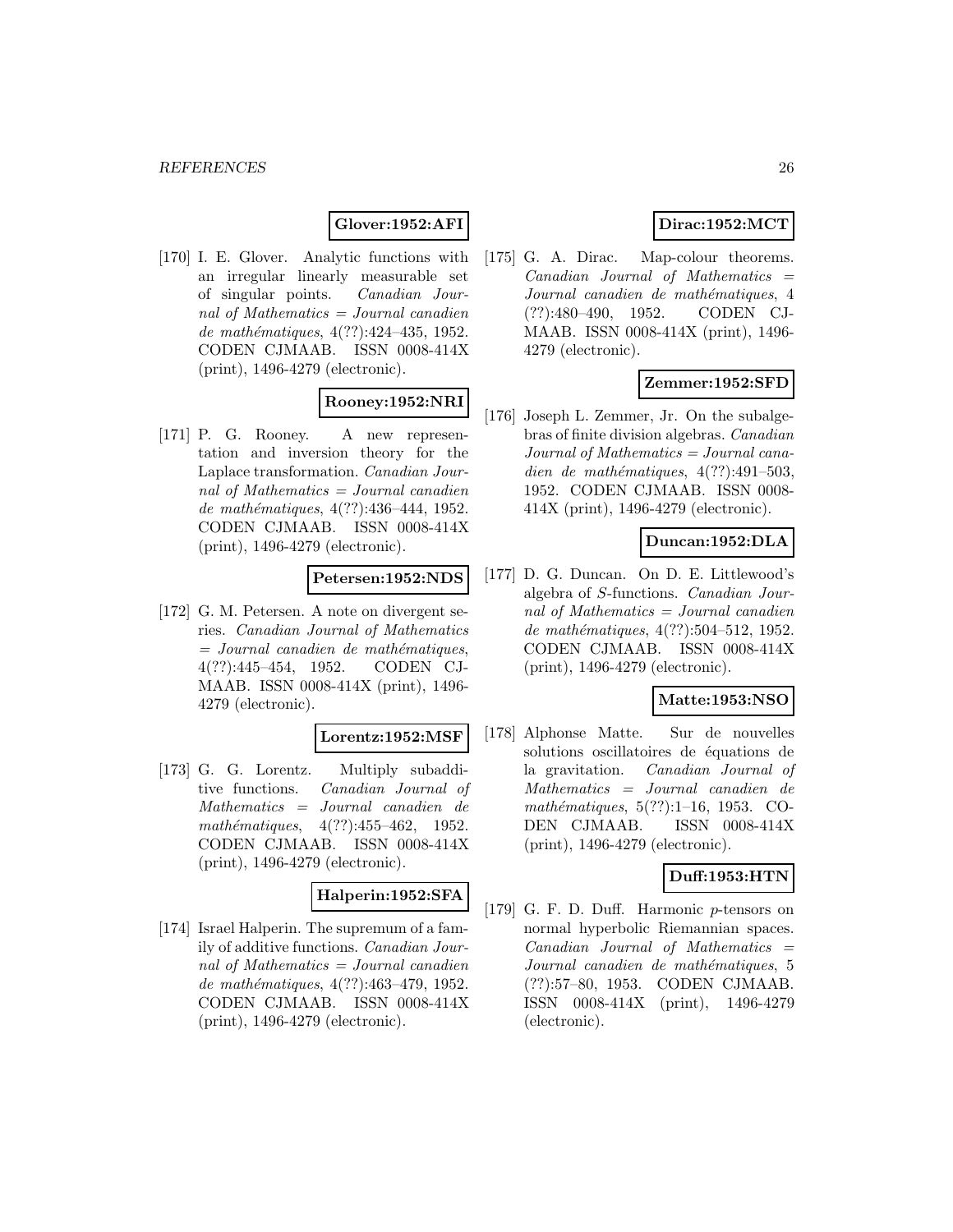# **Pierce:1953:BAR**

[180] R. S. Pierce. The Boolean algebra of regular open sets. Canadian Journal of Mathematics = Journal canadien de mathématiques,  $5(??):95-100$ , 1953. CODEN CJMAAB. ISSN 0008-414X (print), 1496-4279 (electronic).

# **Ewing:1953:CSF**

[181] G. M. Ewing and W. R. Utz. Continuous solutions of the functional equation  $f^{n}(x) = f(x)$ . Canadian Journal of Mathematics  $=$  Journal canadien de mathématiques,  $5(??):101-103$ , 1953. CODEN CJMAAB. ISSN 0008-414X (print), 1496-4279 (electronic).

#### **Rainville:1953:GFB**

[182] E. D. Rainville. Generating functions for Bessel and related polynomials. Canadian Journal of Mathematics  $=$  Journal canadien de mathématiques, 5(??):104–106, 1953. CODEN CJ-MAAB. ISSN 0008-414X (print), 1496- 4279 (electronic).

#### **Butzer:1953:TDB**

[183] P. Butzer. On two-dimensional Bernstein polynomials. Canadian Journal of Mathematics  $=$  Journal canadien de mathématiques,  $5(??):107-113$ , 1953. CODEN CJMAAB. ISSN 0008-414X (print), 1496-4279 (electronic).

#### **Hirschman:1953:SPD**

[184] I. I. Hirschman, Jr. Systems of partial differential equations which generalize the heat equation. Canadian Journal of Mathematics = Journal canadien de mathématiques, 5(??):118–128, 1953. CODEN CJMAAB. ISSN 0008-414X (print), 1496-4279 (electronic).

# **Grothendieck:1953:ALF**

[185] A. Grothendieck. Sur les applications linéaires faiblement compactes d'espaces du type  $C(K)$ . (French) [On the applications of linear weakly-compact spaces of the type  $C(K)$ . Canadian Journal of Mathematics = Journal canadien de mathématiques,  $5(??):129-173, 1953.$ CODEN CJMAAB. ISSN 0008-414X (print), 1496-4279 (electronic).

# **Bourgin:1953:SMF**

[186] D. G. Bourgin. Some multiplicative functionals. Canadian Journal of Mathematics = Journal canadien de mathématiques,  $5(??):174-178$ , 1953. CODEN CJMAAB. ISSN 0008-414X (print), 1496-4279 (electronic).

### **Boas:1953:IFN**

[187] R. P. Boas, Jr. Integral functions with negative zeros. Canadian Journal of Mathematics = Journal canadien de mathématiques, 5(??):179–184, 1953. CODEN CJMAAB. ISSN 0008-414X (print), 1496-4279 (electronic).

# **Slepian:1953:NST**

[188] David Slepian. On the number of symmetry types of Boolean functions of n variables. Canadian Journal of Mathematics = Journal canadien de mathématiques, 5(??):185-193, 1953. CODEN CJMAAB. ISSN 0008-414X (print), 1496-4279 (electronic).

# **Duff:1953:BVP**

[189] G. F. D. Duff. Boundary value problems associated with the tensor Laplace equation. Canadian Journal of Mathematics  $=$  Journal canadien de mathématiques,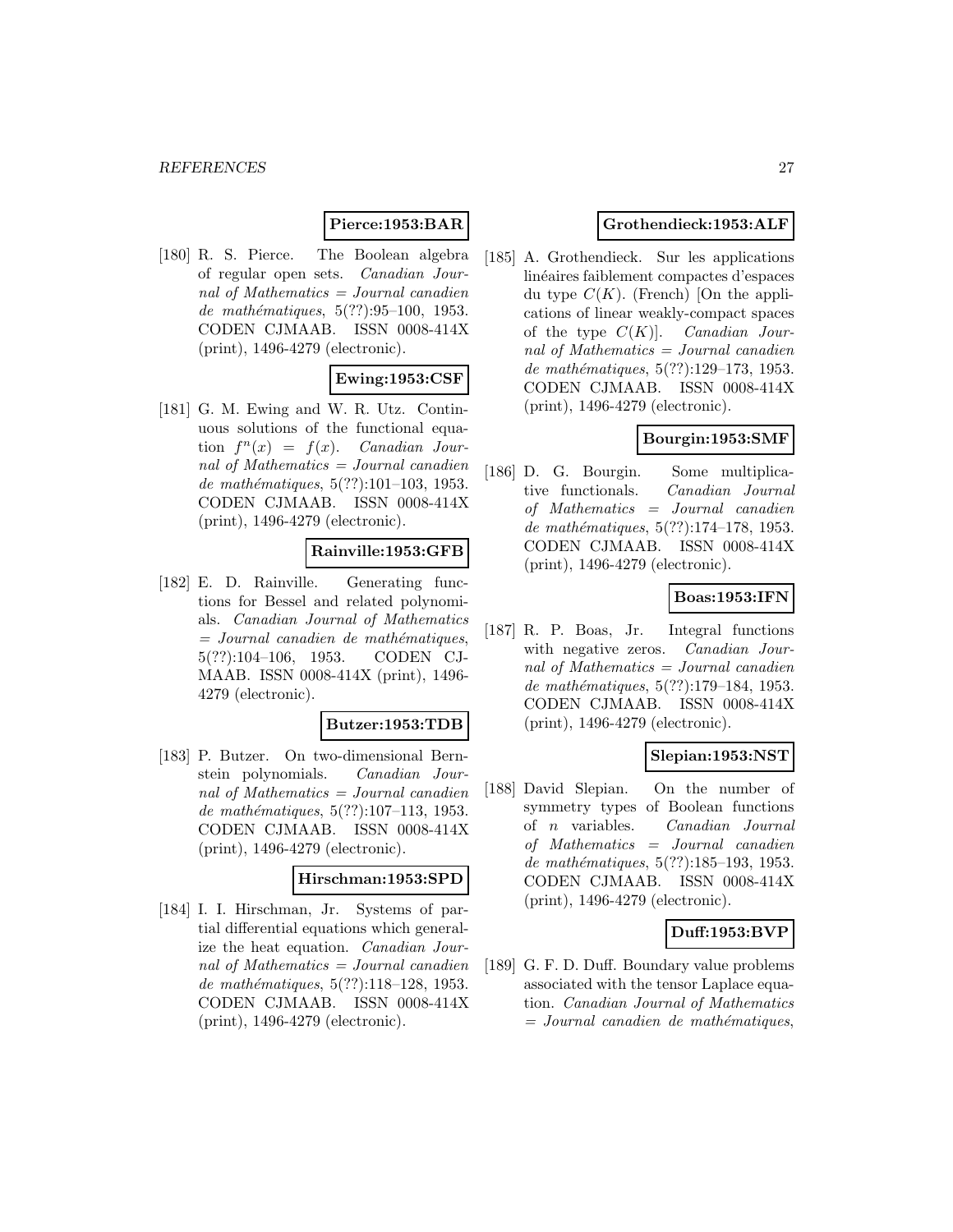5(??):196–210, 1953. CODEN CJ-MAAB. ISSN 0008-414X (print), 1496- 4279 (electronic).

### **Arens:1953:ECP**

[190] Richard Arens. Extension of coverings, of pseudometrics, and of linearspace-valued mappings. Canadian Journal of Mathematics  $=$  Journal canadien de mathématiques,  $5(??):211-215$ , 1953. CODEN CJMAAB. ISSN 0008-414X (print), 1496-4279 (electronic).

### **DuVal:1953:RSG**

[191] Patrick Du Val. Regular surfaces of genus two. I. Canadian Journal of Mathematics = Journal canadien de mathématiques,  $5(??):216-237, 1953.$ CODEN CJMAAB. ISSN 0008-414X (print), 1496-4279 (electronic).

# **Churchhouse:1953:CI**

[192] R. F. Churchhouse. A criterion for irrationality. Canadian Journal of Mathematics = Journal canadien de mathématiques,  $5(??):253-260$ , 1953. CODEN CJMAAB. ISSN 0008-414X (print), 1496-4279 (electronic).

# **Cohn:1953:SL**

[193] Harvey Cohn. Stable lattices. Canadian Journal of Mathematics = Journal canadien de mathématiques,  $5(??):261-270$ , 1953. CODEN CJMAAB. ISSN 0008- 414X (print), 1496-4279 (electronic).

### **Halperin:1953:FS**

[194] Israel Halperin. Function spaces. Canadian Journal of Mathematics = Journal canadien de mathématiques,  $5(??):273-$ 288, 1953. CODEN CJMAAB. ISSN 0008-414X (print), 1496-4279 (electronic).

# **Hill:1953:SMD**

[195] J. D. Hill. Summability methods defined by Riemann sums. Canadian Journal of Mathematics = Journal canadien de mathématiques, 5(??):289–296, 1953. CODEN CJMAAB. ISSN 0008-414X (print), 1496-4279 (electronic).

### **Lamson:1953:CTE**

[196] K. W. Lamson. On the curvature tensor of Einstein's generalized theory of gravitation. Canadian Journal of Mathematics = Journal canadien de mathématiques,  $5(??):297-300$ , 1953. CODEN CJMAAB. ISSN 0008-414X (print), 1496-4279 (electronic).

### **Brafman:1953:RBU**

[197] Fred Brafman. A relation between ultraspherical and Jacobi polynomial sets. Canadian Journal of Mathematics  $=$  Journal canadien de mathématiques, 5(??):301–305, 1953. CODEN CJ-MAAB. ISSN 0008-414X (print), 1496- 4279 (electronic).

# **Carlitz:1953:TG**

[198] Leonard Carlitz. A theorem of Glaisher.  $Canadian$  Journal of Mathematics  $=$ Journal canadien de mathématiques, 5 (??):306–316, 1953. CODEN CJ-MAAB. ISSN 0008-414X (print), 1496- 4279 (electronic).

### **Carlitz:1953:WQP**

[199] Leonard Carlitz. Weighted quadratic partitions over a finite field. Canadian Journal of Mathematics = Journal canadien de mathématiques,  $5(??):317-323$ , 1953. CODEN CJMAAB. ISSN 0008- 414X (print), 1496-4279 (electronic).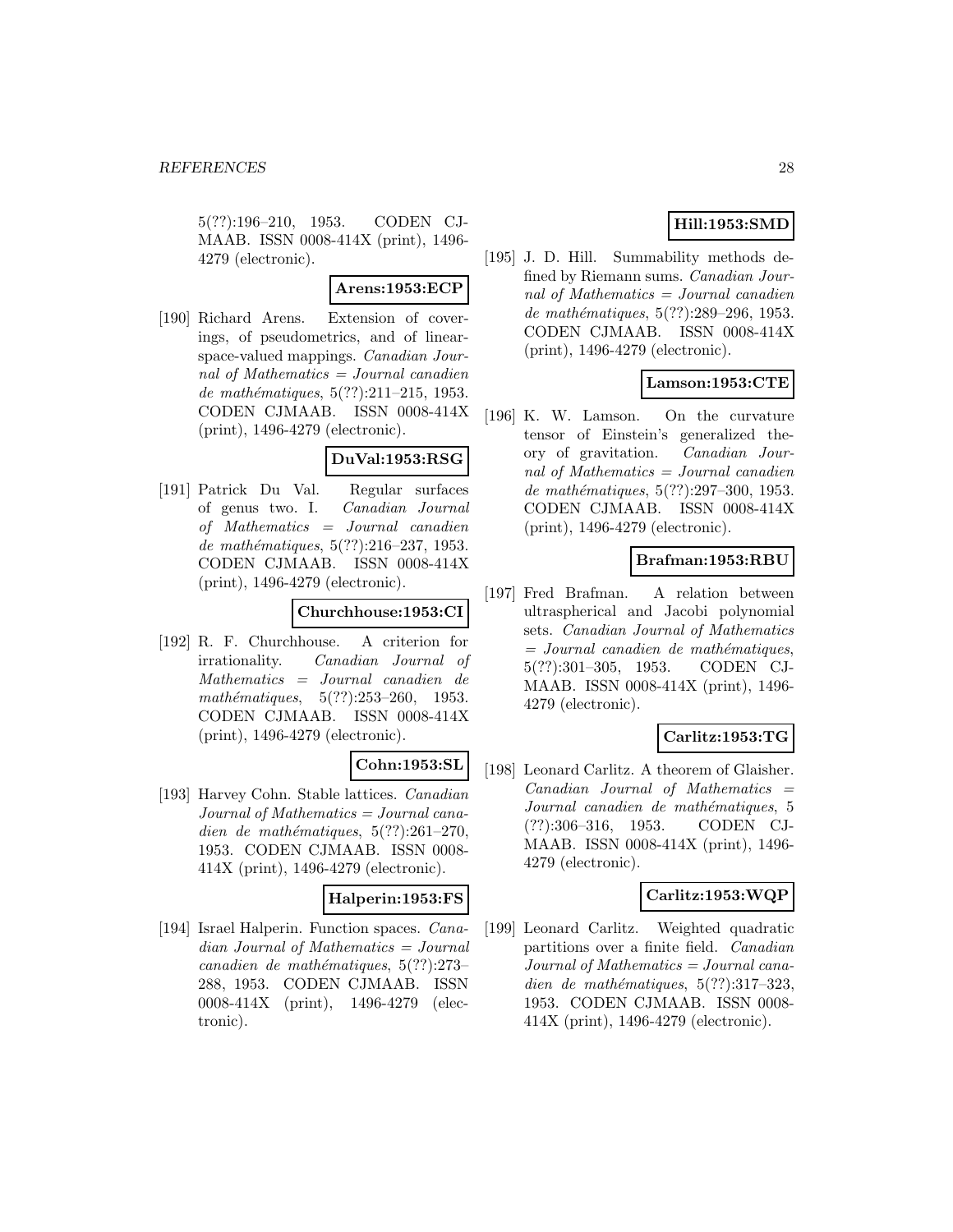# **Elliott:1953:ASD**

[200] J. G. Elliott. Autometrization and the symmetric difference. Canadian Journal of Mathematics  $=$  Journal canadien de mathématiques, 5(??):324-331, 1953. CODEN CJMAAB. ISSN 0008-414X (print), 1496-4279 (electronic).

# **Goldhaber:1953:SMT**

[201] J. K. Goldhaber and G. Whaples. On some matrix theorems of Frobenius and McCoy. Canadian Journal of Mathematics  $=$  Journal canadien de mathématiques, 5(??):332-335, 1953. CODEN CJMAAB. ISSN 0008-414X (print), 1496-4279 (electronic).

# **Osima:1953:SRC**

[202] Masaru Osima. Some remarks on the characters of the symmetric group.  $Canadian$  Journal of Mathematics  $=$ Journal canadien de mathématiques, 5 (??):336–343, 1953. CODEN CJ-MAAB. ISSN 0008-414X (print), 1496- 4279 (electronic).

#### **Maranda:1953:AIR**

[203] Jean-Marie Maranda. On **B**-adic integral representations of finite groups.  $Canadian$  Journal of Mathematics  $=$ Journal canadien de mathématiques, 5 (??):344–355, 1953. CODEN CJ-MAAB. ISSN 0008-414X (print), 1496- 4279 (electronic).

#### **Nagao:1953:NMR**

[204] Hirosi Nagao. Note on the modular representations of symmetric groups.  $Canadian$  Journal of Mathematics  $=$ Journal canadien de mathématiques, 5 (??):356–363, 1953. CODEN CJ-MAAB. ISSN 0008-414X (print), 1496- 4279 (electronic).

# **Shephard:1953:UGG**

[205] G. C. Shephard. Unitary groups generated by reflections. Canadian Journal of Mathematics = Journal canadien de mathématiques, 5(??):364-383, 1953. CODEN CJMAAB. ISSN 0008-414X (print), 1496-4279 (electronic).

### **Coxeter:1953:EDF**

[206] H. S. M. Coxeter and J. A. Todd. An extreme duodenary form. Canadian Journal of Mathematics = Journal canadien de mathématiques, 5(??):384-392, 1953. CODEN CJMAAB. ISSN 0008-414X (print), 1496-4279 (electronic).

### **Tyler:1953:NIF**

[207] G. W. Tyler. Numerical integration of functions of several variables. Canadian Journal of Mathematics = Journal canadien de mathématiques,  $5(??):393-412$ , 1953. CODEN CJMAAB. ISSN 0008- 414X (print), 1496-4279 (electronic).

### **Shrikhande:1953:NEC**

[208] S. S. Shrikhande. The non-existence of certain affine resolvable balanced incomplete block designs. Canadian Journal of Mathematics = Journal canadien de mathématiques,  $5(??):413-420$ , 1953. CODEN CJMAAB. ISSN 0008-414X (print), 1496-4279 (electronic).

#### **Ostrom:1953:CDS**

[209] T. G. Ostrom. Concerning difference sets. Canadian Journal of Mathematics  $=$  Journal canadien de mathématiques, 5(??):421–424, 1953. CODEN CJ-MAAB. ISSN 0008-414X (print), 1496- 4279 (electronic).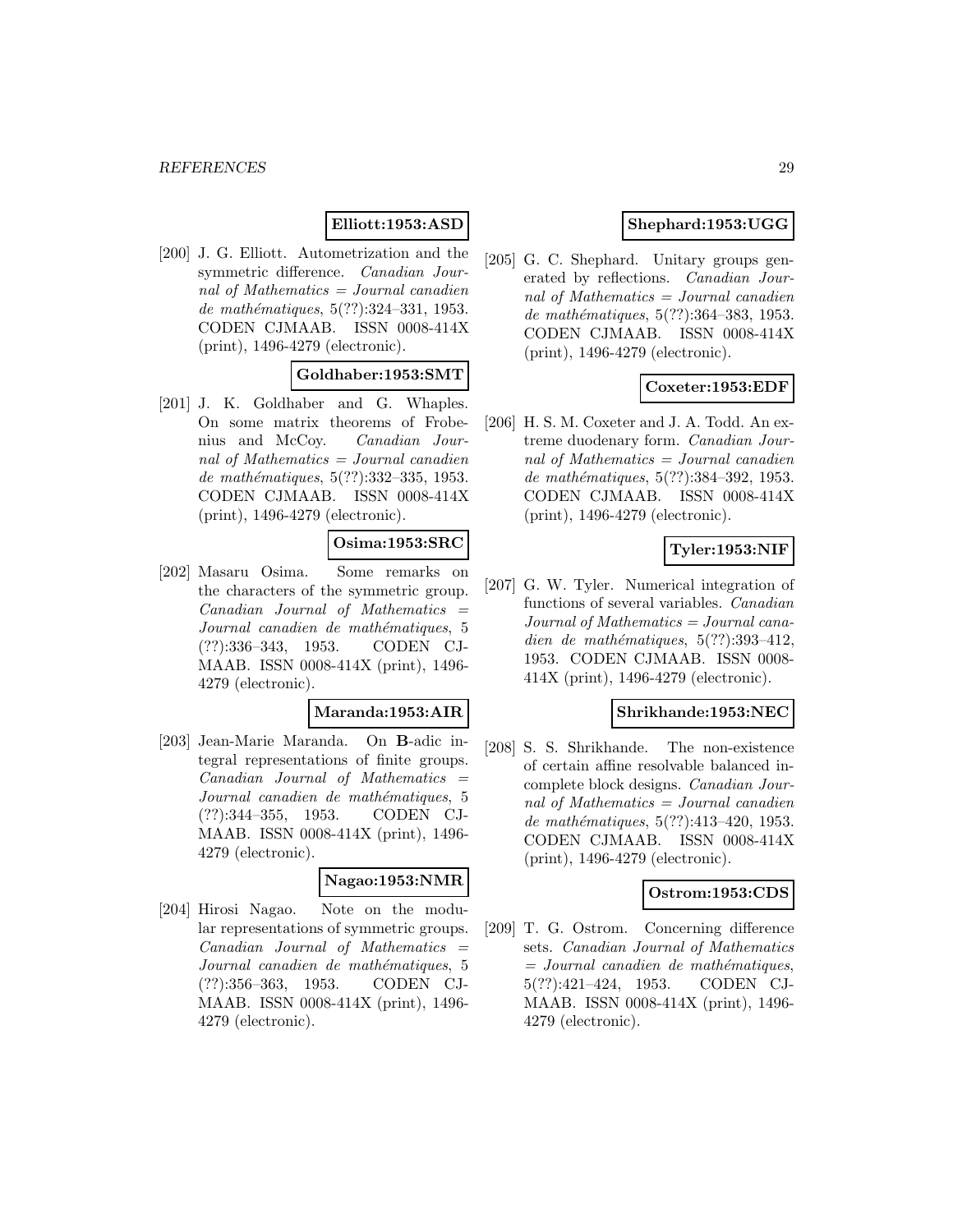#### **Lehmer:1953:RDS**

[210] Emma Lehmer. On residue difference sets. Canadian Journal of Mathematics  $=$  Journal canadien de mathématiques, 5(??):425–432, 1953. CODEN CJ-MAAB. ISSN 0008-414X (print), 1496- 4279 (electronic).

# **Mordell:1953:NLS**

[211] L. J. Mordell. Note on the linear symmetric congruence in  $n$  variables. Canadian Journal of Mathematics  $=$  Journal canadien de mathématiques, 5(??):433–438, 1953. CODEN CJ-MAAB. ISSN 0008-414X (print), 1496- 4279 (electronic).

### **Ayoub:1953:WST**

[212] R. G. Ayoub. On the Waring–Siegel theorem. Canadian Journal of Mathematics  $=$  Journal canadien de mathématiques, 5(??):439–450, 1953. CODEN CJ-MAAB. ISSN 0008-414X (print), 1496- 4279 (electronic).

#### **Watson:1953:IRP**

[213] G. L. Watson. On integers  $n$  relatively prime to  $[\alpha n]$ . *Canadian Jour*nal of Mathematics  $=$  Journal canadien de mathématiques,  $5(??):451-455$ , 1953. CODEN CJMAAB. ISSN 0008-414X (print), 1496-4279 (electronic).

#### **Estermann:1953:NPL**

[214] Theodor Estermann. On the number of primitive lattice points in a parallelogram. Canadian Journal of Mathematics  $=$  Journal canadien de mathématiques, 5(??):456–459, 1953. CODEN CJ-MAAB. ISSN 0008-414X (print), 1496- 4279 (electronic).

# **Sholander:1953:PBA**

[215] Marlow Sholander. Postulates for Boolean algebras. Canadian Journal of Mathematics = Journal canadien de mathématiques,  $5(??):460-464$ , 1953. CODEN CJMAAB. ISSN 0008-414X (print), 1496-4279 (electronic).

# **Copeland:1953:CIB**

[216] A. H. Copeland, Sr. and Frank Harary. A characterization of implicative Boolean rings. Canadian Journal of Mathematics = Journal canadien de mathématiques,  $5(??):465-469$ , 1953. CODEN CJMAAB. ISSN 0008-414X (print), 1496-4279 (electronic).

### **Goldberg:1953:ELA**

[217] S. I. Goldberg. Extensions of Lie algebras and the third cohomology group.  $Canadian$  Journal of Mathematics  $=$ Journal canadien de mathématiques, 5 (??):470–476, 1953. CODEN CJ-MAAB. ISSN 0008-414X (print), 1496- 4279 (electronic).

### **Higman:1953:FSF**

[218] D. G. Higman. Focal series in finite groups. Canadian Journal of Mathematics = Journal canadien de mathématiques,  $5(??):477-497$ , 1953. CODEN CJMAAB. ISSN 0008-414X (print), 1496-4279 (electronic).

#### **Haimo:1953:FCG**

[219] Franklin Haimo. The FC-chain of a group. Canadian Journal of Mathematics = Journal canadien de mathématiques,  $5(??):498-511$ , 1953. CODEN CJMAAB. ISSN 0008-414X (print), 1496-4279 (electronic).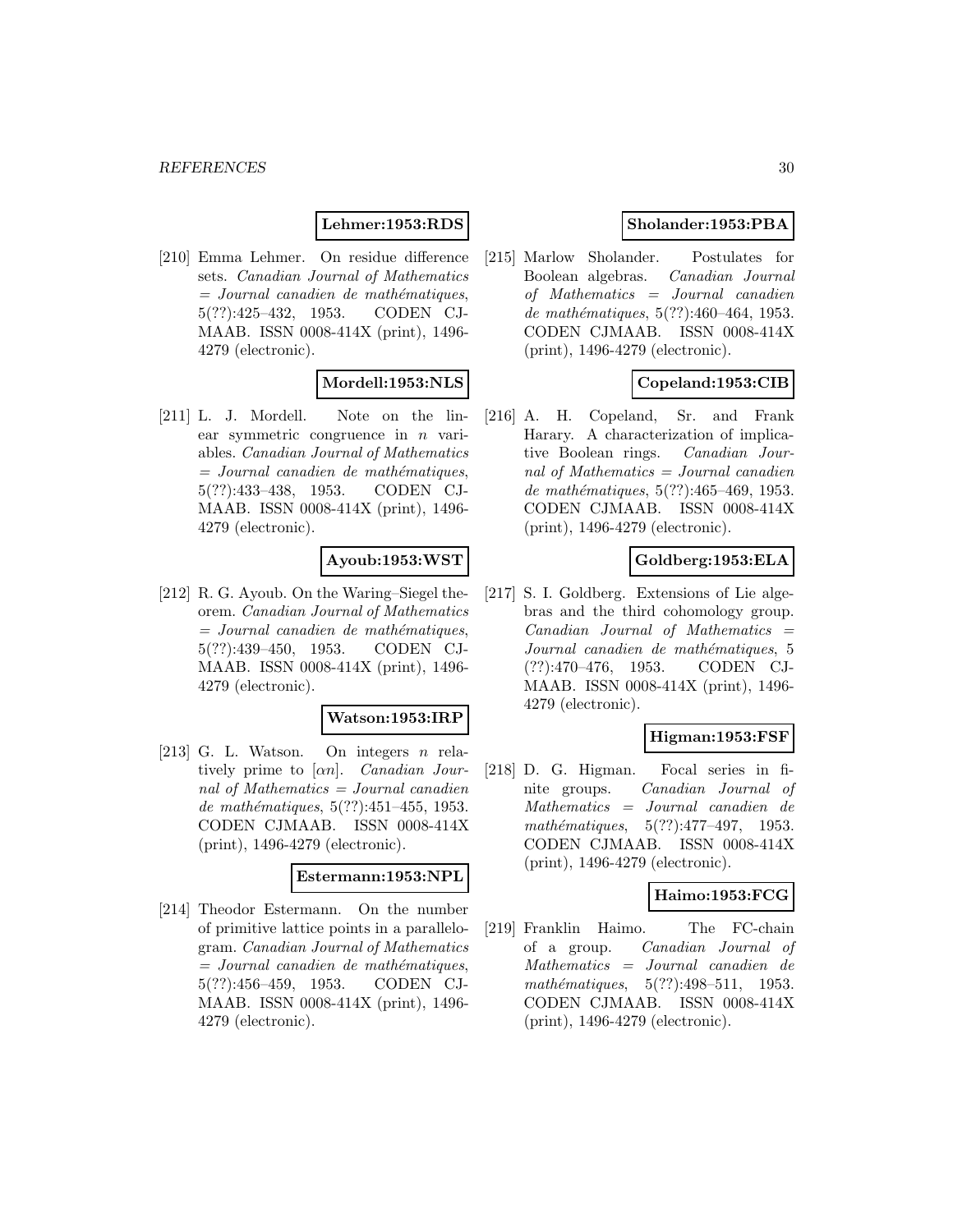### **Lane:1953:DPC**

[220] N. D. Lane and Peter Scherk. Differentiable points in the conformal plane.  $Canadian$  Journal of Mathematics  $=$ Journal canadien de mathématiques, 5 (??):512–518, 1953. CODEN CJ-MAAB. ISSN 0008-414X (print), 1496- 4279 (electronic).

# **Pan:1953:VCC**

[221] T. K. Pan. Variation of congruences of curves of an orthogonal ennuple in a Riemannian space. Canadian Journal of Mathematics = Journal canadien de mathématiques,  $5(??):519-523$ , 1953. CODEN CJMAAB. ISSN 0008-414X (print), 1496-4279 (electronic).

# **Duff:1953:TEE**

[222] G. F. D. Duff. A tensor equation of elliptic type. Canadian Journal of Mathematics = Journal canadien de mathématiques, 5(??):524–535, 1953. CODEN CJMAAB. ISSN 0008-414X (print), 1496-4279 (electronic).

#### **Walmsley:1953:NTS**

[223] Charles Walmsley. Null trigonometric series in differential equations. Canadian  $Journal of Mathematics = Journal cana$ dien de mathématiques,  $5(??):536-543$ , 1953. CODEN CJMAAB. ISSN 0008- 414X (print), 1496-4279 (electronic).

### **Agarwal:1953:GTB**

[224] R. P. Agarwal. General transformations of bilateral cognate trigonometrical series of ordinary hypergeometric type. Canadian Journal of Mathematics  $=$  Journal canadien de mathématiques, 5(??):544–553, 1953. CODEN CJ-MAAB. ISSN 0008-414X (print), 1496- 4279 (electronic).

# **Dyson:1953:FTD**

[225] F. J. Dyson. Fourier transforms of distribution functions. Canadian Journal of Mathematics = Journal canadien de mathématiques,  $5(??):554-558$ , 1953. CODEN CJMAAB. ISSN 0008-414X (print), 1496-4279 (electronic).

# **Butzer:1953:LCB**

[226] P. L. Butzer. Linear combinations of Bernstein polynomials. Canadian Journal of Mathematics = Journal canadien de mathématiques,  $5(??):559-567$ , 1953. CODEN CJMAAB. ISSN 0008-414X (print), 1496-4279 (electronic).

### **Lorentz:1953:RLF**

[227] G. G. Lorentz and D. G. Wertheim. Representation of linear functionals on Köthe spaces. Canadian Journal of Mathematics = Journal canadien de mathématiques,  $5(??):568-575$ , 1953. CODEN CJMAAB. ISSN 0008-414X (print), 1496-4279 (electronic).

# **Ellis:1953:FSD**

[228] H. W. Ellis and Israel Halperin. Function spaces determined by a levelling length function. Canadian Journal of Mathematics = Journal canadien de mathématiques, 5(??):576–592, 1953. CODEN CJMAAB. ISSN 0008-414X (print), 1496-4279 (electronic).

#### **Agmon:1954:RML**

[229] S. Agmon. The relaxation method for linear inequalities. Canadian Journal of Mathematics = Journal canadien de mathématiques, 6(3):382-392, 1954. CODEN CJMAAB. ISSN 0008-414X (print), 1496-4279 (electronic).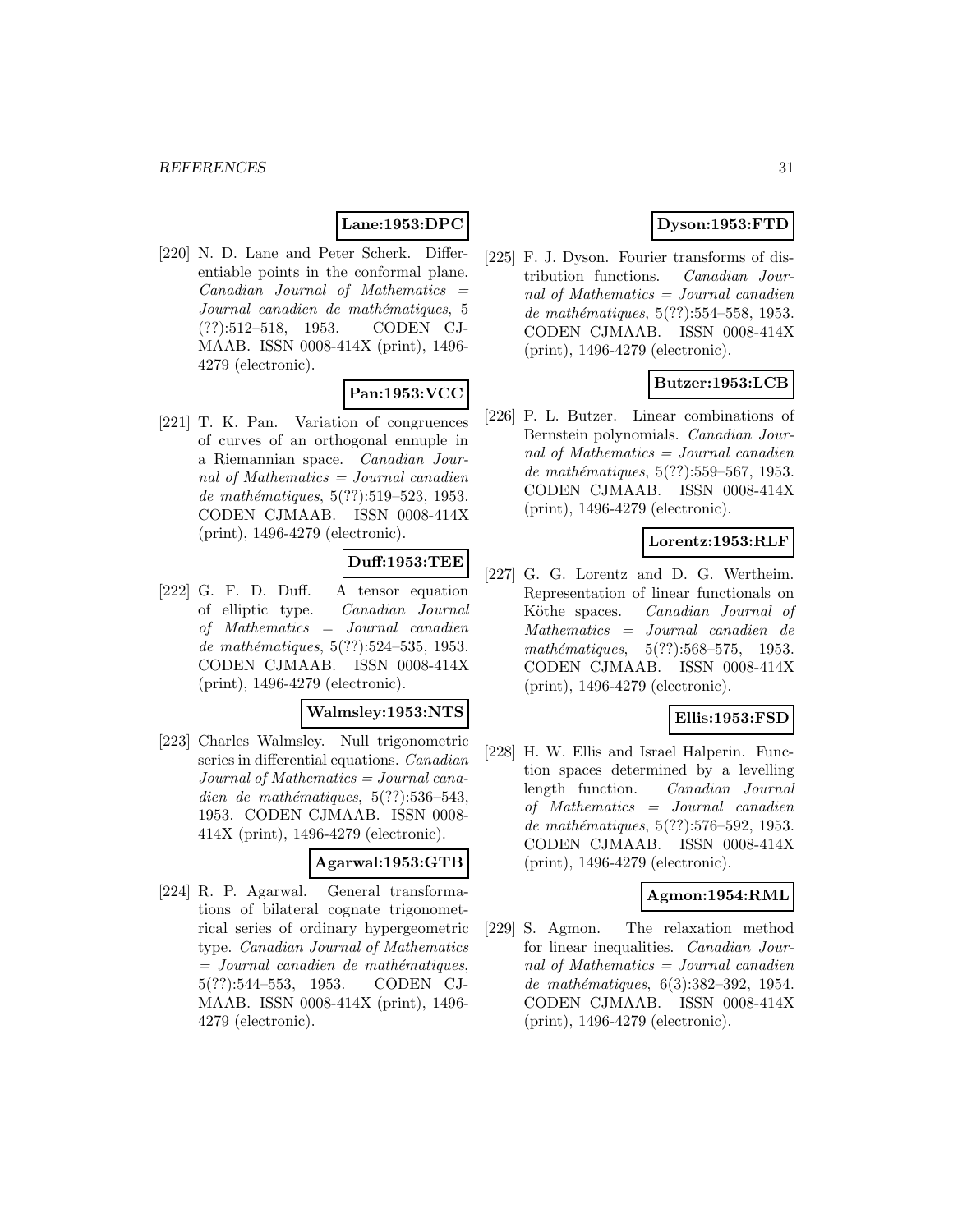### **Motzkin:1954:RML**

[230] T. S. Motzkin and I. J. Schoenberg. The relaxation method for linear inequalities. Canadian Journal of Mathematics  $=$  Journal canadien de mathématiques, 6(3):393–404, 1954. CODEN CJ-MAAB. ISSN 0008-414X (print), 1496- 4279 (electronic).

# **Moser:1956:AE**

[231] Leo Moser and Max Wyman. Asymptotic expansions. Canadian Journal of Mathematics = Journal canadien de mathématiques, 8(??):225–233, 1956. CODEN CJMAAB. ISSN 0008-414X (print), 1496-4279 (electronic).

### **Ford:1956:MFT**

[232] L. R. Ford and D. R. Fulkerson. Maximal flow through a network. Canadian Journal of Mathematics = Journal canadien de mathématiques,  $8(??):399-404$ , 1956. CODEN CJMAAB. ISSN 0008- 414X (print), 1496-4279 (electronic).

#### **Moser:1957:AEI**

[233] Leo Moser and Max Wyman. Asymptotic expansions II. Canadian Journal of Mathematics = Journal canadien de mathématiques, 9(??):194-209, 1957. CODEN CJMAAB. ISSN 0008-414X (print), 1496-4279 (electronic).

#### **Wyman:1959:ABL**

[234] Max Wyman. The asymptotic behavior of the Laurent coefficients. Canadian Journal of Mathematics = Journal canadien de mathématiques,  $11(??):534-555$ , 1959. CODEN CJMAAB. ISSN 0008- 414X (print), 1496-4279 (electronic).

# **Wigner:1964:PSN**

[235] E. P. Wigner and M. M. Yanase. On the positive semidefinite nature of a certain matrix expression. Canadian Journal of Mathematics = Journal canadien de mathématiques,  $16(??):397-406$ , 1964. CODEN CJMAAB. ISSN 0008- 414X (print), 1496-4279 (electronic).

# **Gilmore:1964:CCG**

[236] P. C. Gilmore and A. J. Hoffman. A characterization of comparability graphs and of interval graphs. Canadian Journal of Mathematics = Journal canadien de mathématiques,  $16(??):539-548$ , 1964. CODEN CJMAAB. ISSN 0008- 414X (print), 1496-4279 (electronic).

# **Carlitz:1965:DIP**

[237] L. Carlitz. The distribution of irreducible polynomials in several indeterminates. II. Canadian Journal of Mathematics = Journal canadien de  $mathématiques, 17(??):261–266, 1965.$ CODEN CJMAAB. ISSN 0008-414X (print), 1496-4279 (electronic).

#### **Edmonds:1965:PTF**

[238] Jack Edmonds. Paths, trees, and flowers. Canadian Journal of Mathematics  $=$  Journal canadien de mathématiques, 17(??):449–467, 1965. CODEN CJ-MAAB. ISSN 0008-414X (print), 1496- 4279 (electronic).

#### **Dempster:1968:GCT**

[239] M. A. H. Dempster. On the Gotlieb– Csima time-tabling algorithm. Canadian Journal of Mathematics = Journal canadien de mathématiques,  $20(??):103-$ 119, 1968. CODEN CJMAAB. ISSN 0008-414X (print), 1496-4279 (electronic).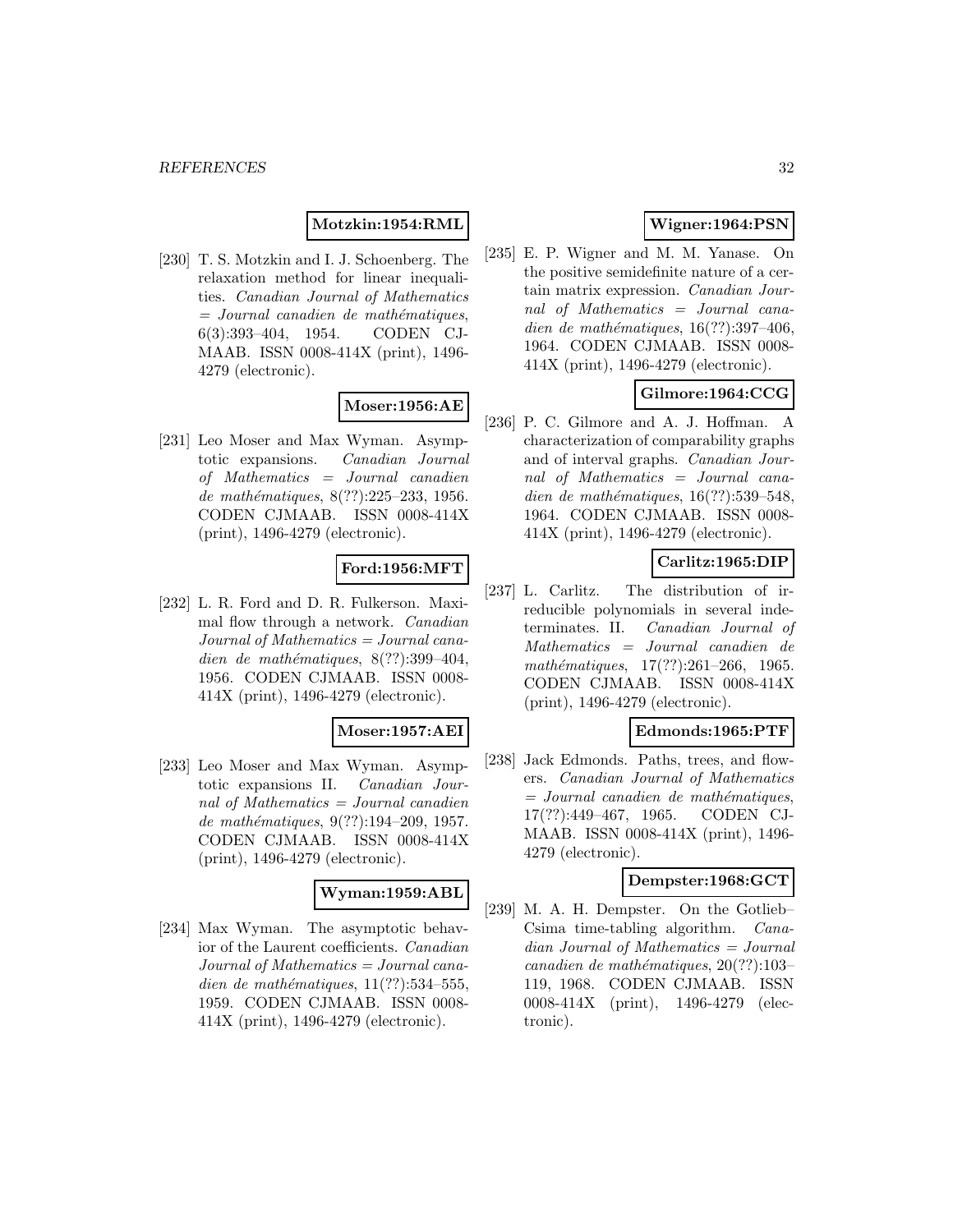### **Knuth:1968:AET**

[240] Donald E. Knuth. Another enumeration of trees. Canadian Journal of Mathematics = Journal canadien de  $mathématiques, 20(20):1077-1086, 1968.$ CODEN CJMAAB. ISSN 0008-414X (print), 1496-4279 (electronic). Check issue number??

### **Wyman:1970:AB**

[241] M. Wyman and R. Wong. The asymptotic behaviour of  $\mu(z, \beta, \alpha)$ . Canadian Journal of Mathematics = Journal canadien de mathématiques, 22 (??):1013–1023, 1970. CODEN CJ-MAAB. ISSN 0008-414X (print), 1496- 4279 (electronic).

# **Tromba:1976:ARM**

[242] A. Tromba. Almost Riemannian manifolds. Canadian Journal of Mathematics  $=$  Journal canadien de mathématiques, 28(??):640–652, 1976. CODEN CJ-MAAB. ISSN 0008-414X (print), 1496- 4279 (electronic).

#### **Geramita:1976:ODZ**

[243] A. V. Geramita and J. H. Verner. Orthogonal designs with zero diagonal. Canadian Journal of Mathematics  $=$  Journal canadien de mathématiques, XXVIII(1):215–224, 1976. CODEN CJ-MAAB. ISSN 0008-414X (print), 1496- 4279 (electronic).

### **Avis:1980:ERM**

[244] David Avis. On the extreme rays of the metric cone. Canadian Journal of Mathematics  $=$  Journal canadien de mathématiques,  $32(1):126-144$ , 1980. CODEN CJMAAB. ISSN 0008-414X (print), 1496-4279 (electronic).

# **Borwein:1984:HMM**

[245] J. M. Borwein and B. Richmond. How many matrices have roots? Canadian Journal of Mathematics = Journal canadien de mathématiques,  $36(2):286-299$ , 1984. CODEN CJMAAB. ISSN 0008- 414X (print), 1496-4279 (electronic).

# **Higgs:1984:ITC**

[246] D. Higgs. Injectivity in the topos of complete Heyting algebra valued sets. Canadian Journal of Mathematics  $=$  Journal canadien de mathématiques, 36(3):550–568, 1984. CODEN CJ-MAAB. ISSN 0008-414X (print), 1496- 4279 (electronic).

### **Cain:1984:SSP**

[247] Bryan E. Cain. Some spectral properties of polar decompositions. Canadian Journal of Mathematics = Journal canadien de mathématiques,  $36(6):973-985$ , 1984. CODEN CJMAAB. ISSN 0008- 414X (print), 1496-4279 (electronic).

#### **Nivat:1986:ERM**

[248] Maurice Nivat and Dominique Perrin. Ensembles reconnaissables de mots biinfinis. Canadian Journal of Mathematics  $=$  Journal canadien de mathématiques, 38(3):513–537, 1986. CODEN CJ-MAAB. ISSN 0008-414X (print), 1496- 4279 (electronic).

#### **Bennett:1989:QIM**

[249] F. Bennett. Quasigroup identities and Mendelsohn designs. Canadian Journal of Mathematics = Journal canadien de mathématiques,  $41(??):341-368$ , 1989. CODEN CJMAAB. ISSN 0008- 414X (print), 1496-4279 (electronic).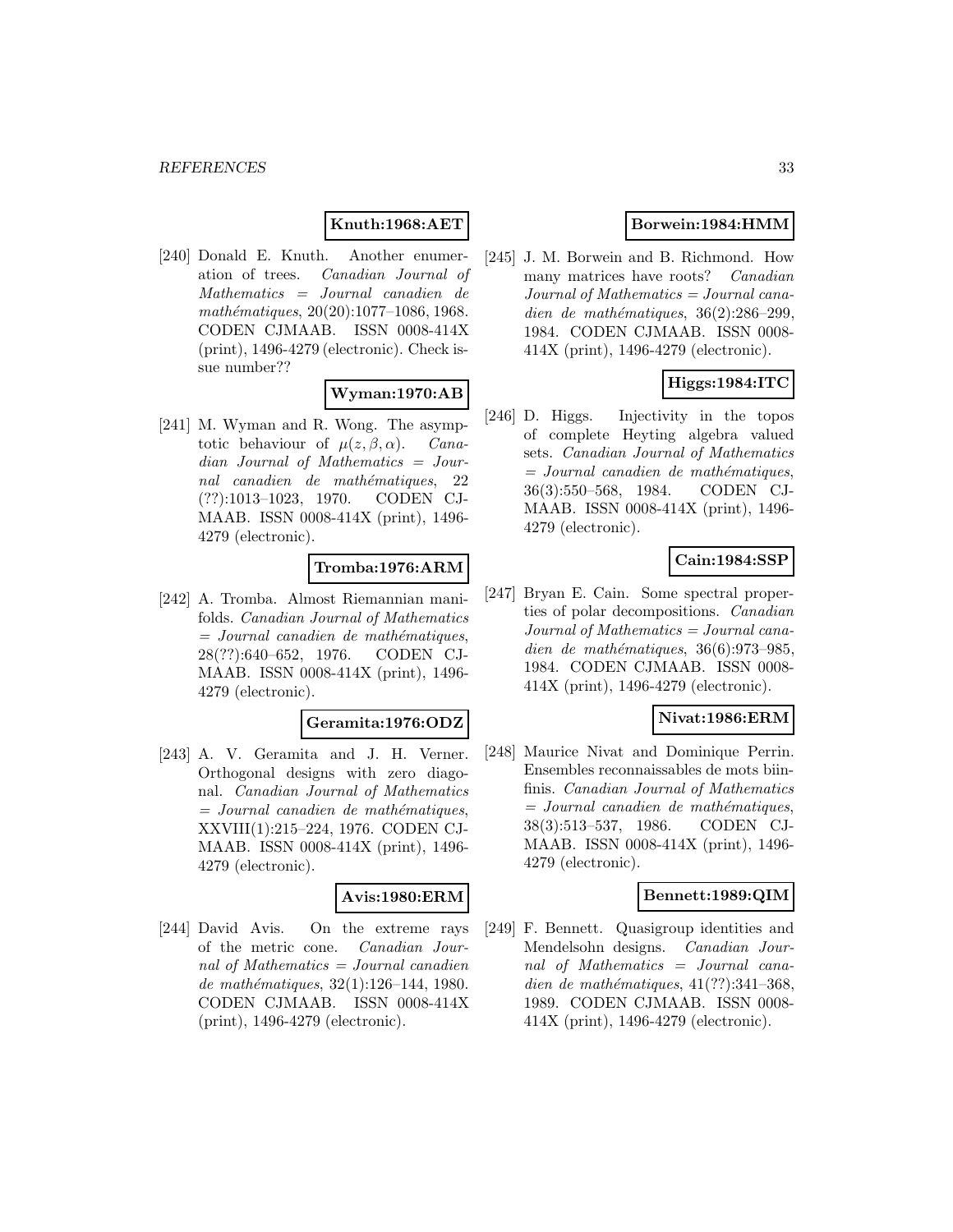### **Kreck:1991:CMF**

[250] M. Kreck and G. Triantafillou. On the classification of manifolds up to finite ambiguity. Canadian Journal of Mathematics = Journal canadien de mathématiques,  $43(??):356-370$ , 1991. CODEN CJMAAB. ISSN 0008-414X (print), 1496-4279 (electronic).

### **Allday:1999:CGK**

[251] C. Allday and V. Puppe. On a conjecture of Goresky, Kottwitz and MacPherson. Canadian Journal of Mathematics = Journal canadien de mathématiques,  $51(1):3-9$ , 1999. CO-DEN CJMAAB. ISSN 0008-414X (print), 1496-4279 (electronic).

### **Chacron:1999:TF**

[252] M. Chacron, J.-P. Tignol, and A. R. Wadsworth. Tractable fields. Canadian Journal of Mathematics = Journal canadien de mathématiques,  $51(1):10-25$ , 1999. CODEN CJMAAB. ISSN 0008- 414X (print), 1496-4279 (electronic).

# **Fabian:1999:SRS**

[253] Marián Fabian and Boris S. Mordukhovich. Separable reduction and supporting properties of Fréchet-like normals in Banach spaces. Canadian Journal of Mathematics = Journal canadien de mathématiques,  $51(1):26-48$ , 1999. CODEN CJMAAB. ISSN 0008-414X (print), 1496-4279 (electronic).

### **Ndombol:1999:AQC**

[254] Bitjong Ndombol and M. El haouari. Algèbres quasi-commutatives et carrés de Steenrod. (French) [Quasi-commutative algebras and Steenrod's squares]. Canadian Journal of Mathematics = Journal canadien de mathématiques,  $51(1)$ :

49–68, 1999. CODEN CJMAAB. ISSN 0008-414X (print), 1496-4279 (electronic).

#### **Reichstein:1999:THJ**

[255] Zinovy Reichstein. On a theorem of Hermite and Joubert. Canadian Journal of Mathematics = Journal canadien de mathématiques,  $51(1):69-95$ , 1999. CODEN CJMAAB. ISSN 0008-414X (print), 1496-4279 (electronic).

### **Rosler:1999:PCS**

[256] Margit Rösler and Michael Voit. Partial characters and signed quotient hypergroups. Canadian Journal of Mathematics = Journal canadien de mathématiques, 51(1):96–116, 1999. CO-DEN CJMAAB. ISSN 0008-414X (print), 1496-4279 (electronic).

#### **Sauer:1999:MFP**

[257] A. Sauer. Meromorphic functions with prescribed asymptotic behaviour, zeros and poles and applications in complex approximation. Canadian Journal of Mathematics = Journal canadien de mathématiques,  $51(1):117-129$ , 1999. CODEN CJMAAB. ISSN 0008-414X (print), 1496-4279 (electronic).

#### **Savin:1999:DPA**

[258] Gordan Savin and Wee Teck Gan. The dual pair  $G_2 \times \text{PU}_3(D)$  (*p*-adic case). Canadian Journal of Mathematics  $=$  Journal canadien de mathématiques, 51(1):130–146, 1999. CODEN CJ-MAAB. ISSN 0008-414X (print), 1496- 4279 (electronic).

#### **Suarez:1999:HAM**

[259] Daniel Suárez. Homeomorphic analytic maps into the maximal ideal space of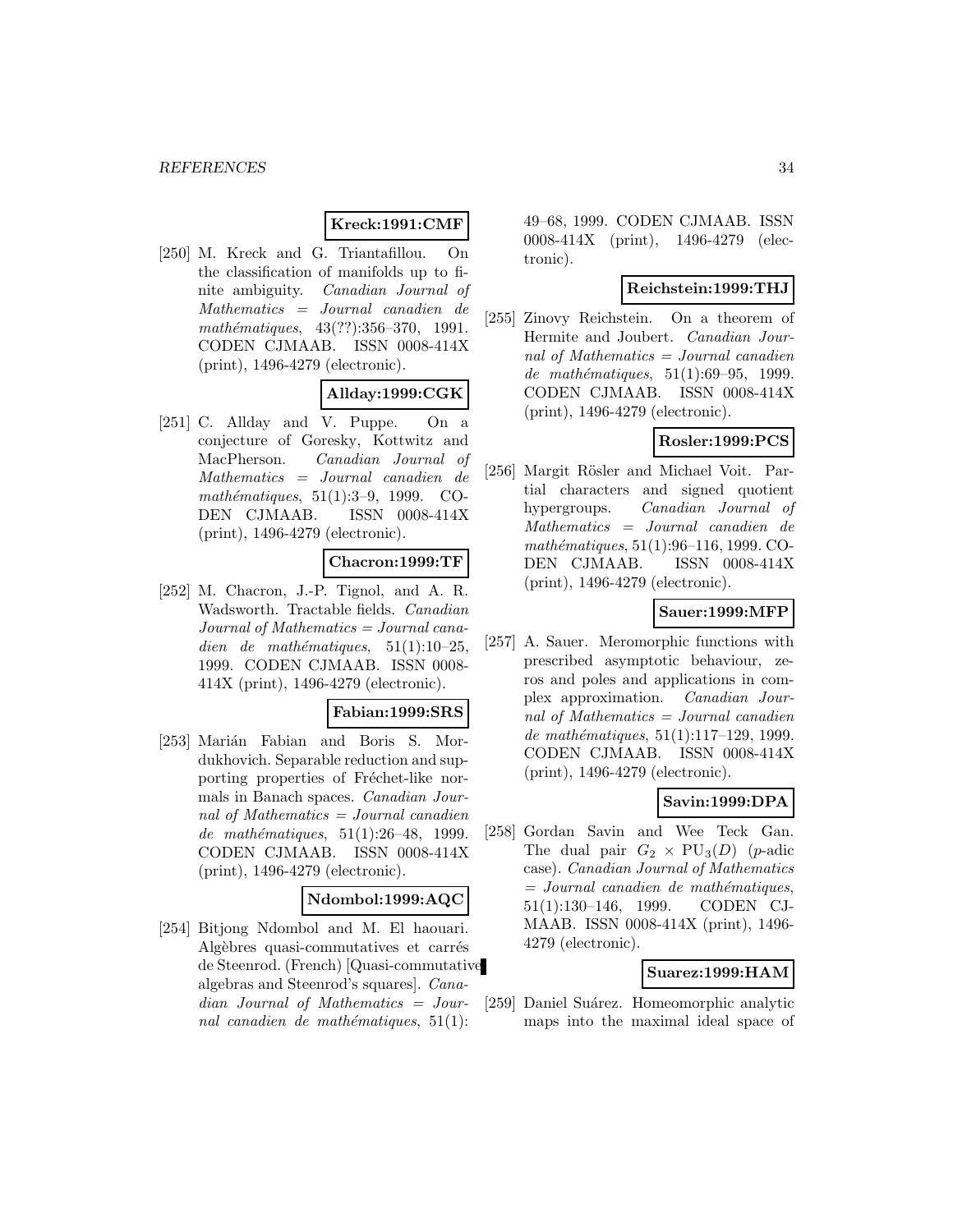$H^{\infty}$ . Canadian Journal of Mathematics  $=$  Journal canadien de mathématiques, 51(1):147–163, 1999. CODEN CJ-MAAB. ISSN 0008-414X (print), 1496- 4279 (electronic).

# **Tan:1999:PSE**

[260] Victor Tan. Poles of Siegel Eisenstein series on  $U(n, n)$ . Canadian Journal of Mathematics = Journal canadien de mathématiques,  $51(1):164-175$ , 1999. CODEN CJMAAB. ISSN 0008-414X (print), 1496-4279 (electronic).

# **vanderPoorten:1999:VDE**

[261] Alfred van der Poorten and Kenneth S. Williams. Values of the Dedekind eta function at quadratic irrationalities. Canadian Journal of Mathematics  $=$  Journal canadien de mathématiques, 51(1):176–224, 1999. CODEN CJ-MAAB. ISSN 0008-414X (print), 1496- 4279 (electronic).

# **Betke:1999:AFL**

[262] U. Betke and K. Böröczky, Jr. Asymptotic formulae for the lattice point enumerator. Canadian Journal of Mathematics = Journal canadien de mathématiques,  $51(2):225-249$ , 1999. CODEN CJMAAB. ISSN 0008-414X (print), 1496-4279 (electronic).

#### **Combari:1999:CSC**

[263] C. Combari, R. Poliquin, and L. Thibault. Convergence of subdifferentials of convexly composite functions. Canadian Journal of Mathematics = Journal canadien de mathématiques,  $51(2):250-265$ , 1999. CODEN CJMAAB. ISSN 0008- 414X (print), 1496-4279 (electronic).

# **Deitmar:1999:SET**

[264] Anton Deitmar and Werner Hoffman. Spectral estimates for towers of noncompact quotients. Canadian Journal of Mathematics = Journal canadien de mathématiques,  $51(2):266-293, 1999.$ CODEN CJMAAB. ISSN 0008-414X (print), 1496-4279 (electronic).

# **Enochs:1999:HQM**

[265] Edgar E. Enochs and Ivo Herzog. A homotopy of quiver morphisms with applications to representations. Canadian Journal of Mathematics = Journal canadien de mathématiques,  $51(2):294-308$ , 1999. CODEN CJMAAB. ISSN 0008- 414X (print), 1496-4279 (electronic).

# **Leung:1999:SSS**

[266] Denny H. Leung and Wee-Kee Tang. Symmetric sequence subspaces of  $C(\alpha)$ , II. Canadian Journal of Mathematics  $=$  Journal canadien de mathématiques, 51(2):309–325, 1999. CODEN CJ-MAAB. ISSN 0008-414X (print), 1496- 4279 (electronic).

# **Martin:1999:ASO**

[267] W. J. Martin and D. R. Stinson. Association schemes for ordered orthogonal arrays and  $(T, M, S)$ -nets. *Canadian* Journal of Mathematics = Journal canadien de mathématiques,  $51(2):326-346$ , 1999. CODEN CJMAAB. ISSN 0008- 414X (print), 1496-4279 (electronic).

#### **Muhlherr:1999:EMQ**

[268] Bernhard Mühlherr and Hendrik Van Maldeghem. Exceptional Moufang quadrangles of type F4. Canadian Journal of Mathematics  $=$  Journal canadien de mathématiques,  $51(2):347-371$ , 1999.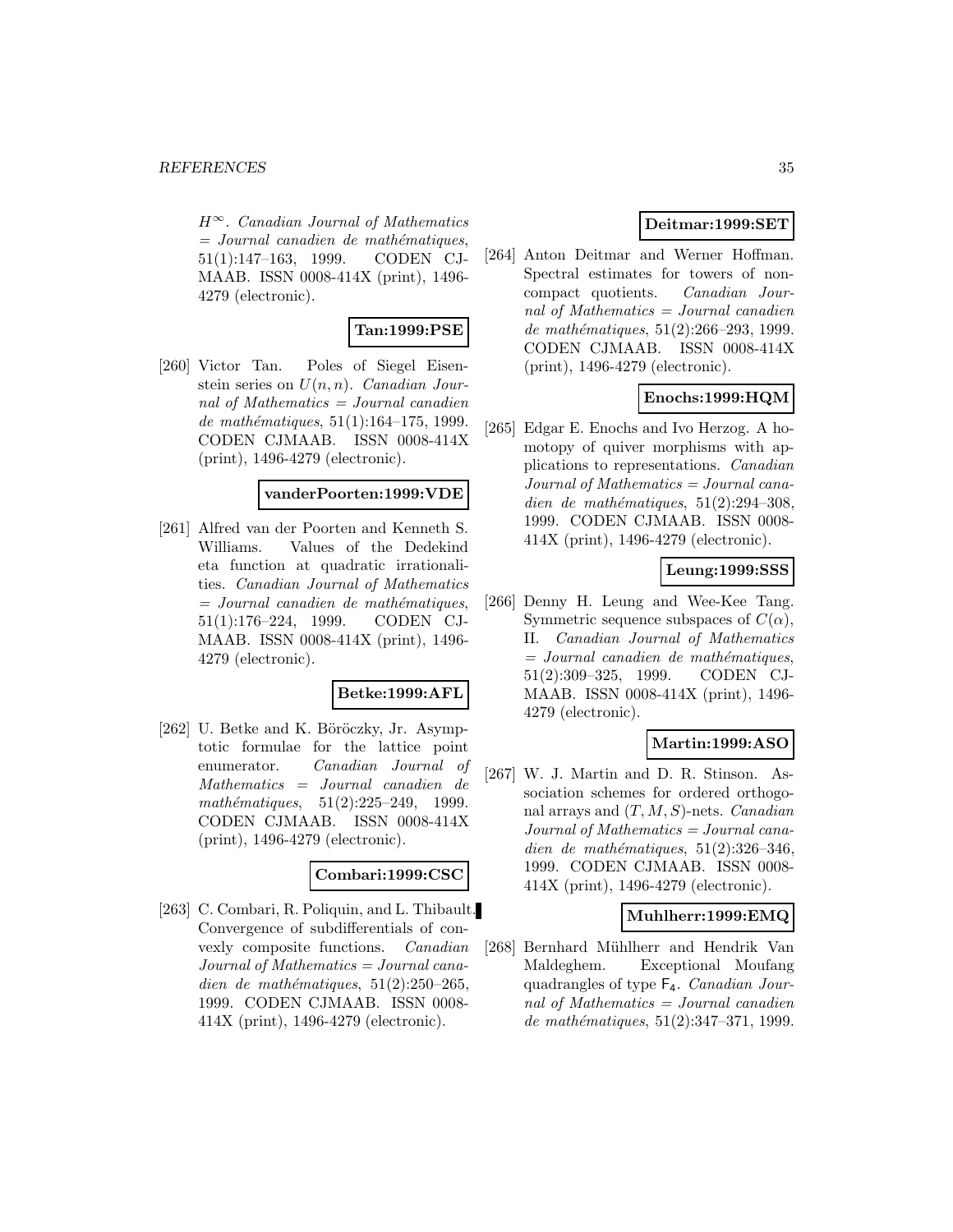CODEN CJMAAB. ISSN 0008-414X (print), 1496-4279 (electronic).

#### **Mytnik:1999:UCS**

[269] Leonid Mytnik. Uniqueness for a competing species model. Canadian Journal of Mathematics = Journal canadien de mathématiques,  $51(2):372-448$ , 1999. CODEN CJMAAB. ISSN 0008-414X (print), 1496-4279 (electronic).

# **Bahn:1999:BMT**

[270] Hyoungsick Bahn and Paul Ehrlich. A Brunn–Minkowski type theorem on the Minkowski spacetime. Canadian Journal of Mathematics = Journal canadien de mathématiques, 51(3):449-469, 1999. CODEN CJMAAB. ISSN 0008-414X (print), 1496-4279 (electronic).

# **Bshouty:1999:EUH**

[271] D. Bshouty and W. Hengartner. Exterior univalent harmonic mappings with finite Blaschke dilatations. Canadian Journal of Mathematics = Journal canadien de mathématiques,  $51(3):470-487$ , 1999. CODEN CJMAAB. ISSN 0008- 414X (print), 1496-4279 (electronic).

#### **Burgess:1999:HAS**

[272] W. D. Burgess and Manuel Saorín. Homological aspects of semigroup gradings on rings and algebras. Canadian Journal of Mathematics = Journal canadien de mathématiques,  $51(3):488-505$ , 1999. CODEN CJMAAB. ISSN 0008-414X (print), 1496-4279 (electronic).

#### **Elduque:1999:PIE**

[273] A. Elduque and A. V. Iltyakov. On polynomial invariants of exceptional simple algebraic groups. Canadian Journal of Mathematics = Journal canadien de mathématiques,  $51(3):506-522$ , 1999. CODEN CJMAAB. ISSN 0008-414X (print), 1496-4279 (electronic).

### **Fabbri:1999:RVH**

[274] Marc A. Fabbri and Frank Okoh. Representations of virasoro-heisenberg algebras and Virasoro-toroidal algebras.  $Canadian$  Journal of Mathematics  $=$ Journal canadien de mathématiques, 51(3):523–545, 1999. CODEN CJ-MAAB. ISSN 0008-414X (print), 1496- 4279 (electronic).

# **Felten:1999:SCI**

[275] M. Felten. Strong converse inequalities for averages in weighted  $L^p$  spaces on [−1, 1]. Canadian Journal of Mathematics = Journal canadien de mathématiques,  $51(3):546-565$ , 1999. CODEN CJMAAB. ISSN 0008-414X (print), 1496-4279 (electronic).

# **Ferenczi:1999:QHI**

[276] V. Ferenczi. Quotient hereditarily indecomposable Banach spaces. Canadian Journal of Mathematics = Journal canadien de mathématiques,  $51(3):566-584$ , 1999. CODEN CJMAAB. ISSN 0008- 414X (print), 1496-4279 (electronic).

#### **Mansfield:1999:SFD**

[277] R. Mansfield, H. Movahedi-Lankarani, and R. Wells. Smooth finite dimensional embeddings. Canadian Journal of Mathematics = Journal canadien de mathématiques,  $51(3):585-615$ , 1999. CODEN CJMAAB. ISSN 0008-414X (print), 1496-4279 (electronic).

# **Panyushev:1999:PSA**

[278] Dmitri I. Panyushev. Parabolic subgroups with Abelian unipotent radi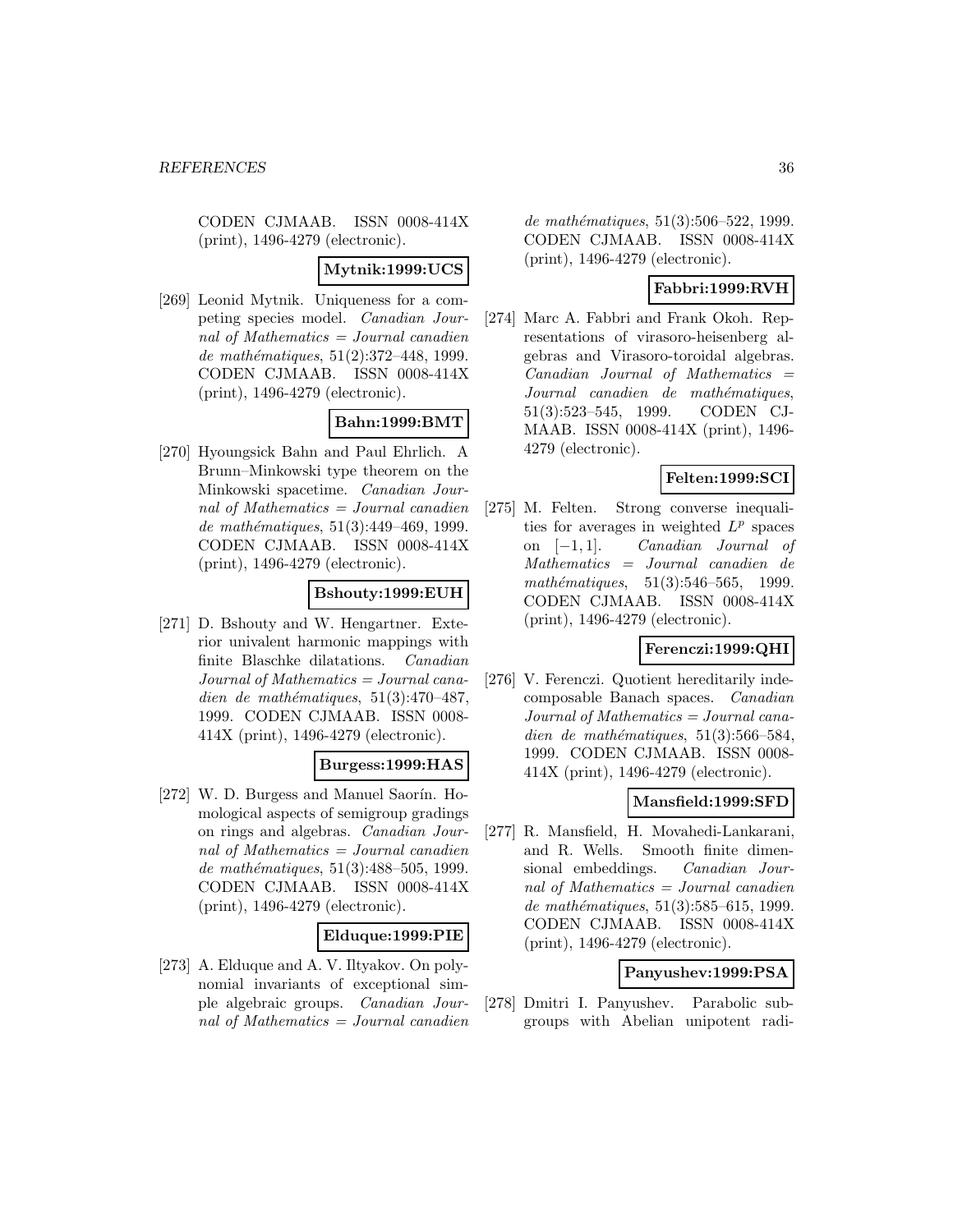cal as a testing site for invariant theory. Canadian Journal of Mathematics  $=$  Journal canadien de mathématiques, 51(3):616–635, 1999. CODEN CJ-MAAB. ISSN 0008-414X (print), 1496- 4279 (electronic).

# **Paul:1999:FOD**

[279] Annegret Paul. First occurrence for the dual pairs  $(U(p,q), U(r,s))$ . Canadian Journal of Mathematics = Journal canadien de mathématiques,  $51(3):636-657$ , 1999. CODEN CJMAAB. ISSN 0008- 414X (print), 1496-4279 (electronic).

# **Shumyatsky:1999:NSL**

[280] Pavel Shumyatsky. Nilpotency of some Lie algebras associated with *p*-groups.  $Canadian$  Journal of Mathematics  $=$ Journal canadien de mathématiques, 51(3):658–672, 1999. CODEN CJ-MAAB. ISSN 0008-414X (print), 1496- 4279 (electronic).

### **Barlow:1999:BMH**

[281] Martin T. Barlow and Richard F. Bass. Brownian motion and harmonic analysis on Sierpinski carpets. Canadian Journal of Mathematics  $=$  Journal canadien de mathématiques, 51(4):673-744, 1999. CODEN CJMAAB. ISSN 0008-414X (print), 1496-4279 (electronic).

#### **Echterhoff:1999:ICD**

[282] Siegfried Echterhoff and John Quigg. Induced coactions of discrete groups on C∗-algebras. Canadian Journal of Mathematics = Journal canadien de mathématiques,  $51(4):745-770$ , 1999. CODEN CJMAAB. ISSN 0008-414X (print), 1496-4279 (electronic).

# **Flicker:1999:SBP**

[283] Yuval Z. Flicker. Stable bi-period summation formula and transfer factors. Canadian Journal of Mathematics  $=$  Journal canadien de mathématiques, 51(4):771–791, 1999. CODEN CJ-MAAB. ISSN 0008-414X (print), 1496- 4279 (electronic).

# **Gratzer:1999:TPT**

[284] G. Grätzer and F. Wehrung. Tensor products and transferability of semilattices. Canadian Journal of Mathematics  $=$  Journal canadien de mathématiques, 51(4):792–815, 1999. CODEN CJ-MAAB. ISSN 0008-414X (print), 1496- 4279 (electronic).

# **Hall:1999:NFS**

[285] Brian C. Hall. A new form of the Segal– Bargmann transform for Lie groups of compact type. Canadian Journal of Mathematics = Journal canadien de mathématiques, 51(4):816–834, 1999. CODEN CJMAAB. ISSN 0008-414X (print), 1496-4279 (electronic).

# **Kim:1999:LSM**

[286] Henry H. Kim. Langlands–Shahidi method and poles of automorphic L-functions: Application to exterior square L-functions. Canadian Journal of Mathematics = Journal canadien de mathématiques, 51(4):835–849, 1999. CODEN CJMAAB. ISSN 0008-414X (print), 1496-4279 (electronic).

# **Muhly:1999:TAI**

[287] Paul S. Muhly and Baruch Solel. Tensor algebras, induced representations, and the Wold decomposition. Canadian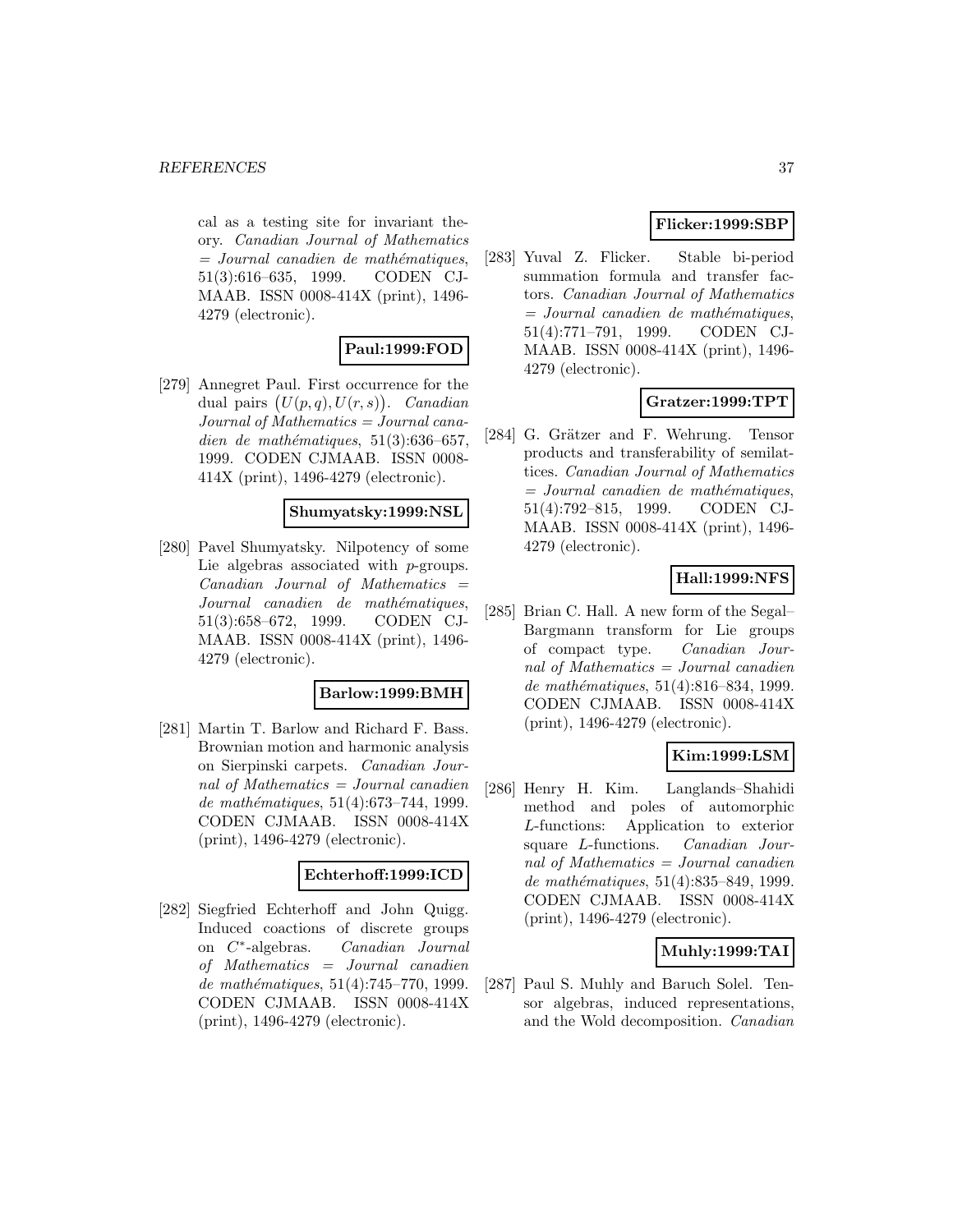$Journal of Mathematics = Journal cana$ dien de mathématiques,  $51(4):850-880$ , 1999. CODEN CJMAAB. ISSN 0008- 414X (print), 1496-4279 (electronic).

# **Witherspoon:1999:RRC**

[288] Sarah J. Witherspoon. The representation ring and the centre of a Hopf algebra. Canadian Journal of Mathematics  $=$  Journal canadien de mathématiques, 51(4):881–896, 1999. CODEN CJ-MAAB. ISSN 0008-414X (print), 1496- 4279 (electronic).

# **Astey:1999:CCP**

[289] L. Astey, S. Gitler, E. Micha, and G. Pastor. Cohomology of complex projective Stiefel manifolds. Canadian Journal of Mathematics = Journal canadien de mathématiques,  $51(5):897-914$ , 1999. CODEN CJMAAB. ISSN 0008- 414X (print), 1496-4279 (electronic).

#### **Balogh:1999:QCP**

[290] Zoltán M. Balogh and Christoph Leuenberger. Quasiconformal contactomorphisms and polynomial hulls with convex fibers. Canadian Journal of Mathematics = Journal canadien de mathématiques,  $51(5):915-935$ , 1999. CODEN CJMAAB. ISSN 0008-414X (print), 1496-4279 (electronic).

#### **David:1999:GRN**

[291] Chantal David, Hershy Kisilevsky, and Francesco Pappalardi. Galois representations with non-surjective traces.  $Canadian$  Journal of Mathematics  $=$ Journal canadien de mathématiques, 51(5):936–951, 1999. CODEN CJ-MAAB. ISSN 0008-414X (print), 1496- 4279 (electronic).

# **Deitmar:1999:LMS**

[292] Anton Deitmar and Werner Hoffmann. On limit multiplicities for spaces of automorphic forms. Canadian Journal of Mathematics = Journal canadien de mathématiques,  $51(5):952-976$ , 1999. CODEN CJMAAB. ISSN 0008-414X (print), 1496-4279 (electronic).

# **Fisher:1999:EPN**

[293] Stephen D. Fisher and Dmitry Khavinson. Extreme Pick–Nevanlinna interpolants. Canadian Journal of Mathematics = Journal canadien de mathématiques,  $51(5):977-995$ , 1999. CODEN CJMAAB. ISSN 0008-414X (print), 1496-4279 (electronic).

#### **Jones:1999:CET**

[294] Roger L. Jones, Joseph M. Rosenblatt, and Máté Wierdl. Counting in ergodic theory. Canadian Journal of Mathematics = Journal canadien de mathématiques, 51(5):996-1019, 1999. CODEN CJMAAB. ISSN 0008-414X (print), 1496-4279 (electronic).

#### **Kozlov:1999:FSM**

[295] Dmitry N. Kozlov. On functions satisfying modular equations for infinitely many primes. Canadian Journal of Mathematics = Journal canadien de mathématiques, 51(5):1020-1034, 1999. CODEN CJMAAB. ISSN 0008-414X (print), 1496-4279 (electronic).

#### **Litherland:1999:HAC**

[296] R. A. Litherland. The homology of Abelian covers of knotted graphs. Canadian Journal of Mathematics = Journal canadien de mathématiques, 51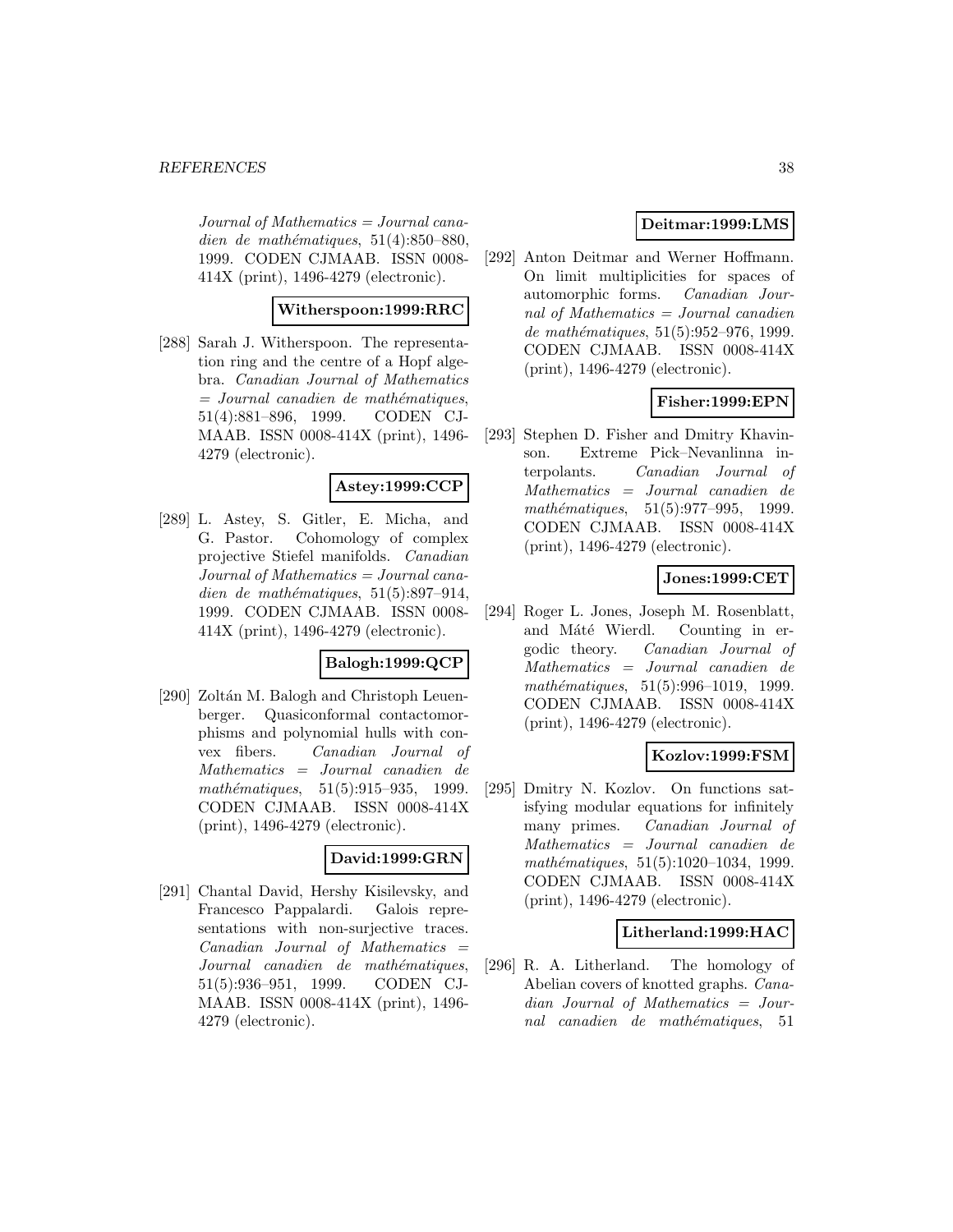(5):1035–1072, 1999. CODEN CJ-MAAB. ISSN 0008-414X (print), 1496- 4279 (electronic).

#### **Nielsen:1999:HPD**

[297] Ole A. Nielsen. The Hausdorff and packing dimensions of some sets related to Sierpiński carpets. Canadian Journal of Mathematics = Journal canadien de  $mathématiques, 51(5):1073–1088, 1999.$ CODEN CJMAAB. ISSN 0008-414X (print), 1496-4279 (electronic).

#### **Vakil:1999:CNQ**

[298] Ravi Vakil. The characteristic numbers of quartic plane curves. Canadian Journal of Mathematics = Journal canadien de mathématiques, 51 (5):1089–1120, 1999. CODEN CJ-MAAB. ISSN 0008-414X (print), 1496- 4279 (electronic).

#### **Arnold:1999:FSL**

[299] V. I. Arnold. First steps of local contact algebra. Canadian Journal of Mathematics = Journal canadien de mathématiques, 51(6):1123-1134, 1999. CODEN CJMAAB. ISSN 0008-414X (print), 1496-4279 (electronic).

#### **Arthur:1999:EFC**

[300] James Arthur. Endoscopic L-functions and a combinatorial identity. Canadian Journal of Mathematics = Journal canadien de mathématiques, 51 (6):1135–1148, 1999. CODEN CJ-MAAB. ISSN 0008-414X (print), 1496- 4279 (electronic).

#### **Cohen:1999:LGG**

[301] A. M. Cohen, H. Cuypers, and H. Sterk. Linear groups generated by reflection tori. Canadian Journal of Mathematics  $=$  Journal canadien de mathématiques, 51(6):1149–1174, 1999. CODEN CJ-MAAB. ISSN 0008-414X (print), 1496- 4279 (electronic).

# **Lehrer:1999:RSU**

[302] G. I. Lehrer and T. A. Springer. Reflection subquotients of unitary reflection groups. Canadian Journal of Mathematics = Journal canadien de mathématiques,  $51(6):1175-1193, 1999.$ CODEN CJMAAB. ISSN 0008-414X (print), 1496-4279 (electronic).

# **Lusztig:1999:SNE**

[303] G. Lusztig. Subregular nilpotent elements and bases in K-theory. Canadian Journal of Mathematics = Journal canadien de mathématiques, 51 (6):1194–1225, 1999. CODEN CJ-MAAB. ISSN 0008-414X (print), 1496- 4279 (electronic).

# **McKay:1999:SAC**

[304] John McKay. Semi-affine Coxeter– Dynkin graphs and  $G \subseteq SU_2(C)$ .  $Canadian$  Journal of Mathematics  $=$ Journal canadien de mathématiques, 51 (6):1226–1229, 1999. CODEN CJ-MAAB. ISSN 0008-414X (print), 1496- 4279 (electronic).

# **Hartley:1999:STE**

[305] Michael I. Hartley, Peter McMullen, and Egon Schulte. Symmetric tessellations on Euclidean space-forms. Canadian Journal of Mathematics = Journal canadien de mathématiques, 51 (6):1230–1239, 1999. CODEN CJ-MAAB. ISSN 0008-414X (print), 1496- 4279 (electronic).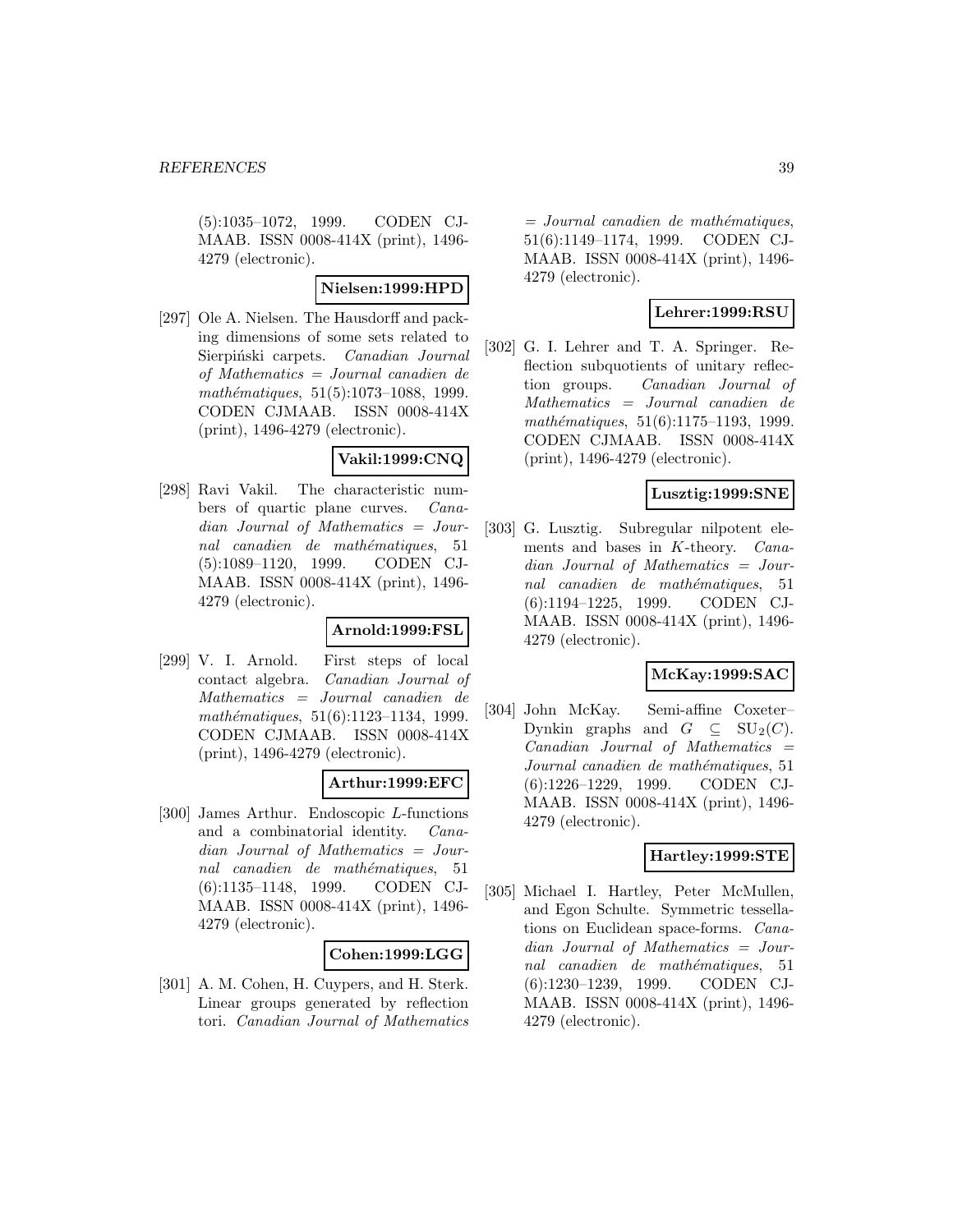### **Monson:1999:RRT**

[306] B. Monson and A. Ivić Weiss. Realizations of regular toroidal maps. Canadian Journal of Mathematics = Journal canadien de mathématiques, 51 (6):1240–1257, 1999. CODEN CJ-MAAB. ISSN 0008-414X (print), 1496- 4279 (electronic).

#### **Baake:1999:SSR**

[307] Michael Baake and Robert V. Moody. Similarity submodules and root systems in four dimensions. Canadian Journal of Mathematics = Journal canadien de  $mathématiques, 51(6):1258-1276, 1999.$ CODEN CJMAAB. ISSN 0008-414X (print), 1496-4279 (electronic).

# **Shephard:1999:IIP**

[308] G. C. Shephard. Isomorphism invariants for projective configurations.  $Canadian$  Journal of Mathematics  $=$ Journal canadien de mathématiques, 51 (6):1277–1299, 1999. CODEN CJ-MAAB. ISSN 0008-414X (print), 1496- 4279 (electronic).

#### **Conway:1999:ESS**

[309] J. H. Conway, E. M. Rains, and N. J. A. Sloane. On the existence of similar sublattices. Canadian Journal of Mathematics = Journal canadien de mathématiques,  $51(6):1300-1306$ , 1999. CODEN CJMAAB. ISSN 0008-414X (print), 1496-4279 (electronic).

### **Johnson:1999:QIC**

[310] Norman W. Johnson and Asia Ivić Weiss. Quadratic integers and Coxeter groups. Canadian Journal of Mathematics = Journal canadien de mathématiques,  $51(6):1307-1336$ , 1999.

CODEN CJMAAB. ISSN 0008-414X (print), 1496-4279 (electronic).

#### **Anonymous:1999:AII**

[311] Anonymous. Author index — index des auteurs: for  $1997 -$  pour 1997.  $Canadian$  Journal of Mathematics  $=$ Journal canadien de mathématiques, 51 (6):1335–1339, 1999. CODEN CJ-MAAB. ISSN 0008-414X (print), 1496- 4279 (electronic).

#### **Bauschke:2001:HPC**

[312] H. H. Bauschke, O. Güler, A. S. Lewis, and H. S. Sendov. Hyperbolic polynomials and convex analysis. Canadian Journal of Mathematics = Journal canadien de mathématiques, 53(3):470–488, 2001. CODEN CJMAAB. ISSN 0008- 414X (print), 1496-4279 (electronic).

# **Borwein:2004:FEA**

[313] Jonathan M. Borwein, William F. Galway, and David Borwein. Finding and excluding b-ary Machin-type BBP formulae. Canadian Journal of Mathematics = Journal canadien de mathématiques, 56(??):1339–1342, ???? 2004. CODEN CJMAAB. ISSN 0008- 414X (print), 1496-4279 (electronic).

#### **Anchouche:2010:ABC**

[314] Boudjemâa Anchouche. On the asymptotic behavior of complete Kähler metrics of positive Ricci curvature. Canadian Journal of Mathematics = Journal canadien de mathématiques,  $62(1)$ : 3–18, February 2010. CODEN CJ-MAAB. ISSN 0008-414X (print), 1496- 4279 (electronic).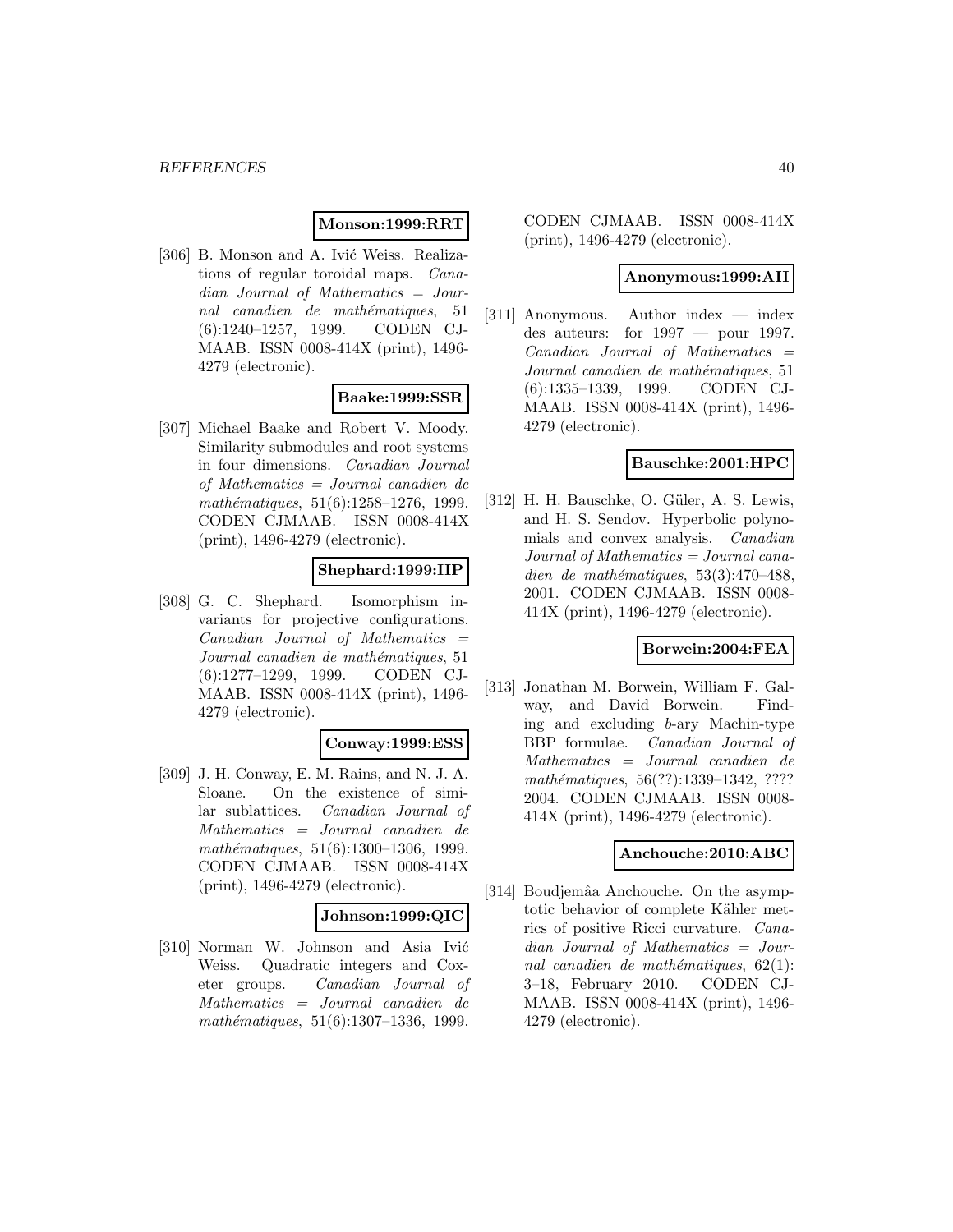### **Bouchekif:2010:SSE**

[315] Mohammed Bouchekif and Yasmina Nasri. Solutions for semilinear elliptic systems with critical Sobolev exponent and Hardy potential. Canadian Journal of Mathematics = Journal canadien de mathématiques,  $62(1):19-33$ , February 2010. CODEN CJMAAB. ISSN 0008- 414X (print), 1496-4279 (electronic).

# **Campbell:2010:BRR**

[316] Peter S. Campbell and Monica Nevins. Branching rules for ramified principal series representations of GL(3) over a p-adic field. Canadian Journal of Mathematics = Journal canadien de mathématiques,  $62(1):34-51$ , February 2010. CODEN CJMAAB. ISSN 0008- 414X (print), 1496-4279 (electronic).

# **Deng:2010:AAW**

[317] Shaoqiang Deng. An algebraic approach to weakly symmetric Finsler spaces.  $Canadian$  Journal of Mathematics  $=$ Journal canadien de mathématiques, 62 (1):52–73, February 2010. CODEN CJ-MAAB. ISSN 0008-414X (print), 1496- 4279 (electronic).

# **Ducrot:2010:PGE**

[318] Arnaud Ducrot, Zhihua Liu, and Pierre Magal. Projectors on the generalized eigenspaces for neutral functional differential equations in  $L^p$  spaces. *Cana*dian Journal of Mathematics = Journal canadien de mathématiques,  $62(1)$ : 74–93, February 2010. CODEN CJ-MAAB. ISSN 0008-414X (print), 1496- 4279 (electronic).

#### **Kuo:2010:LCG**

[319] Wentang Kuo. The Langlands correspondence on the generic irreducible constituents of principal series. Canadian Journal of Mathematics = Journal canadien de mathématiques,  $62(1)$ : 94–108, February 2010. CODEN CJ-MAAB. ISSN 0008-414X (print), 1496- 4279 (electronic).

# **Li:2010:SHM**

[320] Chi-Kwong Li and Yiu-Tung Poon. Sum of Hermitian matrices with given eigenvalues: inertia, rank, and multiple eigenvalues. Canadian Journal of Mathematics = Journal canadien de mathématiques,  $62(1):109-132$ , February 2010. CODEN CJMAAB. ISSN 0008-414X (print), 1496-4279 (electronic).

### **Makarov:2010:SAP**

[321] Konstantin A. Makarov and Anna Skripka. Some applications of the perturbation determinant in finite von Neumann algebras. Canadian Journal of Mathematics = Journal canadien de mathématiques,  $62(1):133-156$ , February 2010. CODEN CJMAAB. ISSN 0008-414X (print), 1496-4279 (electronic).

# **Masri:2010:SVC**

[322] Riad Masri. Special values of class group L-functions for CM fields. Canadian Journal of Mathematics = Journal canadien de mathématiques,  $62(1)$ : 157–181, February 2010. CODEN CJ-MAAB. ISSN 0008-414X (print), 1496- 4279 (electronic).

### **Prajs:2010:MAD**

[323] Janusz R. Prajs. Mutually aposyndetic decomposition of homogeneous continua. Canadian Journal of Mathematics  $=$  Journal canadien de mathématiques,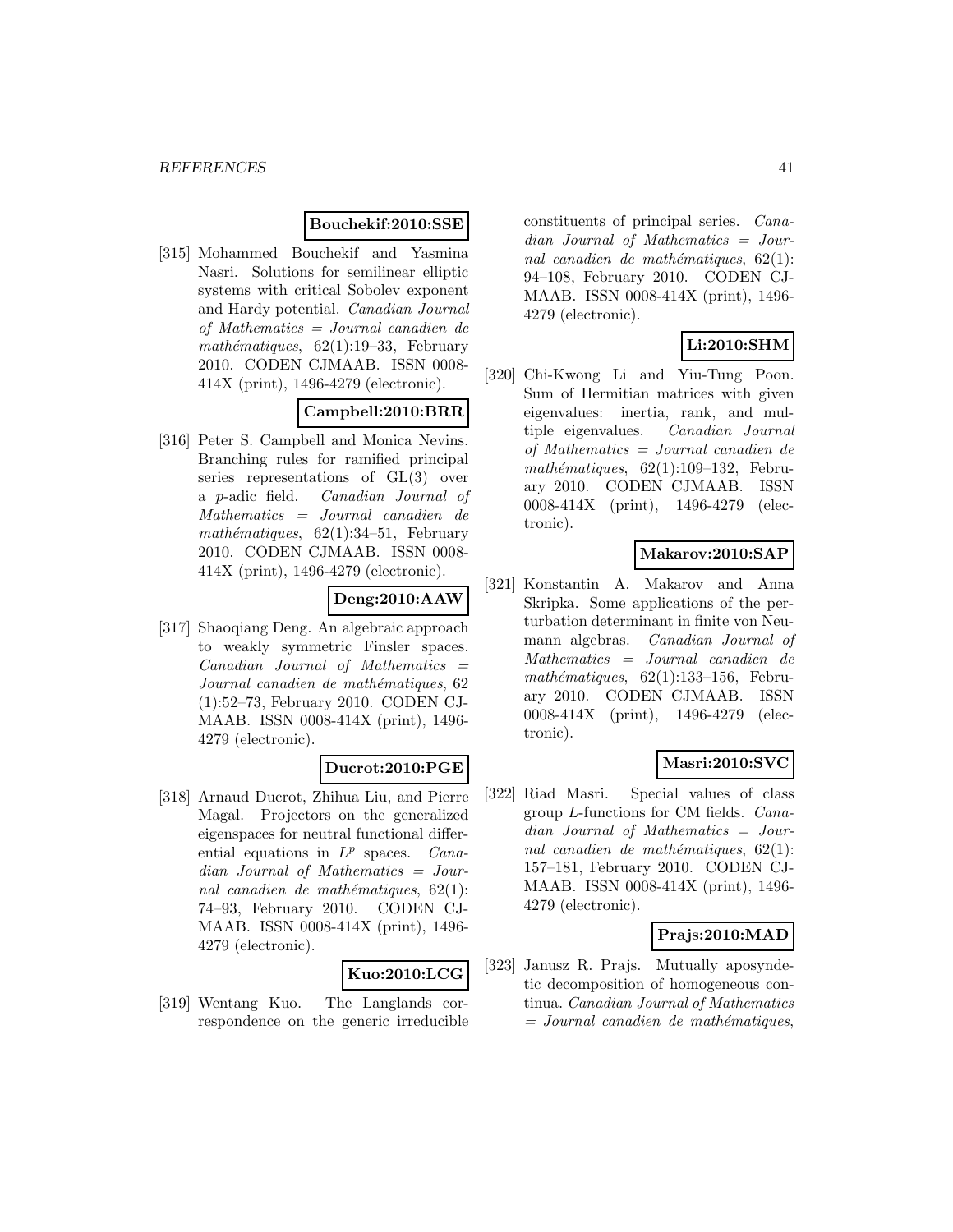62(1):182–201, February 2010. CODEN CJMAAB. ISSN 0008-414X (print), 1496-4279 (electronic).

# **Tang:2010:IEP**

[324] Lin Tang. Interior  $h^1$  estimates for parabolic equations with LMO coefficients. Canadian Journal of Mathematics = Journal canadien de mathématiques,  $62(1):202-217$ , February 2010. CODEN CJMAAB. ISSN 0008-414X (print), 1496-4279 (electronic).

# **Xing:2010:GDC**

[325] Yang Xing. The general definition of the complex Monge–Ampère operator on compact Kähler manifolds. Canadian Journal of Mathematics = Journal canadien de mathématiques,  $62(1)$ : 218–239, February 2010. CODEN CJ-MAAB. ISSN 0008-414X (print), 1496- 4279 (electronic).

#### **Azagra:2010:SOS**

[326] Daniel Azagra and Robb Fry. A second order smooth variational principle on Riemannian manifolds. Canadian Journal of Mathematics = Journal canadien de mathématiques,  $62(2):241-260$ , April 2010. CODEN CJMAAB. ISSN 0008- 414X (print), 1496-4279 (electronic).

# **Chiang:2010:EVD**

[327] Yik-Man Chiang and Mourad E. H. Ismail. Erratum to: On value distribution theory of second order periodic ODEs, special functions and orthogonal polynomials [Cno. 2245272]. Canadian Journal of Mathematics = Journal canadien de mathématiques,  $62(2):261$ , April 2010. CODEN CJMAAB. ISSN 0008-414X (print), 1496-4279 (electronic).

# **Goresky:2010:SEC**

[328] Mark Goresky and Robert MacPherson. On the spectrum of the equivariant cohomology ring. Canadian Journal of Mathematics = Journal canadien de mathématiques,  $62(2):262-283$ , April 2010. CODEN CJMAAB. ISSN 0008- 414X (print), 1496-4279 (electronic).

# **Grbic:2010:SML**

[329] Jelena Grbić and Stephen Theriault. Self-maps of low rank Lie groups at odd primes. Canadian Journal of Mathematics = Journal canadien de  $mathématiques, 62(2):284-304, April$ 2010. CODEN CJMAAB. ISSN 0008- 414X (print), 1496-4279 (electronic).

# **He:2010:ASC**

[330] Hua He, Yunbai Dong, and Xianzhou Guo. Approximation and similarity classification of stably finitely strongly irreducible decomposable operators. Canadian Journal of Mathematics = Journal canadien de mathématiques,  $62(2)$ : 305–319, April 2010. CODEN CJ-MAAB. ISSN 0008-414X (print), 1496- 4279 (electronic).

# **Jerrard:2010:SRR**

[331] Robert L. Jerrard. Some rigidity results related to Monge–Ampère functions. Canadian Journal of Mathematics  $=$  Journal canadien de mathématiques, 62(2):320–354, April 2010. CODEN CJ-MAAB. ISSN 0008-414X (print), 1496- 4279 (electronic).

# **Kral:2010:CRS**

[332] Daniel Král, Edita Máčajová, Attila Pór, and Jean-Sébastien Sereni. Characterisation results for Steiner triple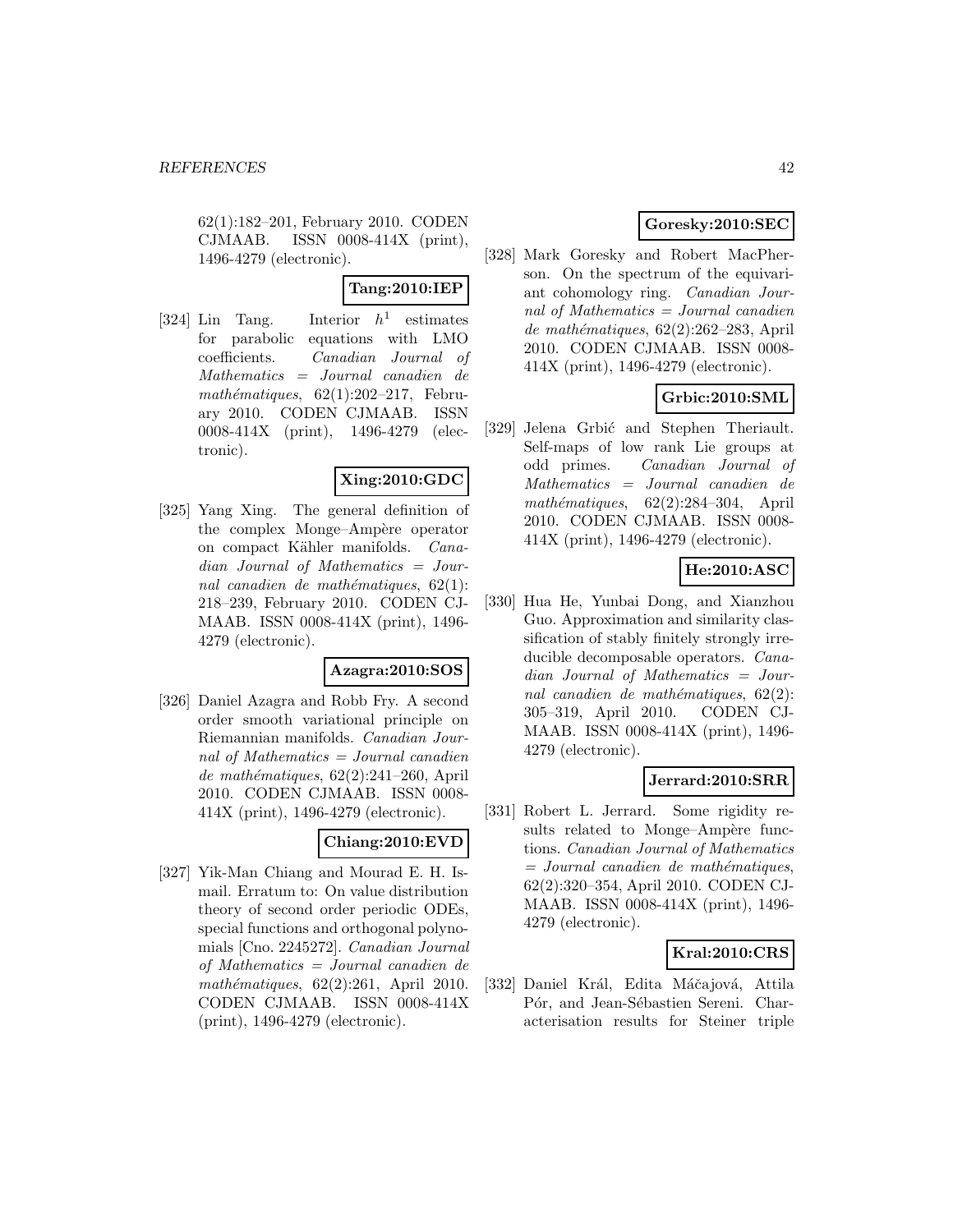systems and their application to edgecolourings of cubic graphs. Canadian Journal of Mathematics = Journal canadien de mathématiques,  $62(2)$ : 355–381, April 2010. CODEN CJ-MAAB. ISSN 0008-414X (print), 1496- 4279 (electronic).

# **Lu:2010:VMQ**

[333] Rencai Lü and Kaiming Zhao. Verma modules over quantum torus Lie algebras. Canadian Journal of Mathematics  $=$  Journal canadien de mathématiques, 62(2):382–399, April 2010. CODEN CJ-MAAB. ISSN 0008-414X (print), 1496- 4279 (electronic).

# **Prasanna:2010:APC**

[334] Kartik Prasanna. On p-adic properties of central L-values of quadratic twists of an elliptic curve. Canadian Journal of Mathematics = Journal canadien de mathématiques,  $62(2):400-414$ , April 2010. CODEN CJMAAB. ISSN 0008- 414X (print), 1496-4279 (electronic).

# **Sun:2010:CRS**

[335] Shunhua Sun, Dechao Zheng, and Changyong Zhong. Classification of reducing subspaces of a class of multiplication operators on the Bergman space via the Hardy space of the bidisk. Canadian Journal of Mathematics = Journal canadien de mathématiques,  $62(2)$ : 415–438, April 2010. CODEN CJ-MAAB. ISSN 0008-414X (print), 1496- 4279 (electronic).

# **Sundhall:2010:HFH**

[336] Marcus Sundhäll and Edgar Tchoundja. On Hankel forms of higher weights: the case of Hardy spaces. Canadian Journal of Mathematics  $=$  Journal canadien

de mathématiques,  $62(2):439-455$ , April 2010. CODEN CJMAAB. ISSN 0008- 414X (print), 1496-4279 (electronic).

# **Yang:2010:CSF**

[337] Tonghai Yang. The Chowla–Selberg formula and the Colmez conjecture. Canadian Journal of Mathematics = Journal canadien de mathématiques,  $62(2)$ : 456–472, April 2010. CODEN CJ-MAAB. ISSN 0008-414X (print), 1496- 4279 (electronic).

# **Yun:2010:GMC**

[338] Zhiwei Yun. Goresky–MacPherson calculus for the affine flag varieties. Canadian Journal of Mathematics = Journal canadien de mathématiques,  $62(2)$ : 473–480, April 2010. CODEN CJ-MAAB. ISSN 0008-414X (print), 1496- 4279 (electronic).

# **Casals-Ruiz:2010:EAG**

[339] Montserrat Casals-Ruiz and Ilya V. Kazachkov. Elements of algebraic geometry and the positive theory of partially commutative groups. Canadian Journal of Mathematics = Journal canadien  $de \mathit{mathematics}, 62(3):481-519, June$ 2010. CODEN CJMAAB. ISSN 0008- 414X (print), 1496-4279 (electronic).

# **Eriksen:2010:CND**

[340] Eivind Eriksen. Computing noncommutative deformations of presheaves and sheaves of modules. Canadian Journal of Mathematics = Journal canadien de mathématiques,  $62(3):520-542$ , June 2010. CODEN CJMAAB. ISSN 0008- 414X (print), 1496-4279 (electronic).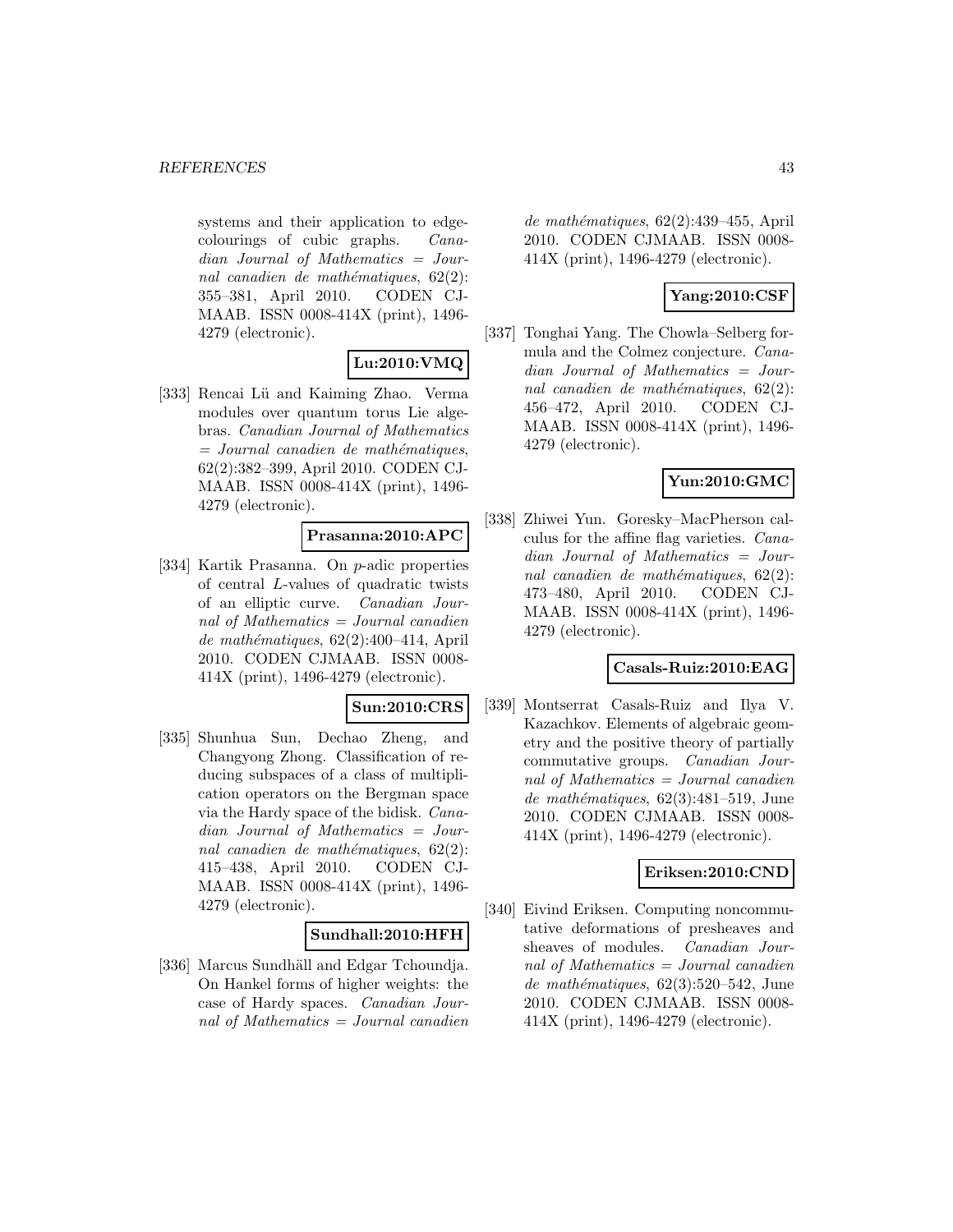# **Hare:2010:MVS**

[341] Kevin G. Hare. More variations on the Sierpiński sieve. Canadian Journal of Mathematics  $=$  Journal canadien de mathématiques,  $62(3):543-562$ , June 2010. CODEN CJMAAB. ISSN 0008- 414X (print), 1496-4279 (electronic).

# **Ishii:2010:WFR**

[342] Taku Ishii. Whittaker functions on real semisimple Lie groups of rank two. Canadian Journal of Mathematics = Journal canadien de mathématiques, 62 (3):563–581, June 2010. CODEN CJ-MAAB. ISSN 0008-414X (print), 1496- 4279 (electronic).

### **Konyagin:2010:DP**

[343] Sergei V. Konyagin, Carl Pomerance, and Igor E. Shparlinski. On the distribution of pseudopowers. Canadian Journal of Mathematics  $=$  Journal canadien de mathématiques,  $62(3):582-594$ , June 2010. CODEN CJMAAB. ISSN 0008- 414X (print), 1496-4279 (electronic).

#### **Martinez:2010:LUR**

[344] J. F. Martínez, A. Moltó, J. Orihuela, and S. Troyanski. On locally uniformly rotund renormings in  $C(K)$  spaces.  $Canadian$  Journal of Mathematics  $=$ Journal canadien de mathématiques, 62 (3):595–613, June 2010. CODEN CJ-MAAB. ISSN 0008-414X (print), 1496- 4279 (electronic).

# **Pronk:2010:TGO**

[345] Dorette Pronk and Laura Scull. Translation groupoids and orbifold cohomology. Canadian Journal of Mathematics  $=$  Journal canadien de mathématiques,

62(3):614–645, June 2010. CODEN CJ-MAAB. ISSN 0008-414X (print), 1496- 4279 (electronic).

### **Rupp:2010:R**

[346] R. Rupp and A. Sasane. Reducibility in  $A_{\mathbf{R}}(K)$ ,  $C_{\mathbf{R}}(K)$ , and  $A(K)$ . Canadian Journal of Mathematics = Journal canadien de mathématiques,  $62(3)$ : 646–667, June 2010. CODEN CJ-MAAB. ISSN 0008-414X (print), 1496- 4279 (electronic).

#### **Vollaard:2010:SLS**

[347] Inken Vollaard. The supersingular locus of the Shimura variety for  $GU(1, s)$ .  $Canadian$  Journal of Mathematics  $=$ Journal canadien de mathématiques, 62 (3):668–720, June 2010. CODEN CJ-MAAB. ISSN 0008-414X (print), 1496- 4279 (electronic).

# **Boocher:2010:FFU**

[348] Adam Boocher, Michael Daub, Ryan K. Johnson, H. Lindo, S. Loepp, and Paul A. Woodard. Formal fibers of unique factorization domains. Canadian Journal of Mathematics = Journal canadien de mathématiques,  $62(4)$ : 721–736, August 2010. CODEN CJ-MAAB. ISSN 0008-414X (print), 1496- 4279 (electronic).

### **Ditzian:2010:ADA**

[349] Z. Ditzian and A. Prymak. Approximation by dilated averages and K-functionals. Canadian Journal of Mathematics = Journal canadien de  $mathématiques, 62(4):737-757, August$ 2010. CODEN CJMAAB. ISSN 0008- 414X (print), 1496-4279 (electronic).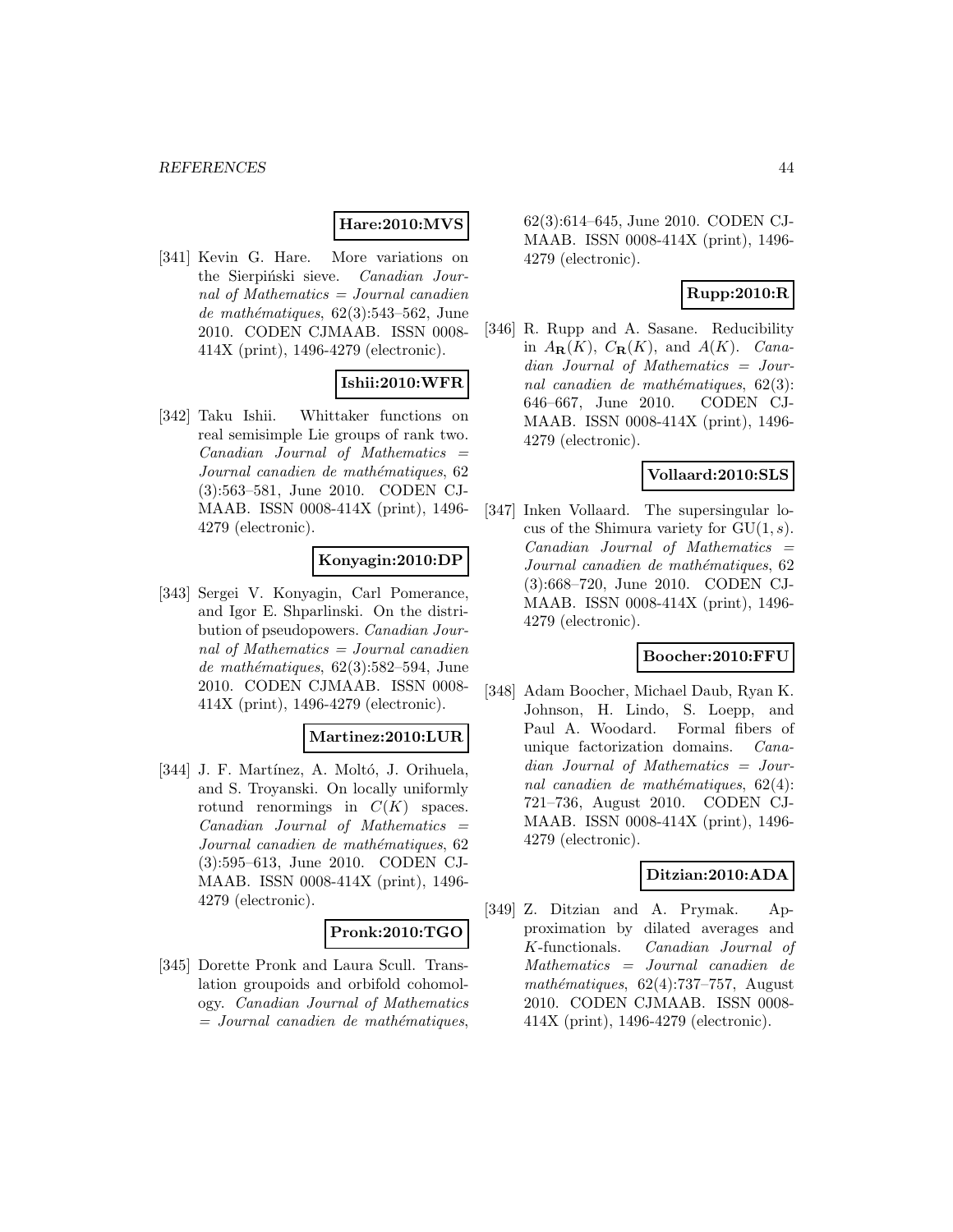# **Dolinar:2010:GPQ**

[350] Gregor Dolinar and Bojan Kuzma. General preservers of quasi-commutativity.  $Canadian$  Journal of Mathematics  $=$ Journal canadien de mathématiques, 62 (4):758–786, August 2010. CODEN CJ-MAAB. ISSN 0008-414X (print), 1496- 4279 (electronic).

### **Landquist:2010:ETC**

[351] E. Landquist, P. Rozenhart, R. Scheidler, J. Webster, and Q. Wu. An explicit treatment of cubic function fields with applications. *Canadian Journal* of Mathematics = Journal canadien de mathématiques,  $62(4)$ :787–807, August 2010. CODEN CJMAAB. ISSN 0008- 414X (print), 1496-4279 (electronic).

### **Legendre:2010:ELE**

[352] Eveline Legendre. Extrema of low eigenvalues of the Dirichlet–Neumann Laplacian on a disk. Canadian Journal of Mathematics = Journal canadien de mathématiques,  $62(4):808-826$ , August 2010. CODEN CJMAAB. ISSN 0008- 414X (print), 1496-4279 (electronic).

#### **Ouyang:2010:BFC**

[353] Caiheng Ouyang and Quanhua Xu. BMO functions and Carleson measures with values in uniformly convex spaces.  $Canadian$  Journal of Mathematics  $=$ Journal canadien de mathématiques, 62 (4):827–844, August 2010. CODEN CJ-MAAB. ISSN 0008-414X (print), 1496- 4279 (electronic).

#### **Samei:2010:BPA**

[354] Ebrahim Samei, Nico Spronk, and Ross Stokke. Biflatness and pseudoamenability of Segal algebras. Canadian Journal of Mathematics = Journal canadien de mathématiques,  $62(4)$ : 845–869, August 2010. CODEN CJ-MAAB. ISSN 0008-414X (print), 1496- 4279 (electronic).

### **Valdimarsson:2010:BLP**

[355] Stefán Ingi Valdimarsson. The Brascamp–Lieb polyhedron. Canadian Journal of Mathematics = Journal canadien de mathématiques,  $62(4)$ : 870–888, August 2010. CODEN CJ-MAAB. ISSN 0008-414X (print), 1496- 4279 (electronic).

# **Xia:2010:SIO**

[356] Jingbo Xia. Singular integral operators and essential commutativity on the sphere. Canadian Journal of Mathematics = Journal canadien de mathématiques,  $62(4):889-913$ , August 2010. CODEN CJMAAB. ISSN 0008- 414X (print), 1496-4279 (electronic).

#### **Zorn:2010:RPS**

[357] Christian Zorn. Reducibility of the principal series for  $Sp_2(F)$  over a p-adic field. Canadian Journal of Mathematics  $=$  Journal canadien de mathématiques, 62(4):914–960, August 2010. CODEN CJMAAB. ISSN  $0008-414X$  (print), 1496-4279 (electronic).

### **Aleman:2010:MII**

[358] Alexandru Aleman, Peter Duren, María J. Martín, and Dragan Vukotić. Multiplicative isometries and isometric zero-divisors. Canadian Journal of Mathematics = Journal canadien de mathématiques,  $62(5):961-974$ , October 2010. CODEN CJMAAB. ISSN 0008- 414X (print), 1496-4279 (electronic).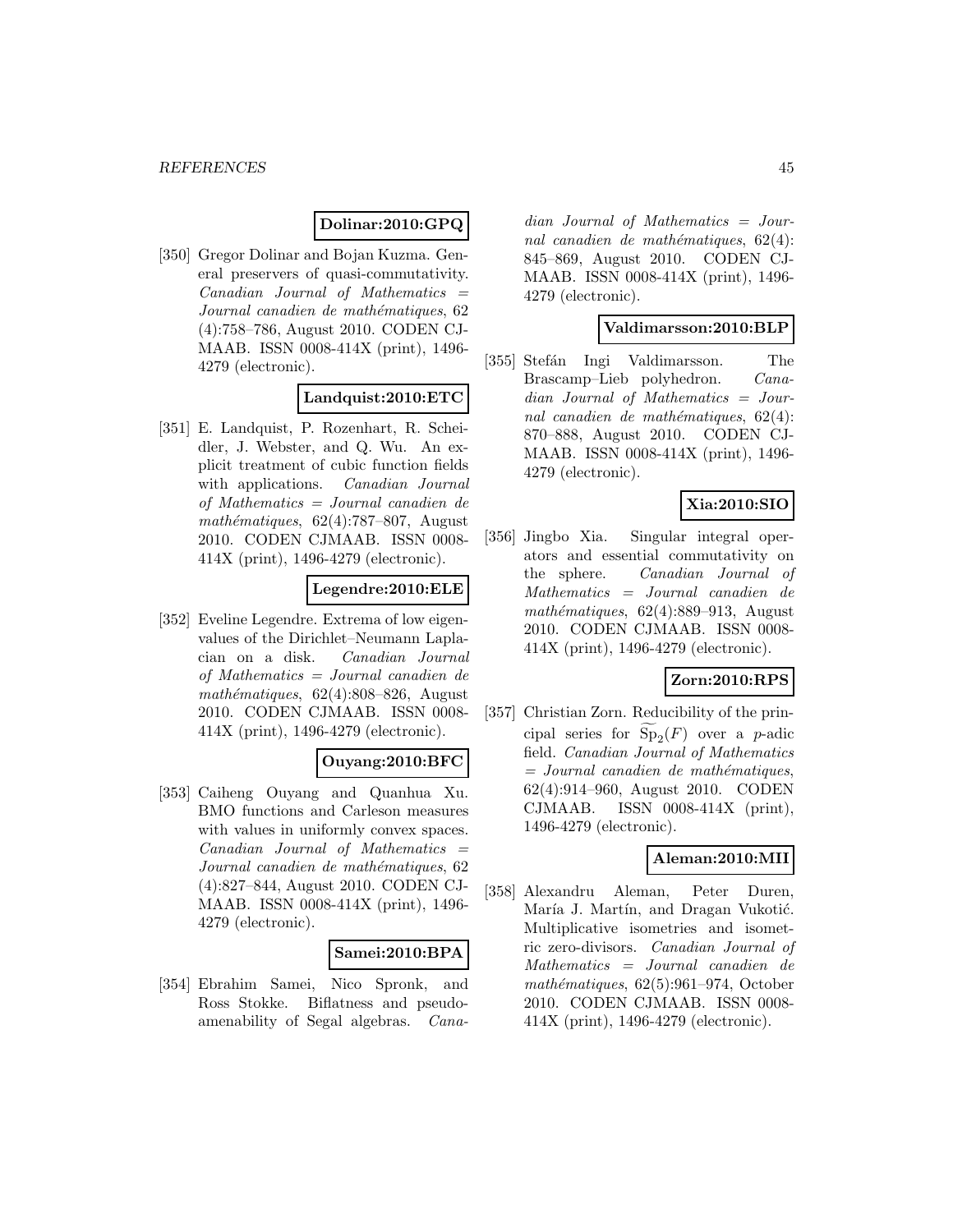#### **Bjorndahl:2010:RTN**

[359] Christina Bjorndahl and Yael Karshon. Revisiting Tietze–Nakajima: local and global convexity for maps. Canadian Journal of Mathematics = Journal canadien de mathématiques,  $62(5)$ : 975–993, October 2010. CODEN CJ-MAAB. ISSN 0008-414X (print), 1496- 4279 (electronic).

# **Breslin:2010:CBS**

[360] William Breslin. Curvature bounds for surfaces in hyperbolic 3-manifolds.  $Canadian$  Journal of Mathematics  $=$ Journal canadien de mathématiques, 62 (5):994–1010, October 2010. CODEN CJMAAB. ISSN 0008-414X (print), 1496-4279 (electronic).

### **Buckingham:2010:FCF**

[361] Paul Buckingham and Victor Snaith. Functoriality of the canonical fractional Galois ideal. Canadian Journal of Mathematics = Journal canadien de mathématiques,  $62(5):1011-1036$ , October 2010. CODEN CJMAAB. ISSN 0008-414X (print), 1496-4279 (electronic).

# **Calvino-Louzao:2010:RET**

[362] E. Calviño-Louzao, E. García-Río, and R. Vázquez-Lorenzo. Riemann extensions of torsion-free connections with degenerate Ricci tensor. Canadian Journal of Mathematics = Journal canadien de mathématiques,  $62(5):1037-$ 1057, October 2010. CODEN CJ-MAAB. ISSN 0008-414X (print), 1496- 4279 (electronic).

#### **Chen:2010:CS**

[363] Yichao Chen and Yanpei Liu. On a conjecture of S. Stahl. Canadian Journal of Mathematics = Journal canadien de mathématiques,  $62(5)$ : 1058–1059, October 2010. CODEN CJ-MAAB. ISSN 0008-414X (print), 1496- 4279 (electronic).

#### **Darmon:2010:HPT**

[364] Henri Darmon and Ye Tian. Heegner points over towers of Kummer extensions. Canadian Journal of Mathematics  $=$  Journal canadien de mathématiques, 62(5):1060–1081, October 2010. CO-DEN CJMAAB. ISSN 0008-414X (print), 1496-4279 (electronic).

#### **Godinho:2010:FGM**

[365] Leonor Godinho and M. E. Sousa-Dias. The fundamental group of  $S^1$ -manifolds.  $Canadian$  Journal of Mathematics  $=$ Journal canadien de mathématiques, 62 (5):1082–1098, October 2010. CODEN CJMAAB. ISSN 0008-414X (print), 1496-4279 (electronic).

#### **Goldmakher:2010:CSS**

[366] Leo Goldmakher. Character sums to smooth moduli are small. Canadian Journal of Mathematics = Journal canadien de mathématiques,  $62(5)$ : 1099–1115, October 2010. CODEN CJ-MAAB. ISSN 0008-414X (print), 1496- 4279 (electronic).

#### **Jin:2010:DLO**

[367] Yongyang Jin and Genkai Zhang. Degenerate p-Laplacian operators and Hardy type inequalities on H-type groups. Canadian Journal of Mathemat $ics = Journal\,c$  and  $i$ emathématiques, 62(5):1116–1130, October 2010. CO-DEN CJMAAB. ISSN 0008-414X (print), 1496-4279 (electronic).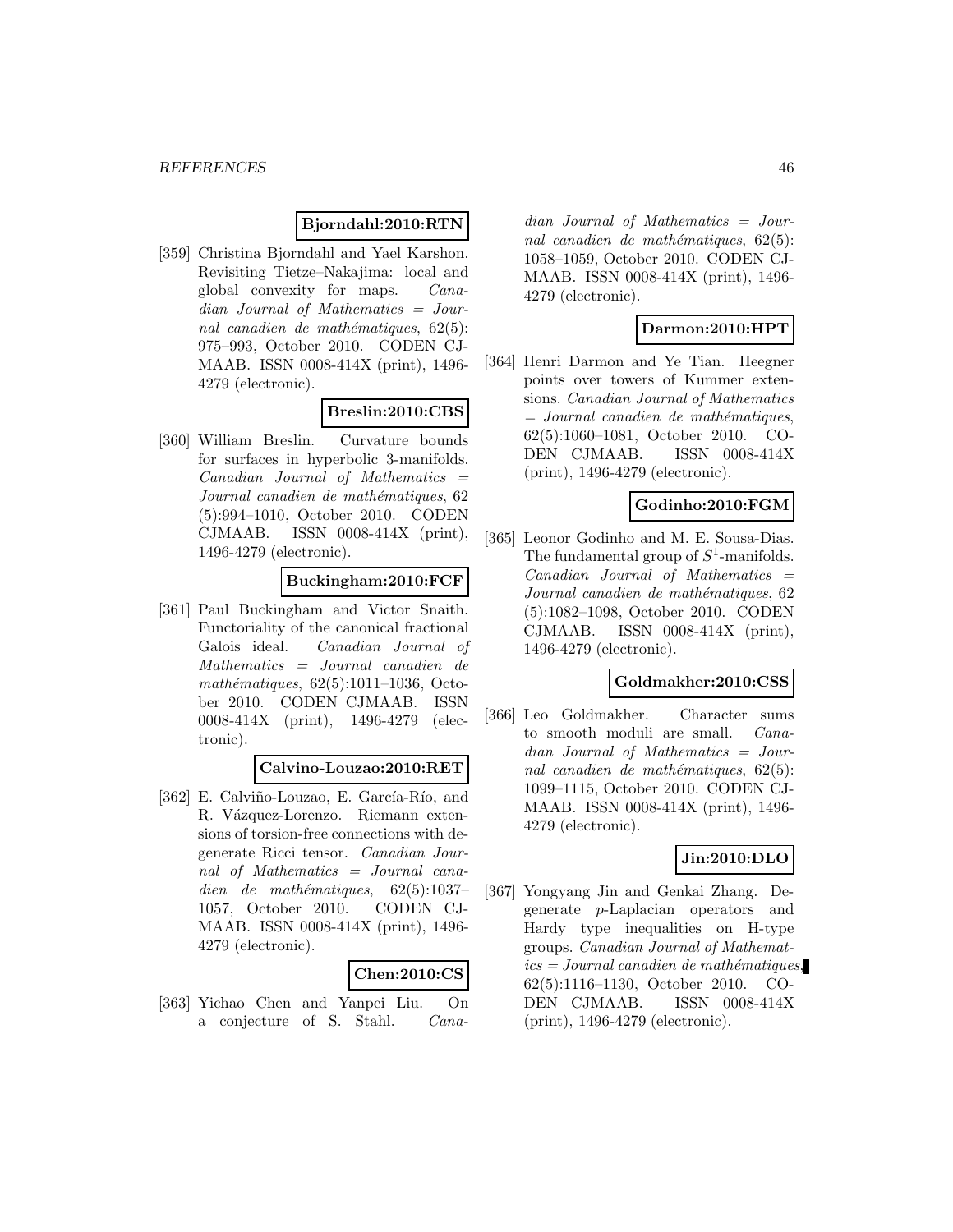#### **Kleppe:2010:MSR**

[368] Jan O. Kleppe. Moduli spaces of reflexive sheaves of rank 2. Canadian Journal of Mathematics = Journal canadien de mathématiques,  $62(5)$ : 1131–1154, October 2010. CODEN CJ-MAAB. ISSN 0008-414X (print), 1496- 4279 (electronic).

# **Young:2010:MCV**

[369] Matthew P. Young. Moments of the critical values of families of elliptic curves, with applications. Canadian Journal of Mathematics = Journal canadien de mathématiques,  $62(5)$ : 1155–1181, October 2010. CODEN CJ-MAAB. ISSN 0008-414X (print), 1496- 4279 (electronic).

# **Yue:2010:FFR**

[370] Hong Yue. A fractal function related to the John–Nirenberg inequality for  $Q_{\alpha}(\mathbf{R}^n)$ . Canadian Journal of Mathematics = Journal canadien de mathématiques,  $62(5):1182-1200$ , October 2010. CODEN CJMAAB. ISSN 0008-414X (print), 1496-4279 (electronic).

#### **Alzati:2010:CVA**

[371] Alberto Alzati and Gian Mario Besana. Criteria for very ampleness of rank two vector bundles over ruled surfaces.  $Canadian$  Journal of Mathematics  $=$ Journal canadien de mathématiques, 62 (6):1201–1227, December 2010. CODEN CJMAAB. ISSN 0008-414X (print), 1496-4279 (electronic).

### **Ardila:2010:VMP**

[372] Federico Ardila, Alex Fink, and Felipe Rincón. Valuations for matroid polytope subdivisions. Canadian Journal of Mathematics = Journal canadien de mathématiques,  $62(6):1228-$ 1245, December 2010. CODEN CJ-MAAB. ISSN 0008-414X (print), 1496- 4279 (electronic).

# **Chaput:2010:QCM**

[373] P. E. Chaput, L. Manivel, and N. Perrin. Quantum cohomology of minuscule homogeneous spaces III. Semisimplicity and consequences. *Cana*dian Journal of Mathematics = Journal canadien de mathématiques,  $62(6):1246-$ 1263, December 2010. CODEN CJ-MAAB. ISSN 0008-414X (print), 1496- 4279 (electronic).

# **Chen:2010:HVM**

[374] Jingyi Chen and Ailana Fraser. Holomorphic variations of minimal disks with boundary on a Lagrangian surface.  $Canadian$  Journal of Mathematics  $=$ Journal canadien de mathématiques, 62 (6):1264–1275, December 2010. CODEN CJMAAB. ISSN 0008-414X (print), 1496-4279 (electronic).

# **Wassouli:2010:GPT**

[375] Fouzia El Wassouli. A generalized Poisson transform of an  $L^p$ -function over the Shilov boundary of the ndimensional Lie ball. Canadian Journal of Mathematics = Journal canadien de mathématiques,  $62(6):1276-$ 1292, December 2010. CODEN CJ-MAAB. ISSN 0008-414X (print), 1496- 4279 (electronic).

#### **Kasprzyk:2010:CTF**

[376] Alexander M. Kasprzyk. Canonical toric Fano threefolds. Canadian Journal of Mathematics = Journal cana-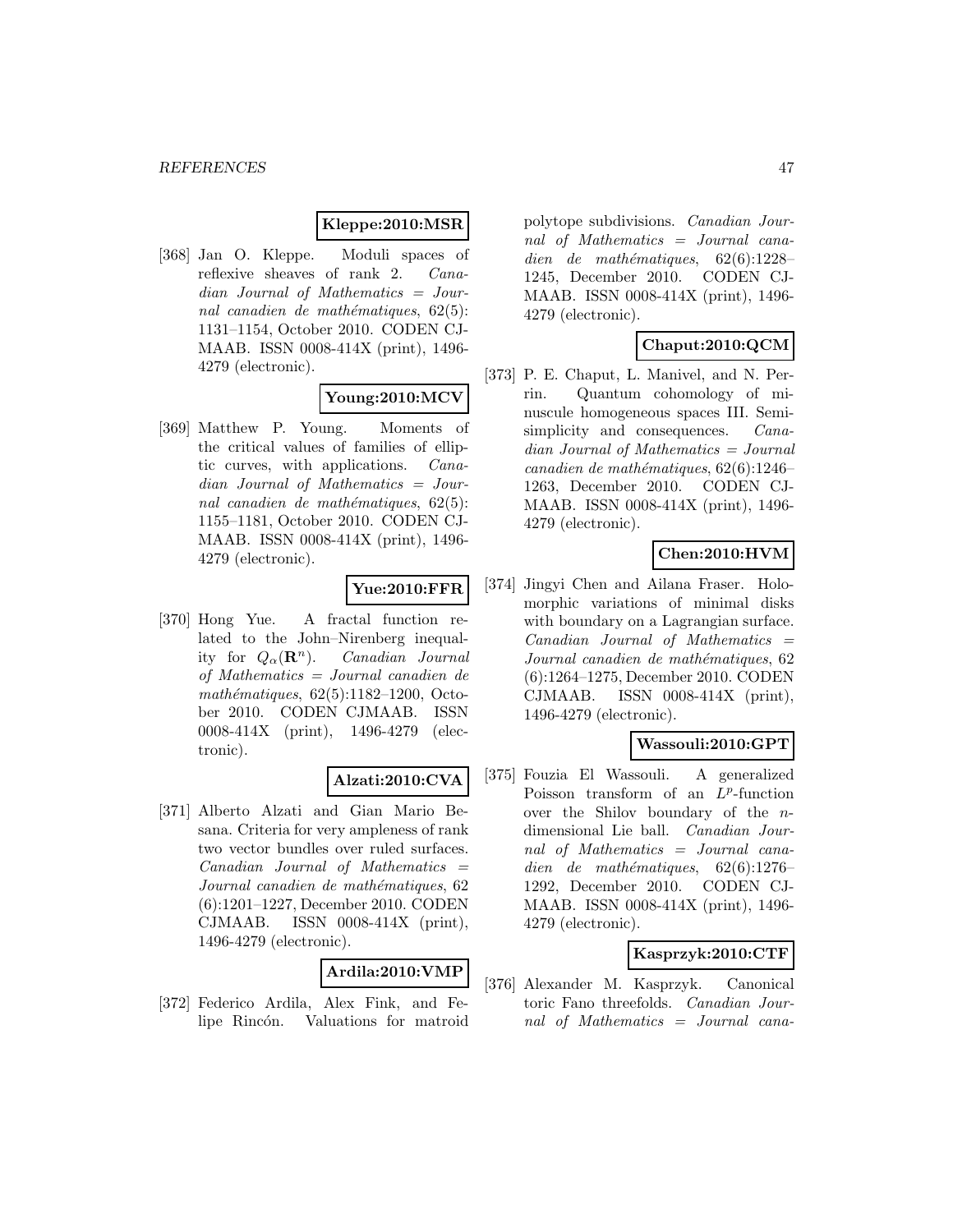$dien$  de mathématiques, 62(6):1293– 1309, December 2010. CODEN CJ-MAAB. ISSN 0008-414X (print), 1496- 4279 (electronic).

# **Lee:2010:IHA**

[377] Kyu-Hwan Lee. Iwahori–Hecke algebras of SL<sup>2</sup> over 2-dimensional local fields.  $Canadian$  Journal of Mathematics  $=$ Journal canadien de mathématiques, 62 (6):1310–1324, December 2010. CODEN CJMAAB. ISSN 0008-414X (print), 1496-4279 (electronic).

# **Mo:2010:SEC**

[378] Xiaohuan Mo and Changtao Yu. On some explicit constructions of Finsler metrics with scalar flag curvature. Canadian Journal of Mathematics = Journal  $cana dien de mathématiques, 62(6):1325-$ 1339, December 2010. CODEN CJ-MAAB. ISSN 0008-414X (print), 1496- 4279 (electronic).

# **Moeglin:2010:HOE**

[379] C. Mœglin. Holomorphie des opérateurs d'entrelacement normalisés à l'aide des param`etres d'Arthur. (French) [Holomorphism of normalized interlacing operators with the help of Arthur parameters]. Canadian Journal of Mathematics  $=$  Journal canadien de mathématiques, 62(6):1340–1386, December 2010. CO-DEN CJMAAB. ISSN 0008-414X (print), 1496-4279 (electronic).

# **Pamuk:2010:HSE**

[380] Mehmetcik Pamuk. Homotopy selfequivalences of 4-manifolds with free fundamental group. Canadian Journal of Mathematics = Journal canadien de mathématiques,  $62(6):1387-$ 1403, December 2010. CODEN CJ-

MAAB. ISSN 0008-414X (print), 1496- 4279 (electronic).

# **Saroglou:2010:CES**

[381] Christos Saroglou. Characterizations of extremals for some functionals on convex bodies. Canadian Journal of Mathematics = Journal canadien de mathématiques,  $62(6):1404-1418$ , December 2010. CODEN CJMAAB. ISSN 0008-414X (print), 1496-4279 (electronic).

### **Yang:2010:BEM**

[382] Dachun Yang and Dongyong Yang. BMO-estimates for maximal operators via approximations of the identity with non-doubling measures. *Canadian Jour*nal of Mathematics = Journal canadien de mathématiques,  $62(6):1419-$ 1434, December 2010. CODEN CJ-MAAB. ISSN 0008-414X (print), 1496- 4279 (electronic).

# **Banica:2011:FBL**

[383] T. Banica, S. T. Belinschi, M. Capitaine, and B. Collins. Free Bessel laws. Canadian Journal of Mathematics = Journal canadien de mathématiques,  $63(1)$ : 3–37, February 2011. CODEN CJ-MAAB. ISSN 0008-414X (print), 1496- 4279 (electronic).

### **Brudern:2011:AFP**

[384] Jörg Brüdern and Trevor D. Wooley. Asymptotic formulae for pairs of diagonal cubic equations. Canadian Journal of Mathematics = Journal canadien de  $mathématiques, 63(1):38-54, February$ 2011. CODEN CJMAAB. ISSN 0008- 414X (print), 1496-4279 (electronic).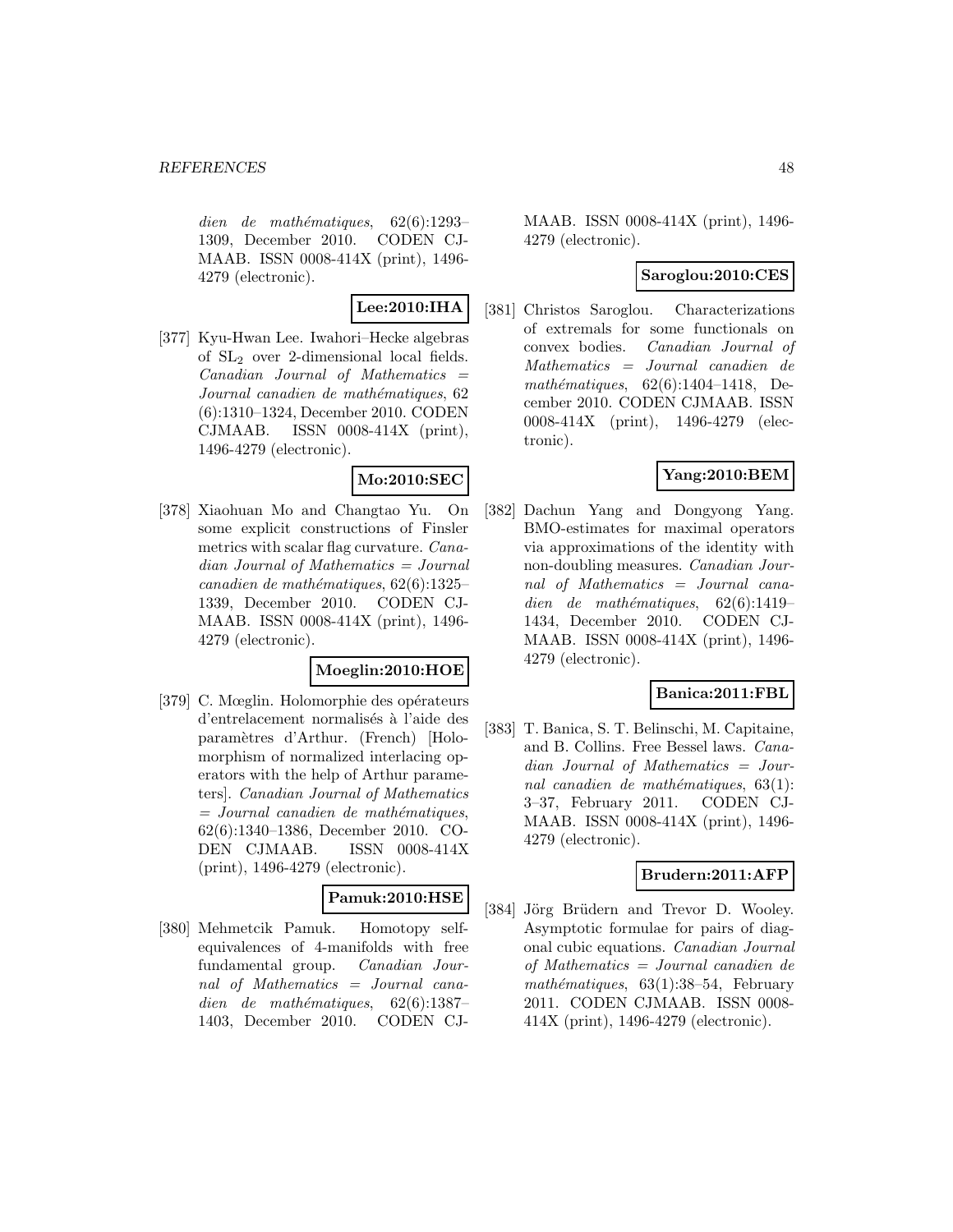#### **Chau:2011:PRF**

[385] Albert Chau, Luen-Fai Tam, and Chengjie Yu. Pseudolocality for the Ricci flow and applications. Canadian Journal of Mathematics = Journal canadien de mathématiques,  $63(1)$ : 55–85, February 2011. CODEN CJ-MAAB. ISSN 0008-414X (print), 1496- 4279 (electronic).

# **Chen:2011:VC**

[386] Xi Chen. On Vojta's  $1 + \epsilon$  conjecture. Canadian Journal of Mathematics  $=$  Journal canadien de mathématiques, 63(1):86–103, February 2011. CODEN CJMAAB. ISSN 0008-414X (print), 1496-4279 (electronic).

# **Feng:2011:RIF**

[387] Shui Feng, Byron Schmuland, Jean Vaillancourt, and Xiaowen Zhou. Reversibility of interacting Fleming–Viot processes with mutation, selection, and recombination. Canadian Journal of Mathematics = Journal canadien de mathématiques,  $63(1):104-122$ , February 2011. CODEN CJMAAB. ISSN 0008-414X (print), 1496-4279 (electronic).

# **Granirer:2011:SES**

[388] Edmond E. Granirer. Strong and extremely strong Ditkin sets for the Banach algebras  $A_p^r(G) = A_p \cap L^r(G)$ . Canadian Journal of Mathematics = Journal canadien de mathématiques, 63 (1):123–135, February 2011. CODEN CJMAAB. ISSN 0008-414X (print), 1496-4279 (electronic).

### **Gun:2011:TNS**

[389] Sanoli Gun, M. Ram Murty, and Purusottam Rath. Transcendental nature of special values of L-functions. Canadian Journal of Mathematics = Journal canadien de mathématiques,  $63(1)$ : 136–152, February 2011. CODEN CJ-MAAB. ISSN 0008-414X (print), 1496- 4279 (electronic).

# **Hambly:2011:AFA**

[390] B. M. Hambly. Asymptotics for functions associated with heat flow on the Sierpinski carpet. Canadian Journal of Mathematics = Journal canadien de mathématiques,  $63(1):153-180$ , February 2011. CODEN CJMAAB. ISSN 0008-414X (print), 1496-4279 (electronic).

### **Ismail:2011:CCD**

[391] Mourad E. H. Ismail and Josef Obermaier. Characterizations of continuous and discrete q-ultraspherical polynomials. Canadian Journal of Mathematics  $=$  Journal canadien de mathématiques, 63(1):181–199, February 2011. CODEN CJMAAB. ISSN 0008-414X (print), 1496-4279 (electronic).

# **Rahman:2011:EPE**

[392] Mizan Rahman. An explicit polynomial expression for a q-analogue of the 9-j symbols. Canadian Journal of Mathematics = Journal canadien de  $mathématiques, 63(1):200-221$ , February 2011. CODEN CJMAAB. ISSN 0008-414X (print), 1496-4279 (electronic).

# **Wang:2011:LTA**

[393] Jiun-Chau Wang. Limit theorems for additive conditionally free convolution.  $Canadian$  Journal of Mathematics  $=$ Journal canadien de mathématiques, 63 (1):222–240, February 2011. CODEN